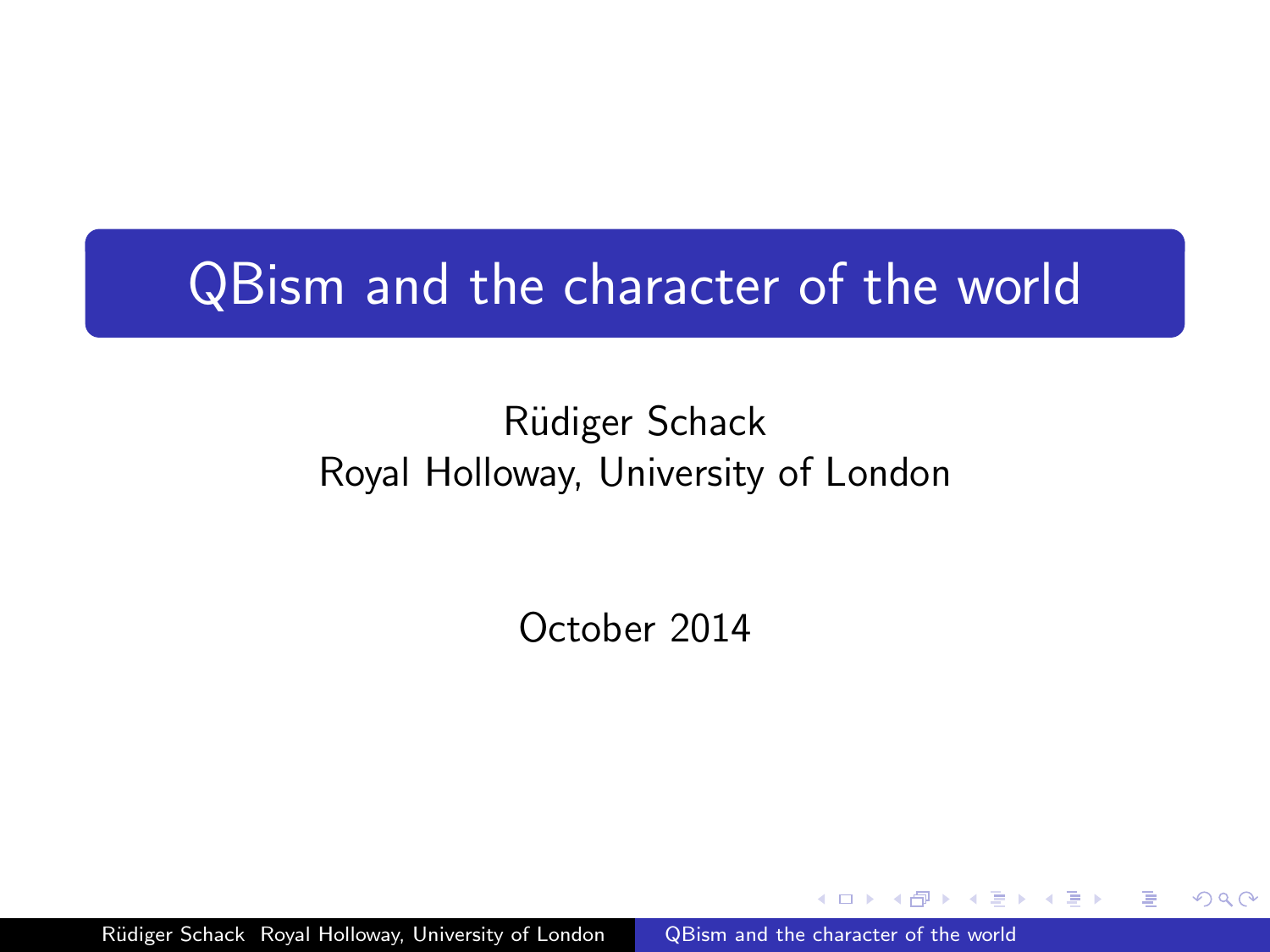## Carl Caves, Chris Fuchs, RS, PRA 2002

## PHYSICAL REVIEW A. VOLUME 65, 022305

#### **Ouantum probabilities as Bavesian probabilities**

Carlton M. Caves, <sup>1.\*</sup> Christopher A. Fuchs,<sup>1</sup> and Rüdiger Schack<sup>2</sup>

<sup>1</sup>Bell Labs, Lucent Technologies, 600-700 Mountain Avenue, Murray Hill, New Jersey 07974 <sup>2</sup>Department of Mathematics, Royal Holloway, University of London, Egham, Surrey TW20 0EX, United Kingdom (Received 15 August 2001; published 4 January 2002)

In the Bayesian approach to probability theory, probability quantifies a degree of belief for a single trial, without any *a priori* connection to limiting frequencies. In this paper, we show that, despite being prescribed by a fundamental law, probabilities for individual quantum systems can be understood within the Bayesian approach. We argue that the distinction between classical and quantum probabilities lies not in their definition. but in the nature of the information they encode. In the classical world, *maximal* information about a physical system is *complete* in the sense of providing definite answers for all possible questions that can be asked of the system. In the quantum world, maximal information is not complete and cannot be completed. Using this distinction, we show that any Bayesian probability assignment in quantum mechanics must have the form of the quantum probability rule, that maximal information about a quantum system leads to a unique quantum-

イロン イ部ン イ君ン イ君ン

つくい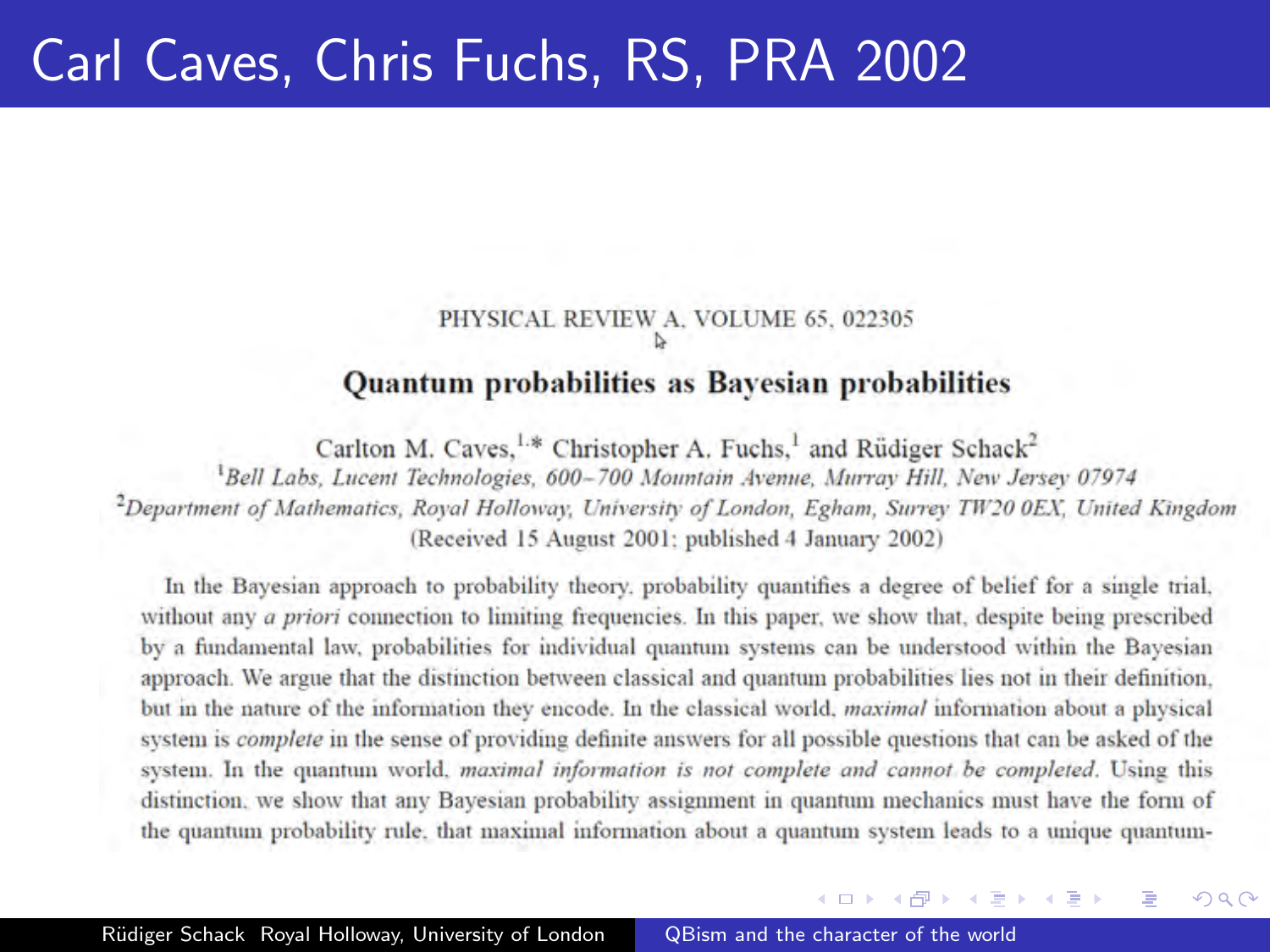## Chris Fuchs, arXiv 2010

#### **OBism, the Perimeter of Quantum Bayesianism**

Christopher A. Fuchs Perimeter Institute for Theoretical Physics Waterloo, Ontario N2L 2Y5, Canada

#### cfuchs@perimeterinstitute.ca

This article summarizes the Quantum Bayesian [1-7] point of view of quantum mechanics, with special emphasis on the view's outer edges-dubbed QBism.<sup>1</sup> QBism has its roots in personalist Bayesian probability theory, is crucially dependent upon the tools of quantum information theory, and most recently, has set out to investigate whether the physical world might be of a type sketched by some false-started philosophies of 100 years ago (pragmatism, pluralism, nonreductionism, and meliorism). Beyond conceptual issues, work at Perimeter Institute is focussed on the hard technical problem of finding a good representation of quantum mechanics purely in terms of probabilities, without amplitudes or Hilbert-space operators. The best candidate representation involves a mysterious entity called a symmetric informationally complete quantum measurement. Contemplation of it gives a way of thinking of the Born Rule as an *addition* to the *rules* of probability theory, applicable when an agent considers gambling on the consequences of his interactions with a newly recognized universal capacity: dimension (formerly Hilbert-space dimension). (The word "capacity" should conjure up an image of something like gravitational mass-a body's mass measures

to outward appearances is nearly identical to a common yearly annoyance. There are lessons here for quantum mechanics. In the history of physics, there has never been a healthier body than quantum theory; no theory has ever been more all-encompassing or more powerful. Its calculations are relevant at every scale of physical experience, from submiclear particles, to table-top lasers, to the cores of neutron stars and even the first three minutes of the universe. Yet since its founding days, many physicists have feared that quantum theory's common annoyance—the continuing feeling that something at the bottom of it does not make sense - may one day turn out to be the symptom of something fatal.

There is something about quantum theory that is different in character from any physical theory posed before. To put a finger on it, the issue is this: The basic statement of the theory-the one we have all learned from our textbooks-seems to rely on terms our intuitions balk at as having any place in a fundamental description of reality. The notions of "observer" and "measurement" are taken as coincitive, the margareties gaint of the theory.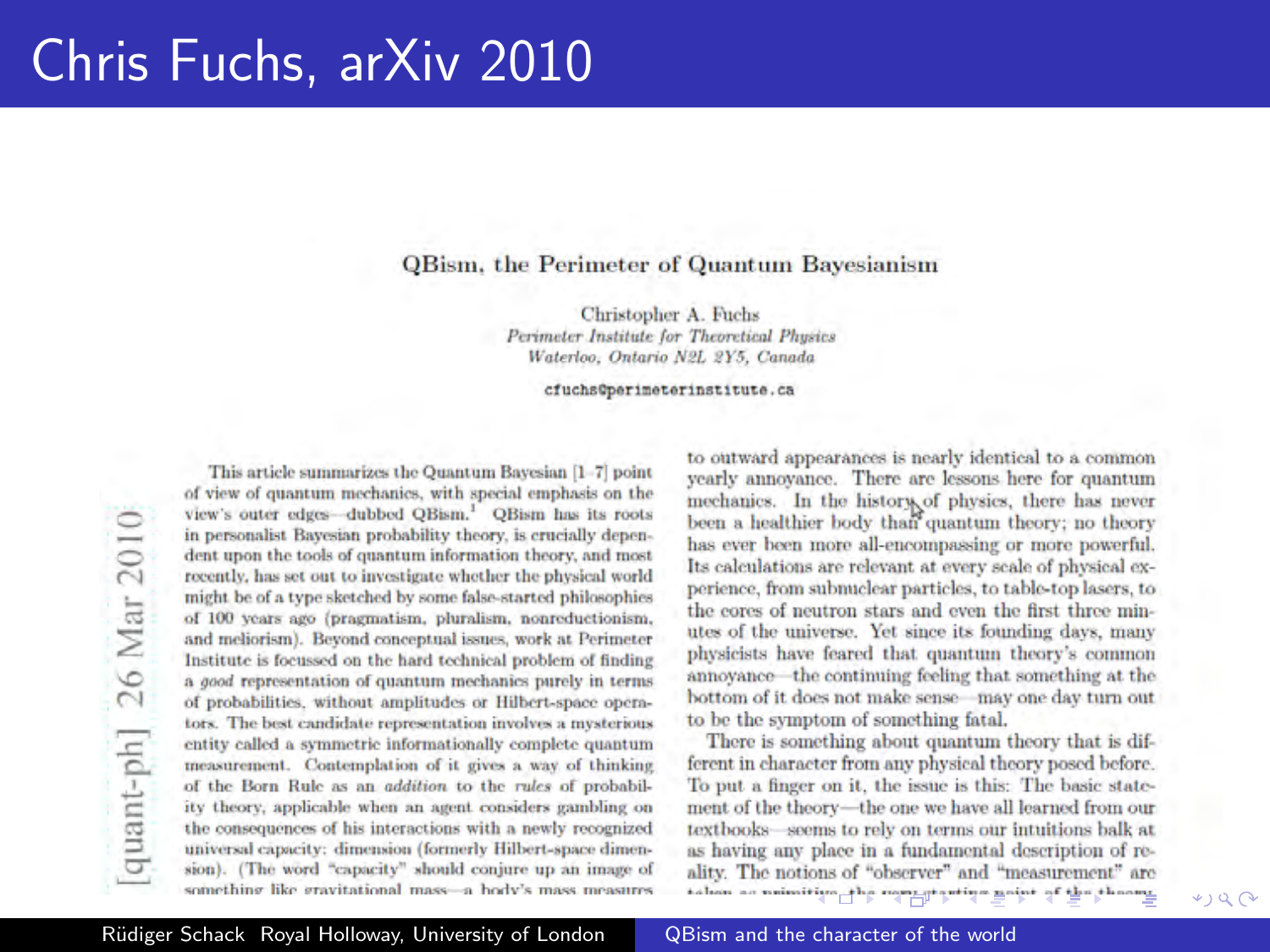## David Mermin, Nature, 27 March 2014



Pablo Picasso, Le Vieux Marc (oil on canvas), 1912.

# QBism puts the scientist<br>back into science

Rüdiger Schack Royal Holloway, University of London [QBism and the character of the world](#page-0-0)

つくい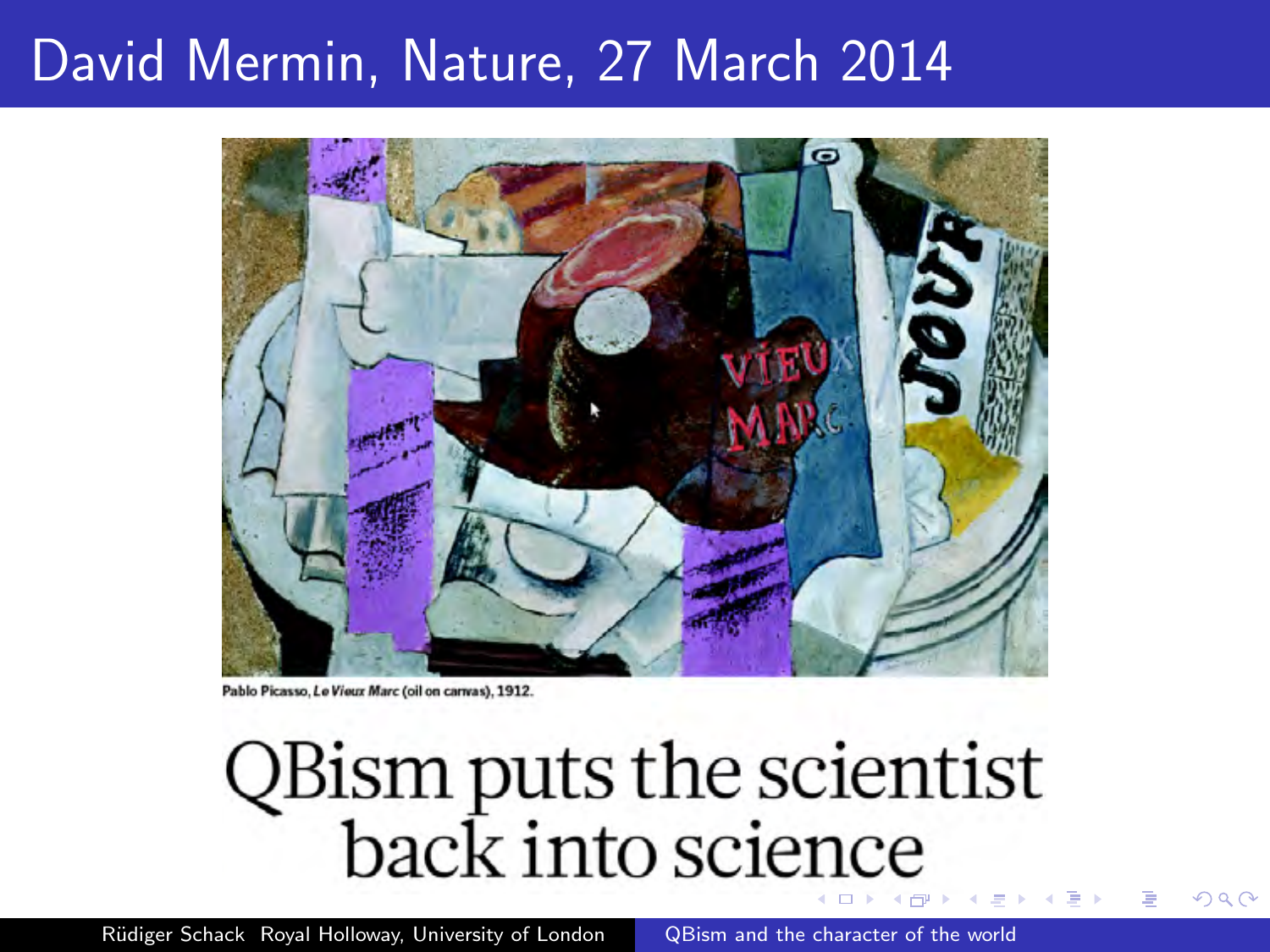# An interpretation of quantum mechanics

## QBism

- clearly defines terms such as "measurement";
- focuses on how the theory is used in the lab;
- is free of any quantum weirdness.

つくい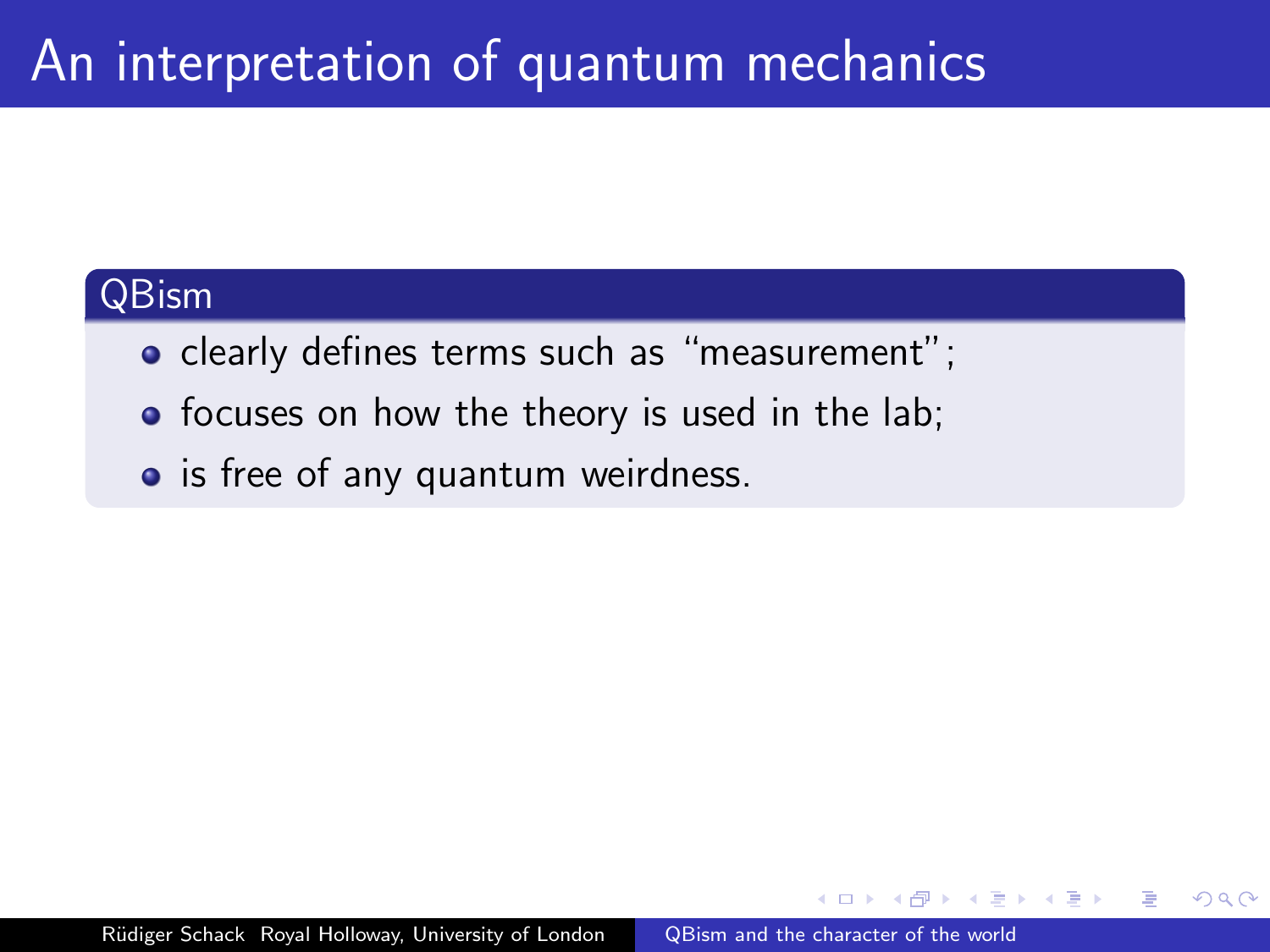# An interpretation of quantum mechanics

### QBism

- clearly defines terms such as "measurement";
- focuses on how the theory is used in the lab;
- is free of any quantum weirdness.

## In QBism,

- experience is real, not an epiphenomenon;
- o our actions on the world matter.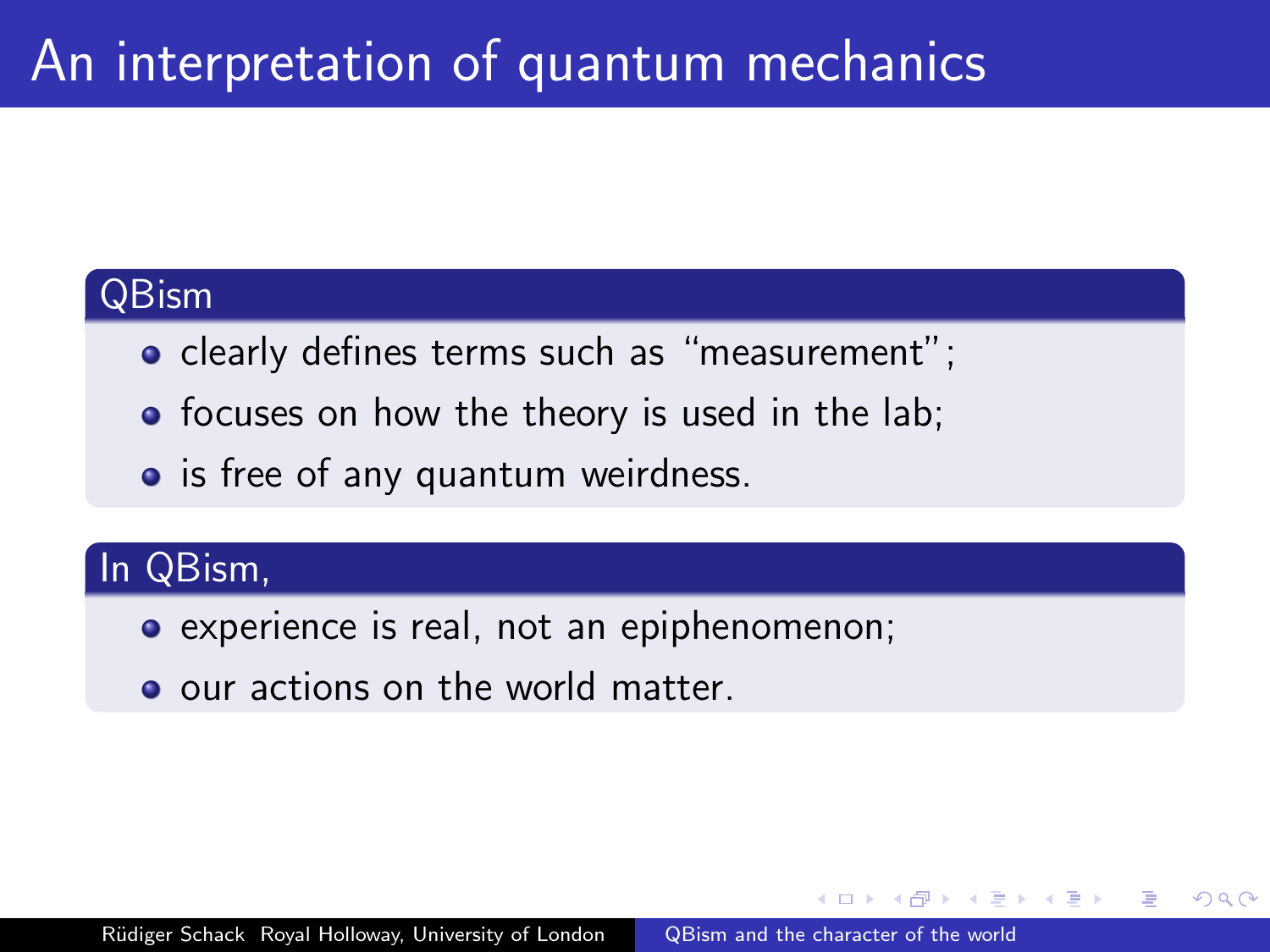#### QBism . . .

... takes all probabilities to be personalist Bayesian degrees of belief. This includes probabilities 0 and 1 and probabilities derived from pure quantum states.

 $\Omega$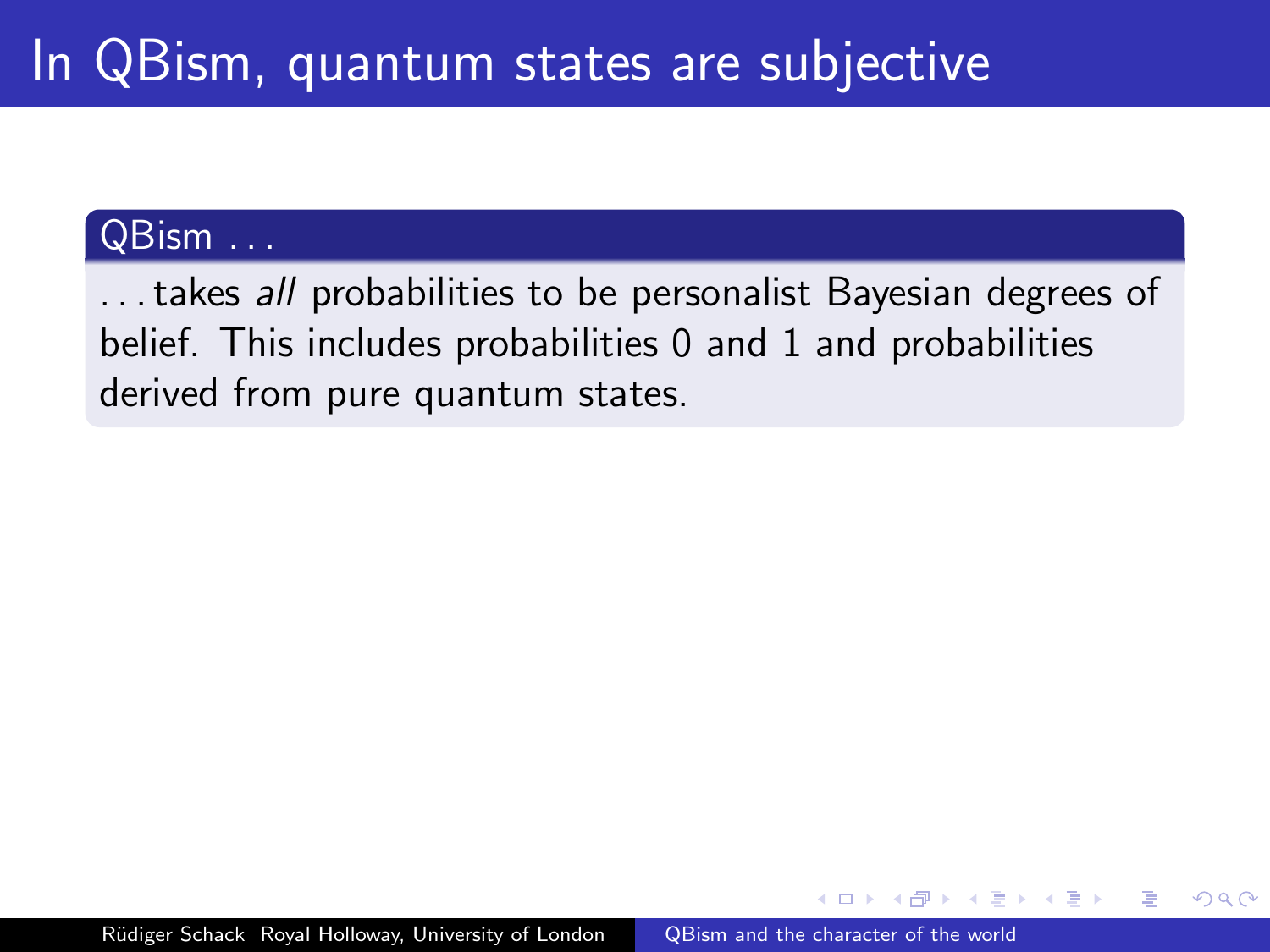## QBism . . .

... takes all probabilities to be personalist Bayesian degrees of belief. This includes probabilities 0 and 1 and probabilities derived from pure quantum states.

- A quantum state determines probabilities through the Born rule.
- Probabilities are personal judgements of the agent who assigns them.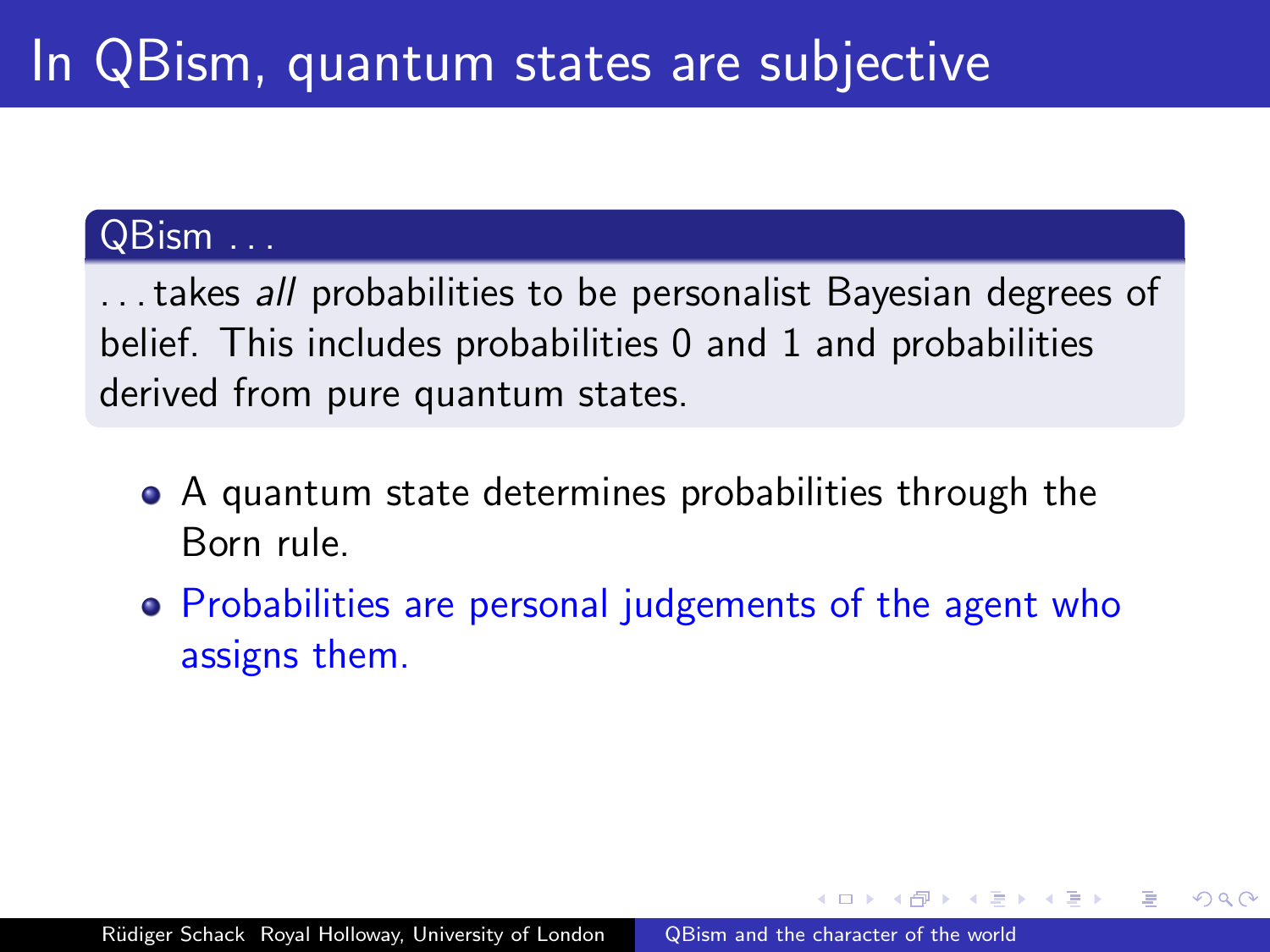## QBism . . .

... takes all probabilities to be personalist Bayesian degrees of belief. This includes probabilities 0 and 1 and probabilities derived from pure quantum states.

- A quantum state determines probabilities through the Born rule.
- Probabilities are personal judgements of the agent who assigns them.
- HENCE: A quantum state is a personal judgement of the agent who assigns it.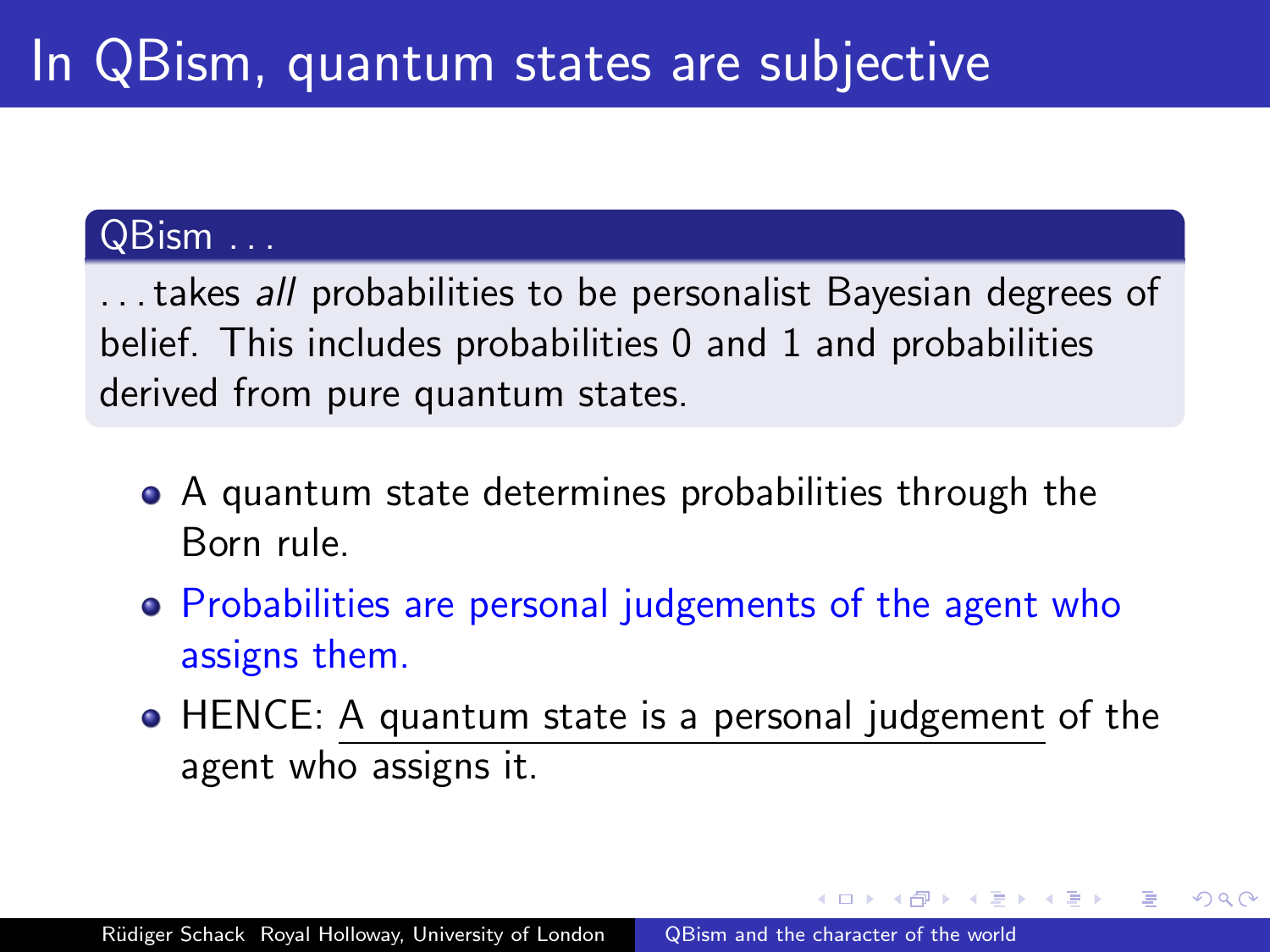$\sim$   $\sim$ 

 $2990$ 

э

化重复 化重变

 $\sim$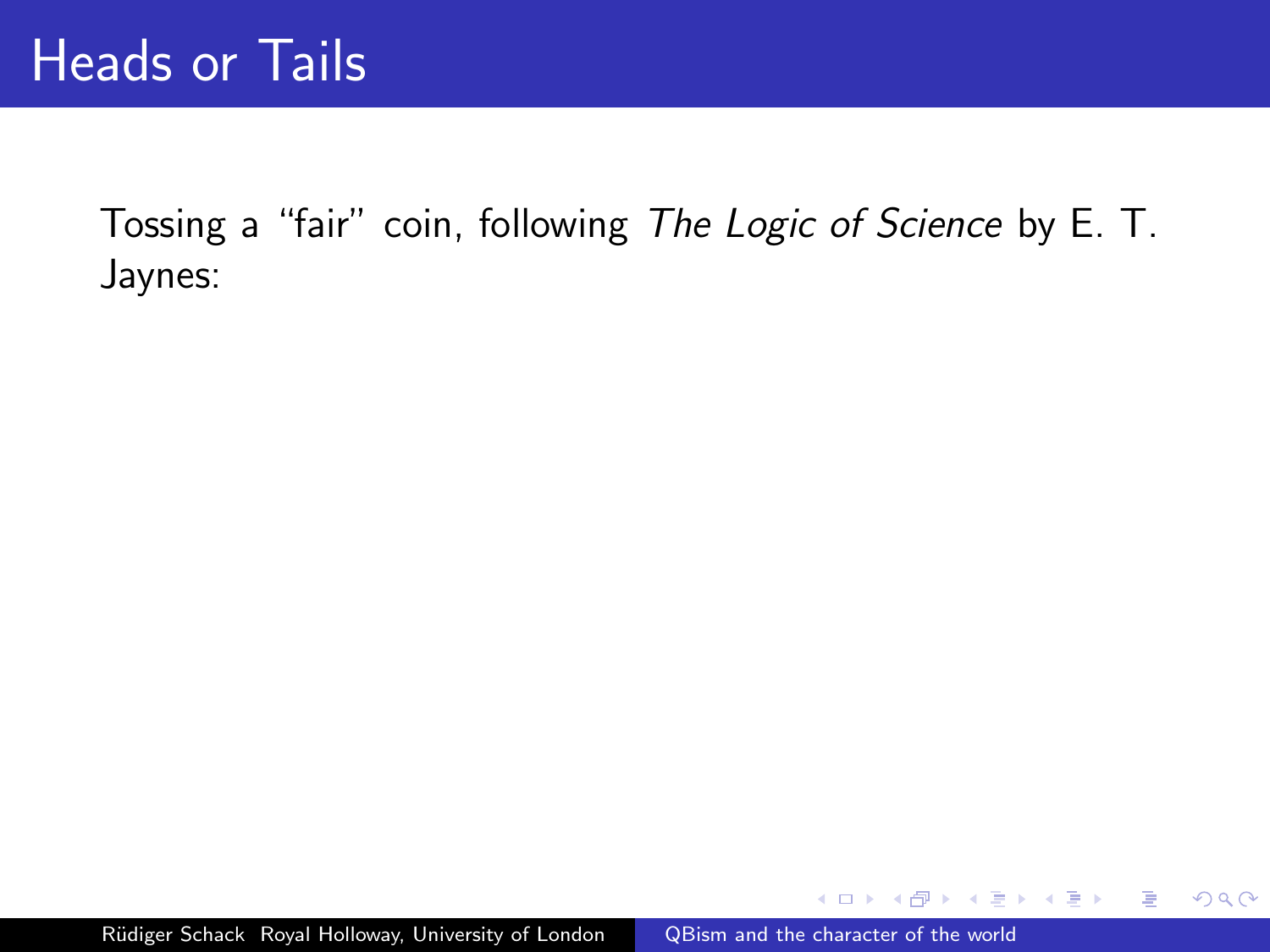Observation 1

prob  $= 1/2$  is not a property of the coin.

ミッ 一 4 三 下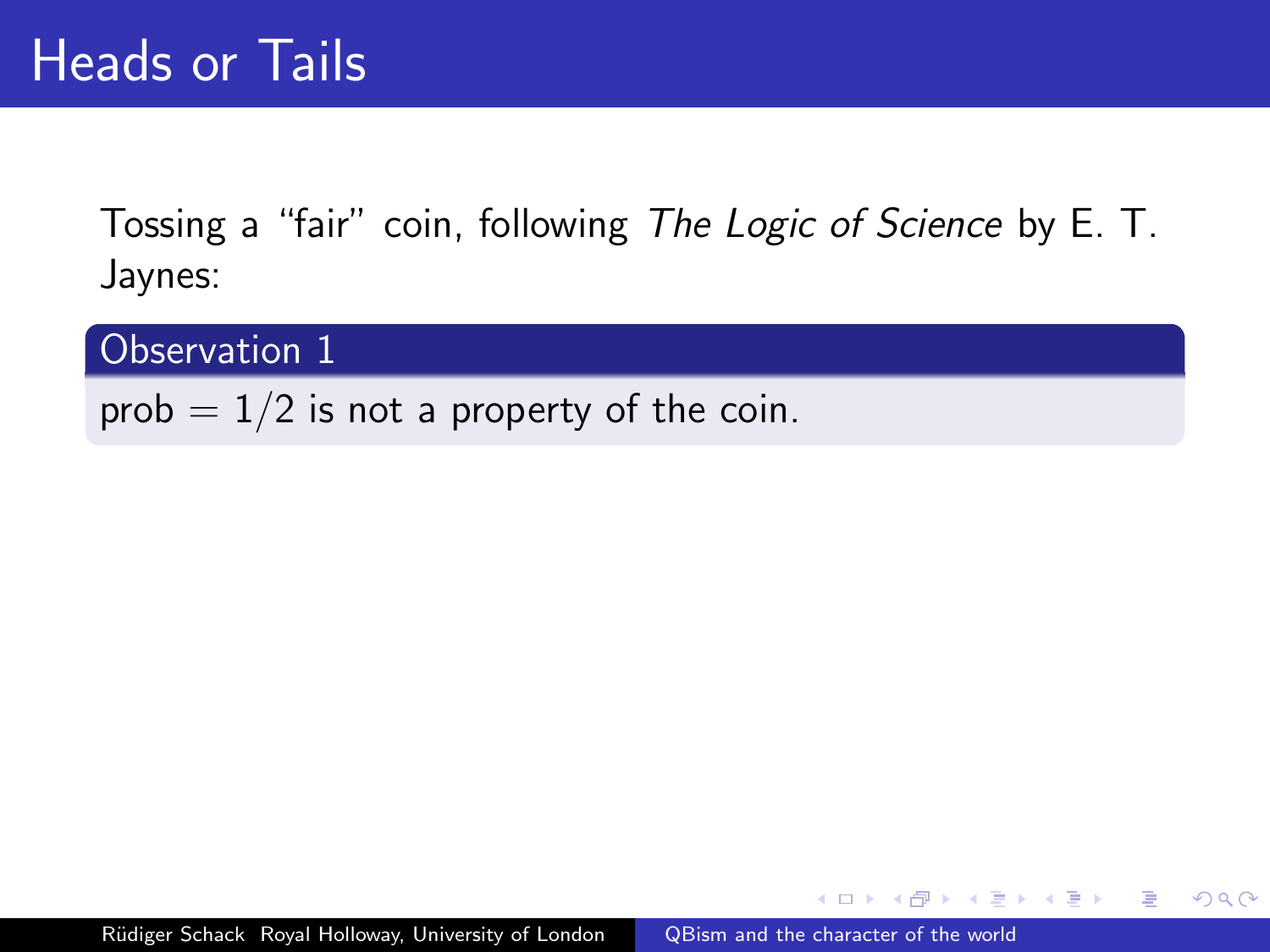Observation 1

prob  $= 1/2$  is not a property of the coin.

## Observation 2

prob  $= 1/2$  is not a joint property of coin and tossing mechanism.

- 4 重 8 34 重 8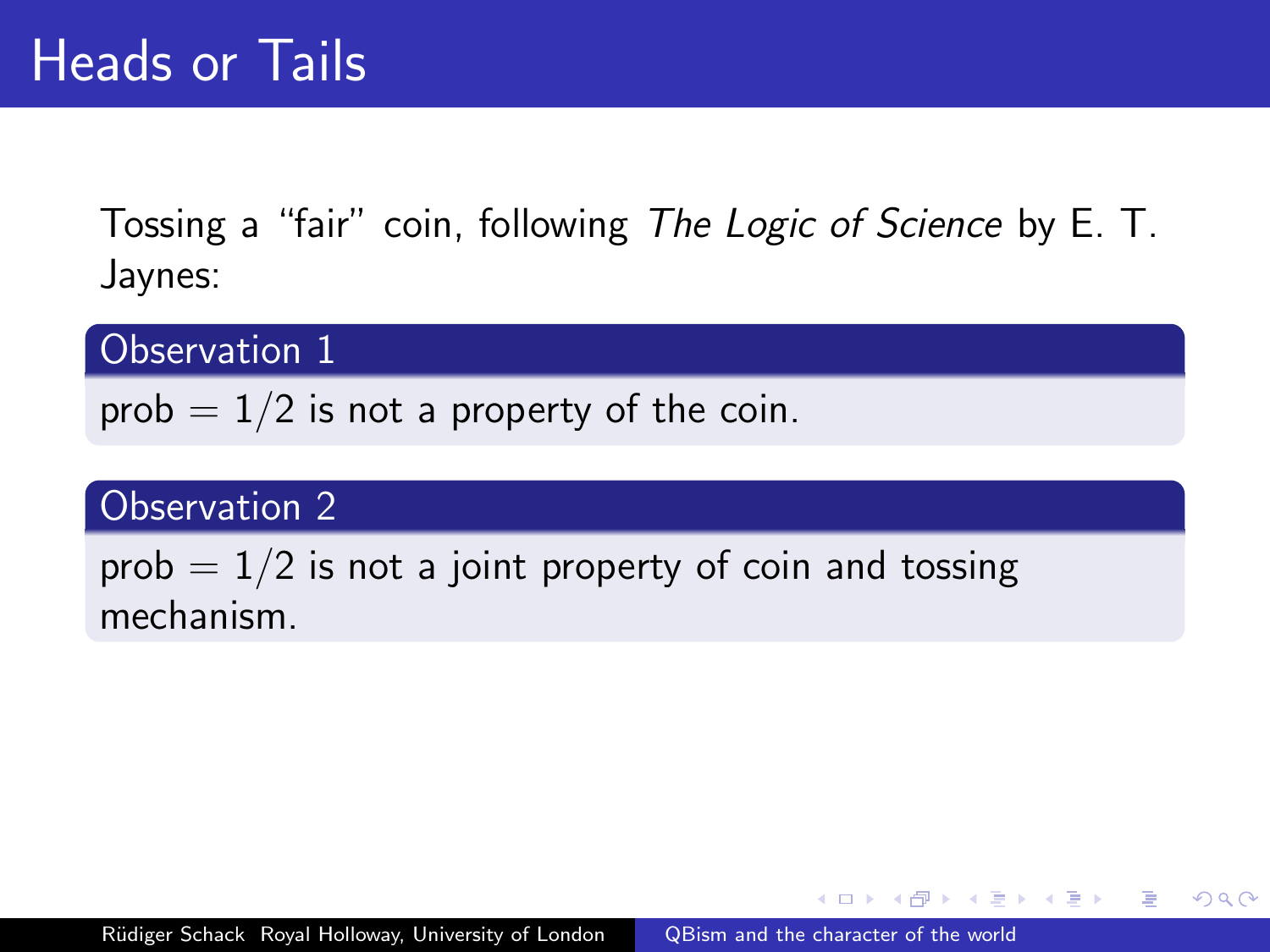Observation 1

prob  $= 1/2$  is not a property of the coin.

## Observation 2

prob  $= 1/2$  is not a joint property of coin and tossing mechanism.

#### Observation 3

Any probability assignment starts from a *prior probability*.

→ 伊 ▶ → ヨ ▶ → ヨ ▶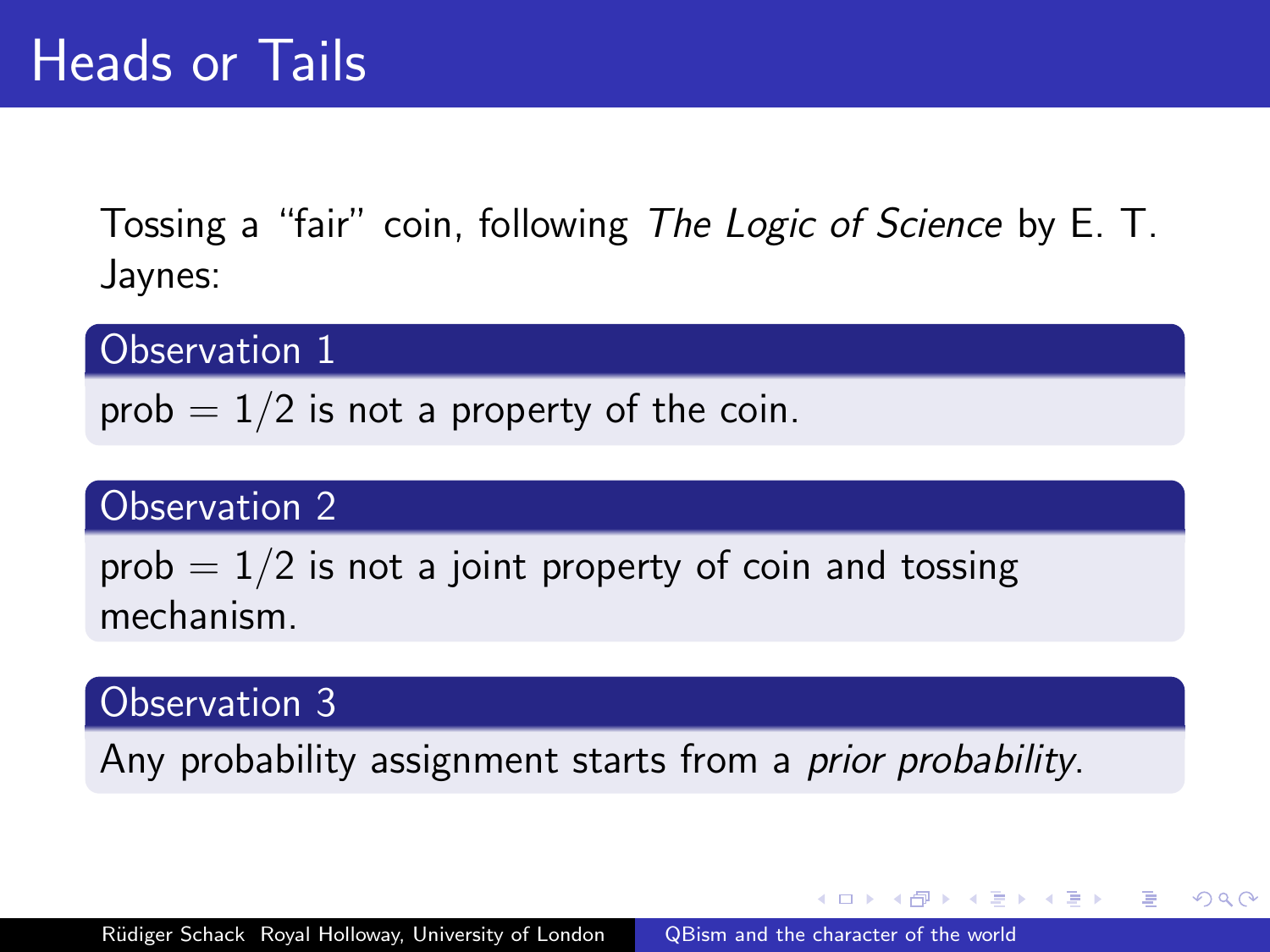o de Finetti, Ramsey, Savage, Jeffrey, ...

 $QQ$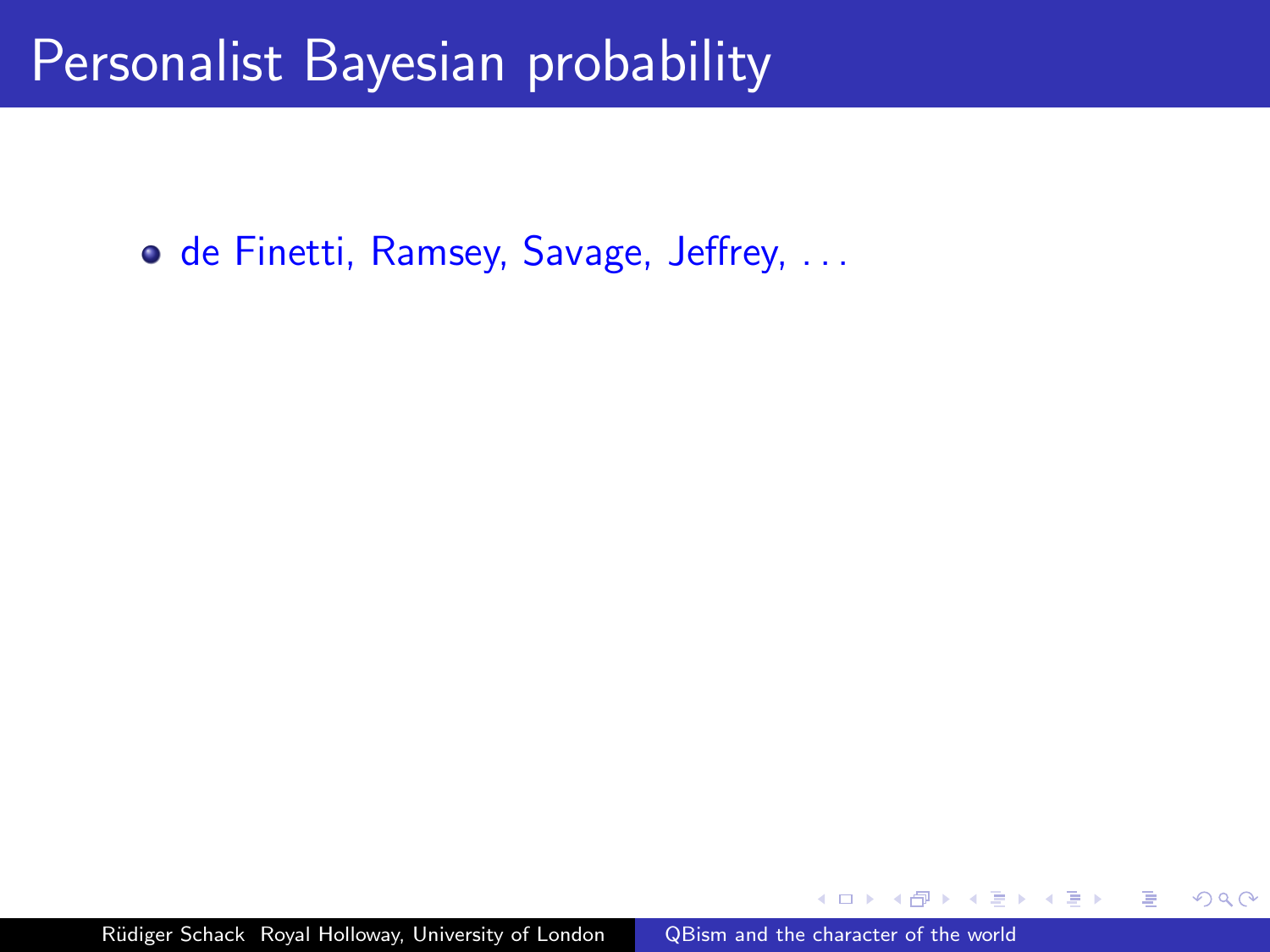- **o** de Finetti, Ramsey, Savage, Jeffrey, ...
- A probability is a number assigned by an agent (a user of probability theory) to an event to quantify the strength of his belief that the event will happen.

 $\Omega$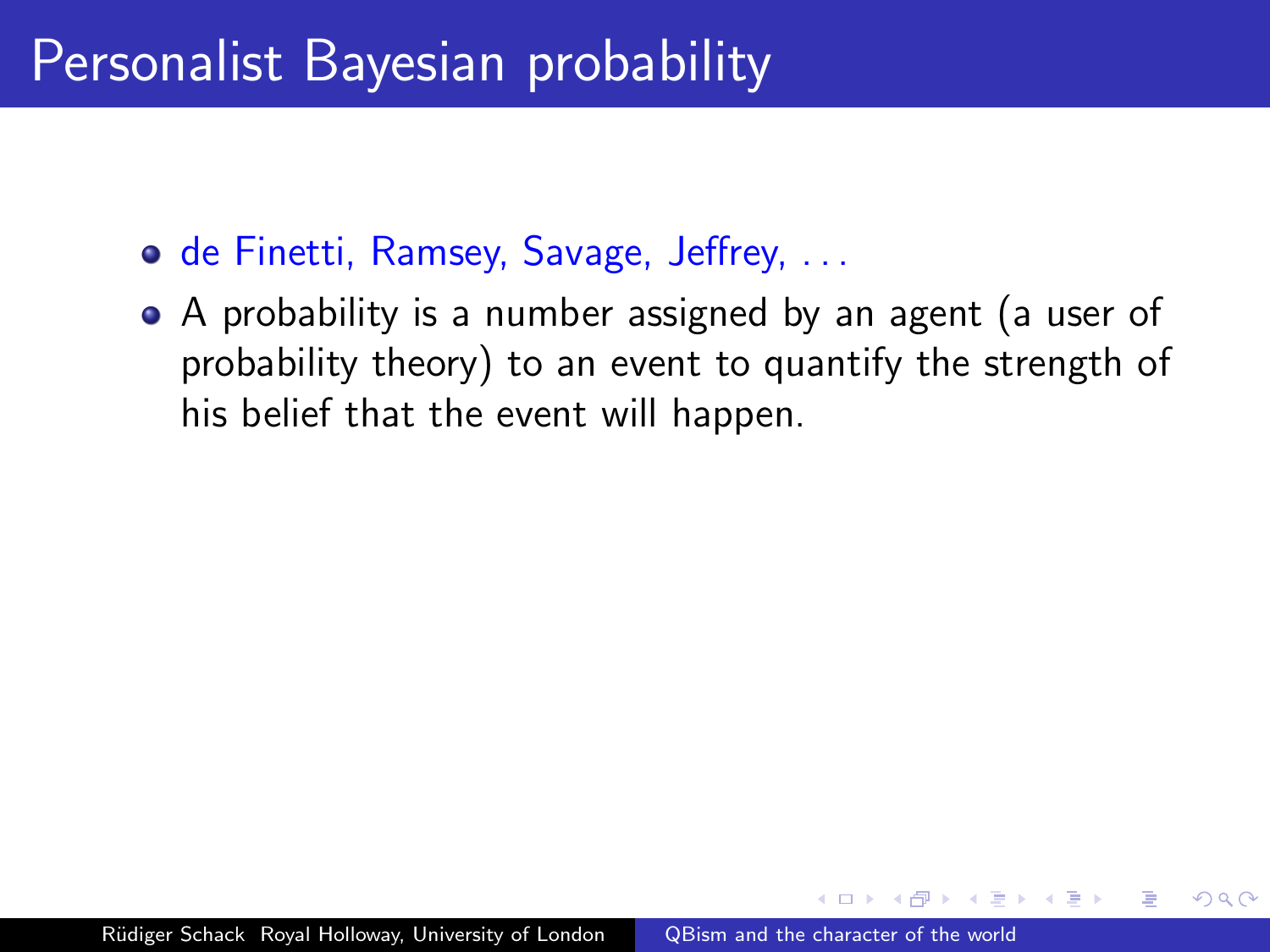- **o** de Finetti, Ramsey, Savage, Jeffrey, ...
- A probability is a number assigned by an agent (a user of probability theory) to an event to quantify the strength of his belief that the event will happen.
- The agent uses his probability assignments to make decisions in the face of uncertainty.

ഹൈ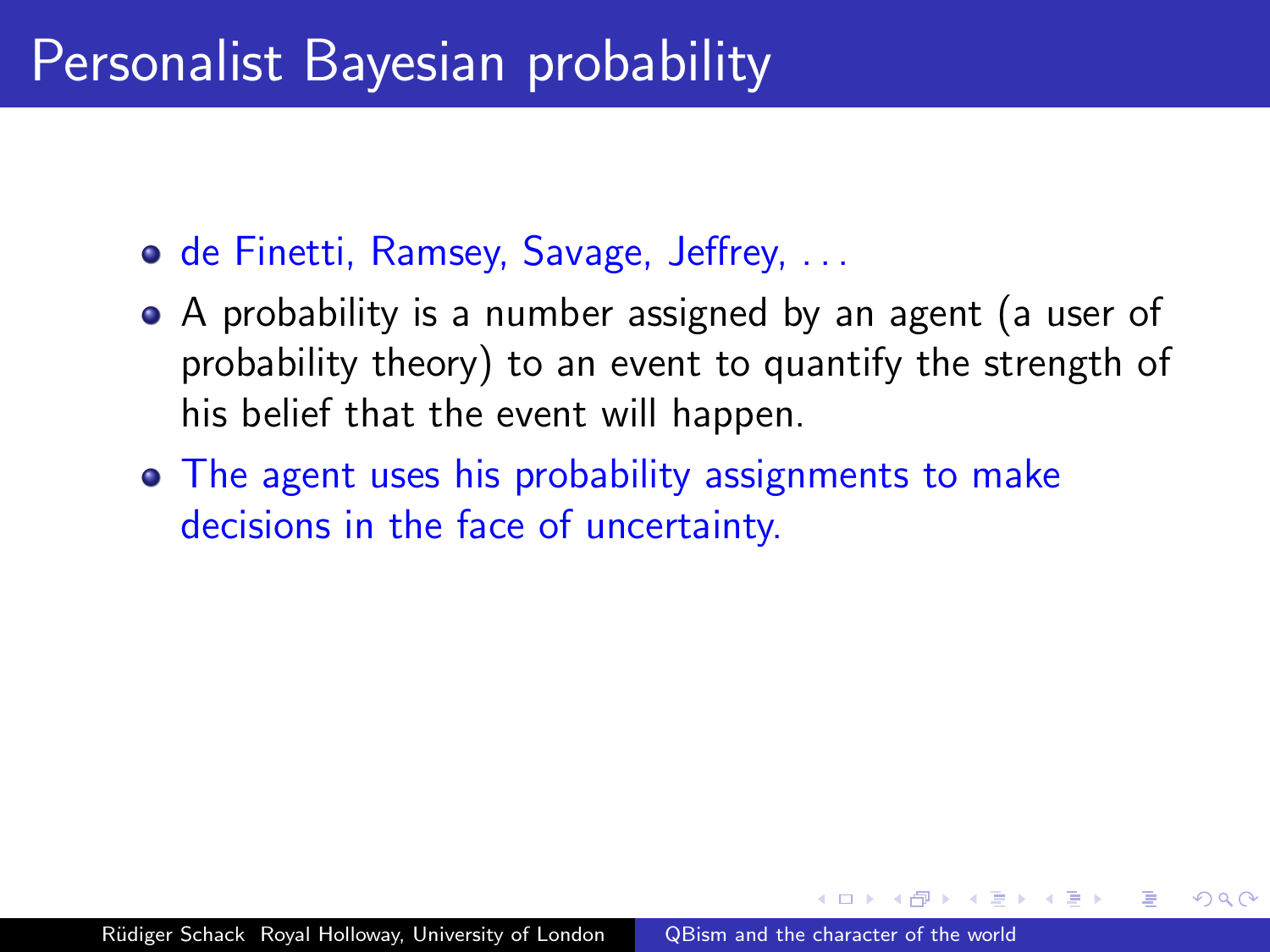- **o** de Finetti, Ramsey, Savage, Jeffrey, ...
- A probability is a number assigned by an agent (a user of probability theory) to an event to quantify the strength of his belief that the event will happen.
- The agent uses his probability assignments to make decisions in the face of uncertainty.
- Probabilities can be assigned to single events as well as repeated trials.

ഹൈ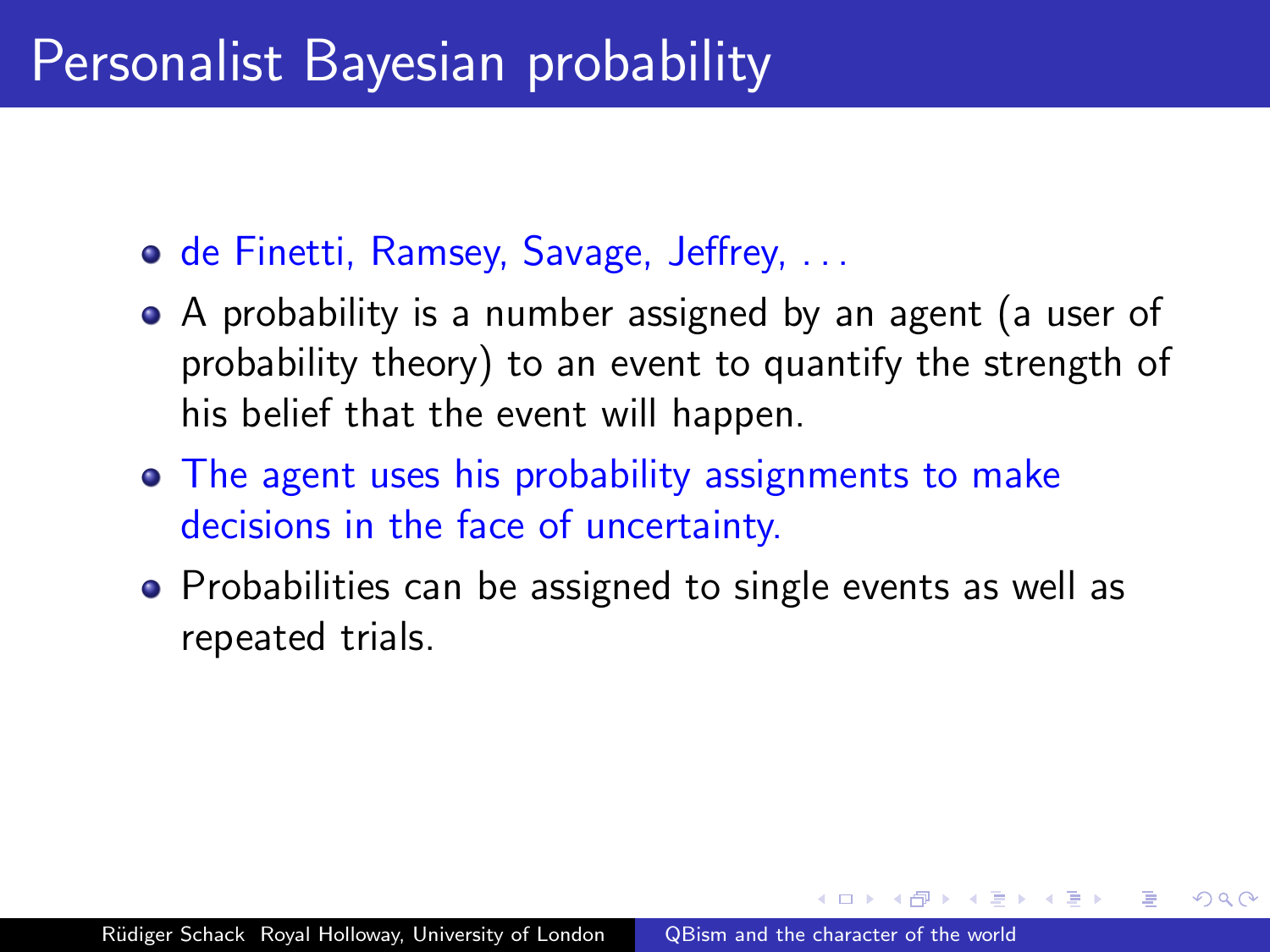- **o** de Finetti, Ramsey, Savage, Jeffrey, ...
- A probability is a number assigned by an agent (a user of probability theory) to an event to quantify the strength of his belief that the event will happen.
- The agent uses his probability assignments to make decisions in the face of uncertainty.
- Probabilities can be assigned to single events as well as repeated trials.

ഹൈ

Different agents with different beliefs will in general assign different probabilities.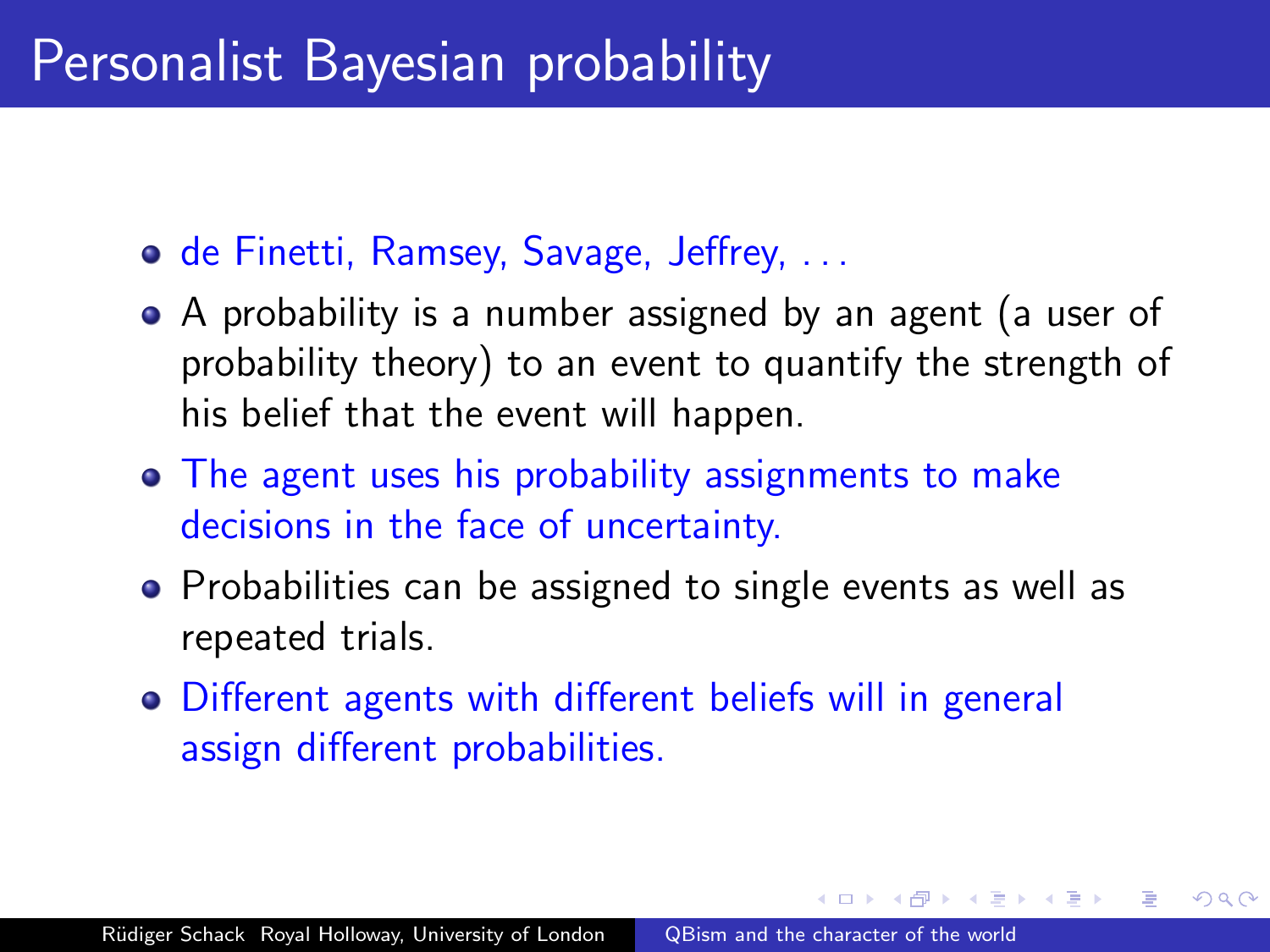# What about a quantum random number generator?





 $QQ$ 

## c www.idquantique.com

Rüdiger Schack Royal Holloway, University of London [QBism and the character of the world](#page-0-0)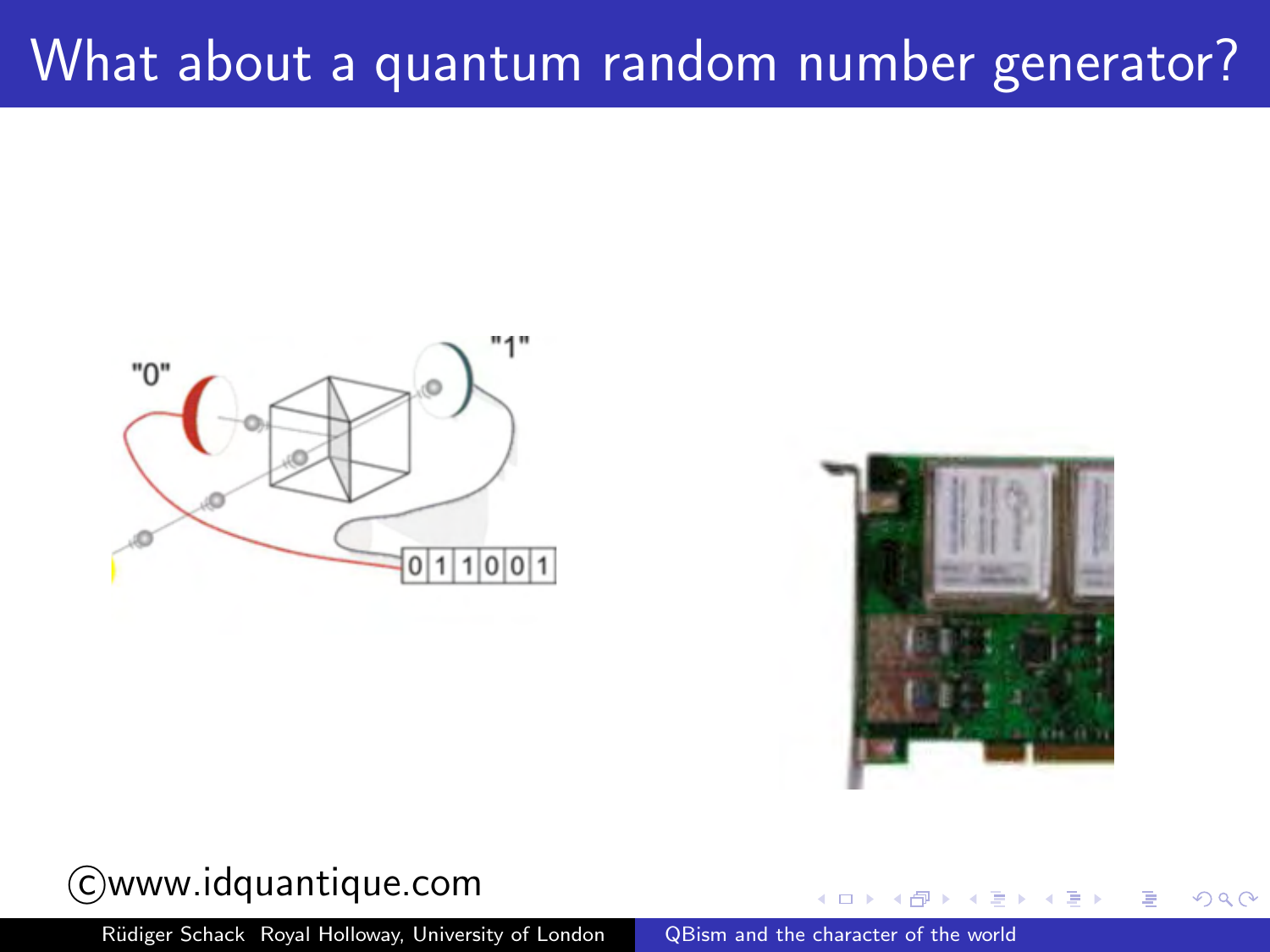

The probabilities for 0 and 1 are not a property of the device. They depend on the the prior quantum state for the device, i.e., on an agent's prior beliefs.

 $\Omega$ 

## c www.idquantique.com

Rüdiger Schack Royal Holloway, University of London [QBism and the character of the world](#page-0-0)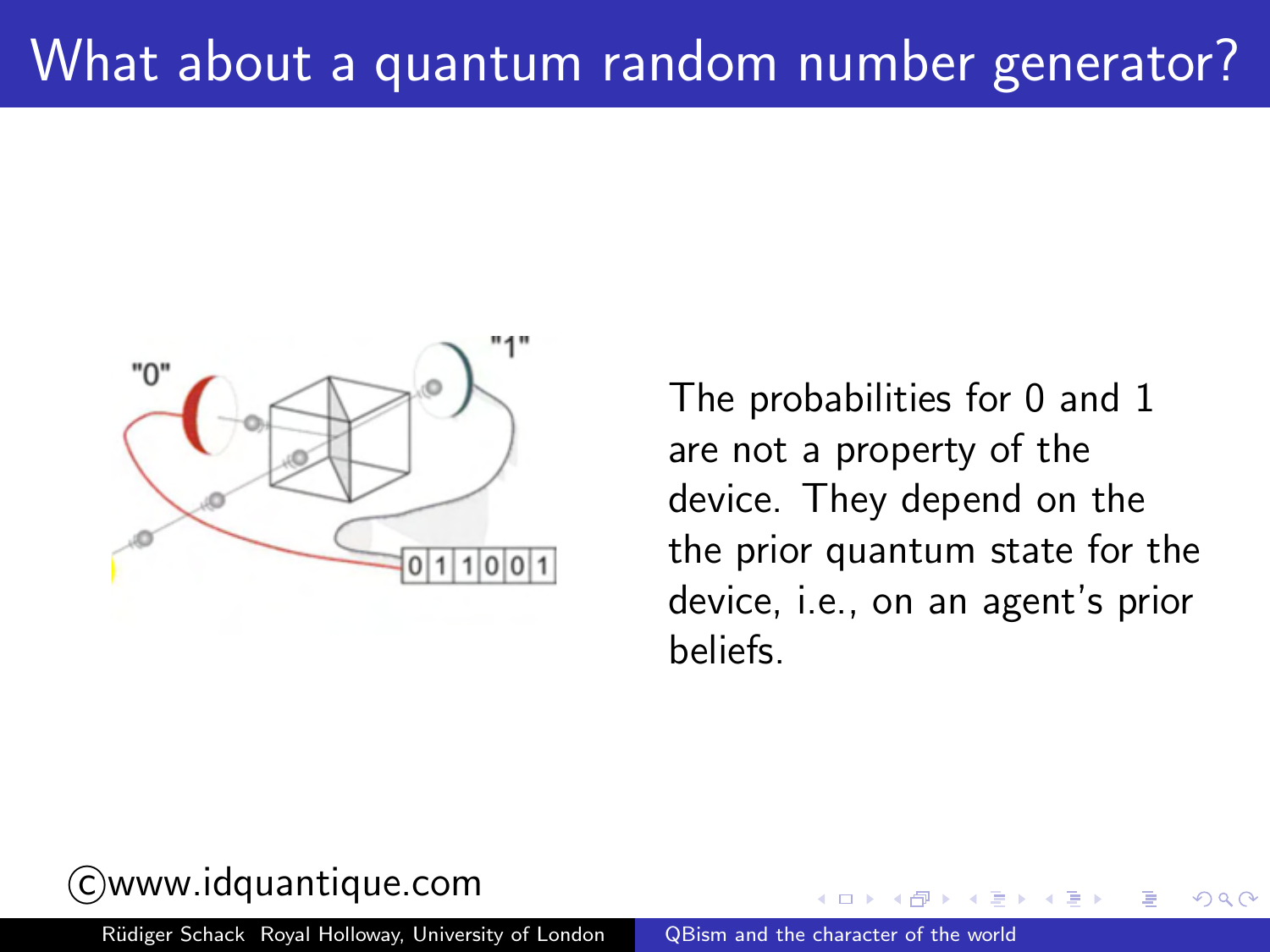## Epistemic quantum states

## Einstein 1935 (not EPR)

Assuming  $\lambda$  (elements of physical reality) and locality (no spooky action at a distance) implies  $\psi$  is epistemic.

化重子 化重子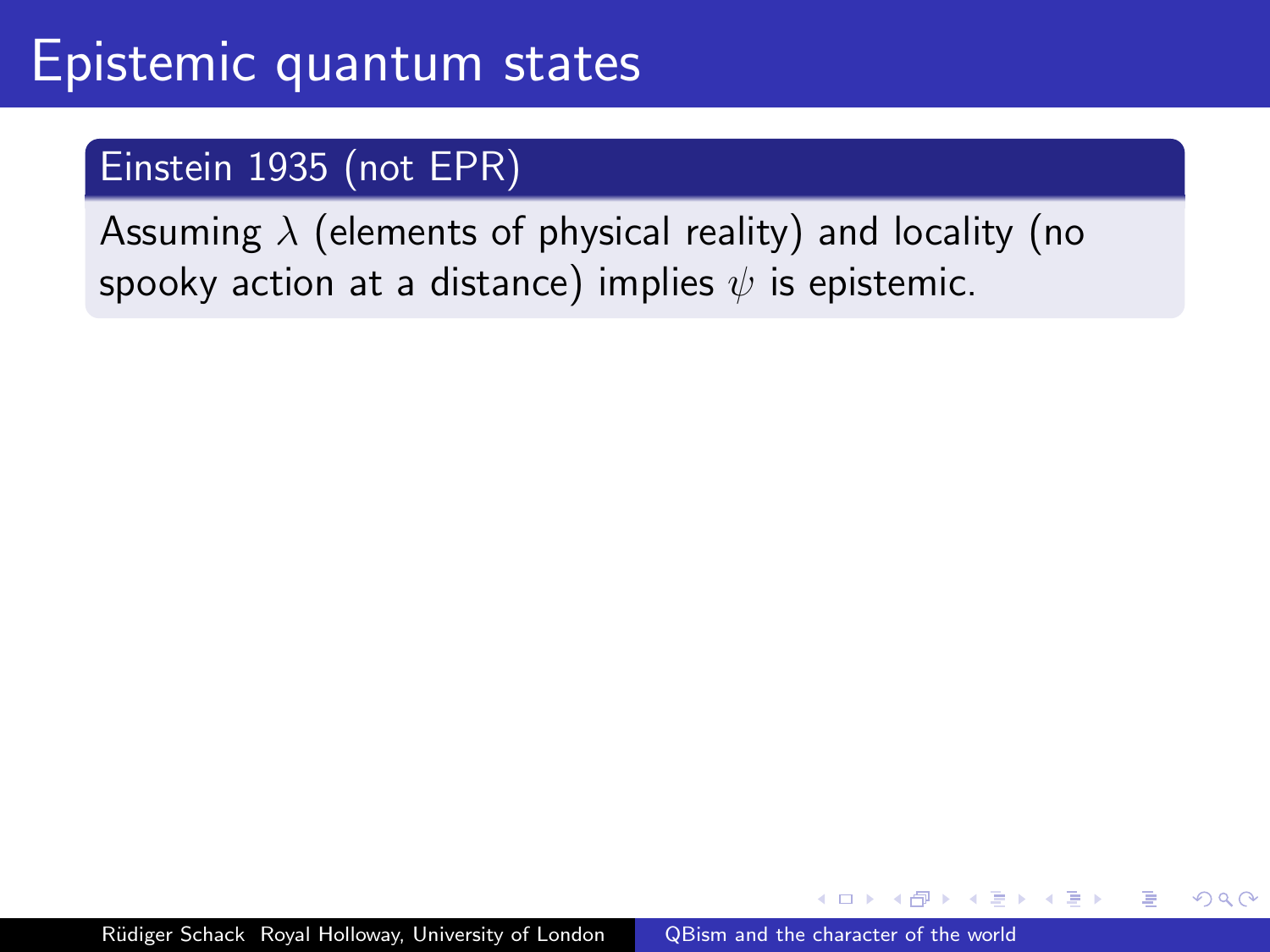## Einstein 1935 (not EPR)

Assuming  $\lambda$  (elements of physical reality) and locality (no spooky action at a distance) implies  $\psi$  is epistemic.

## PBR, Colbeck and Renner, Hardy, ...

Assuming  $\lambda$  plus further assumptions implies  $\psi$  is not epistemic.

医间周的 间医的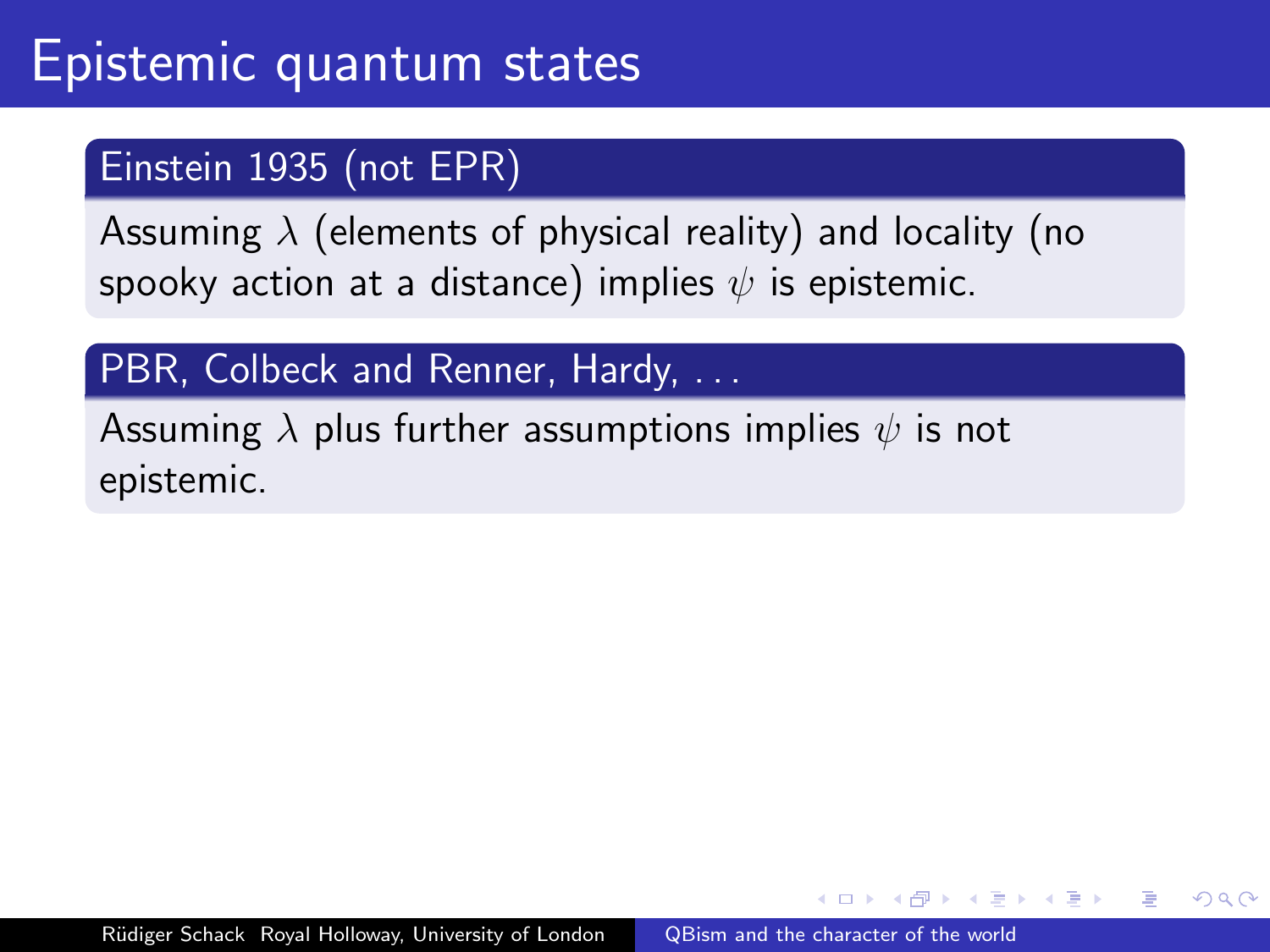## Einstein 1935 (not EPR)

Assuming  $\lambda$  (elements of physical reality) and locality (no spooky action at a distance) implies  $\psi$  is epistemic.

## PBR, Colbeck and Renner, Hardy, ...

Assuming  $\lambda$  plus further assumptions implies  $\psi$  is not epistemic.

#### Bell

Assuming  $\lambda$  and locality contradicts quantum mechanics.

AD > ( E > ( E > )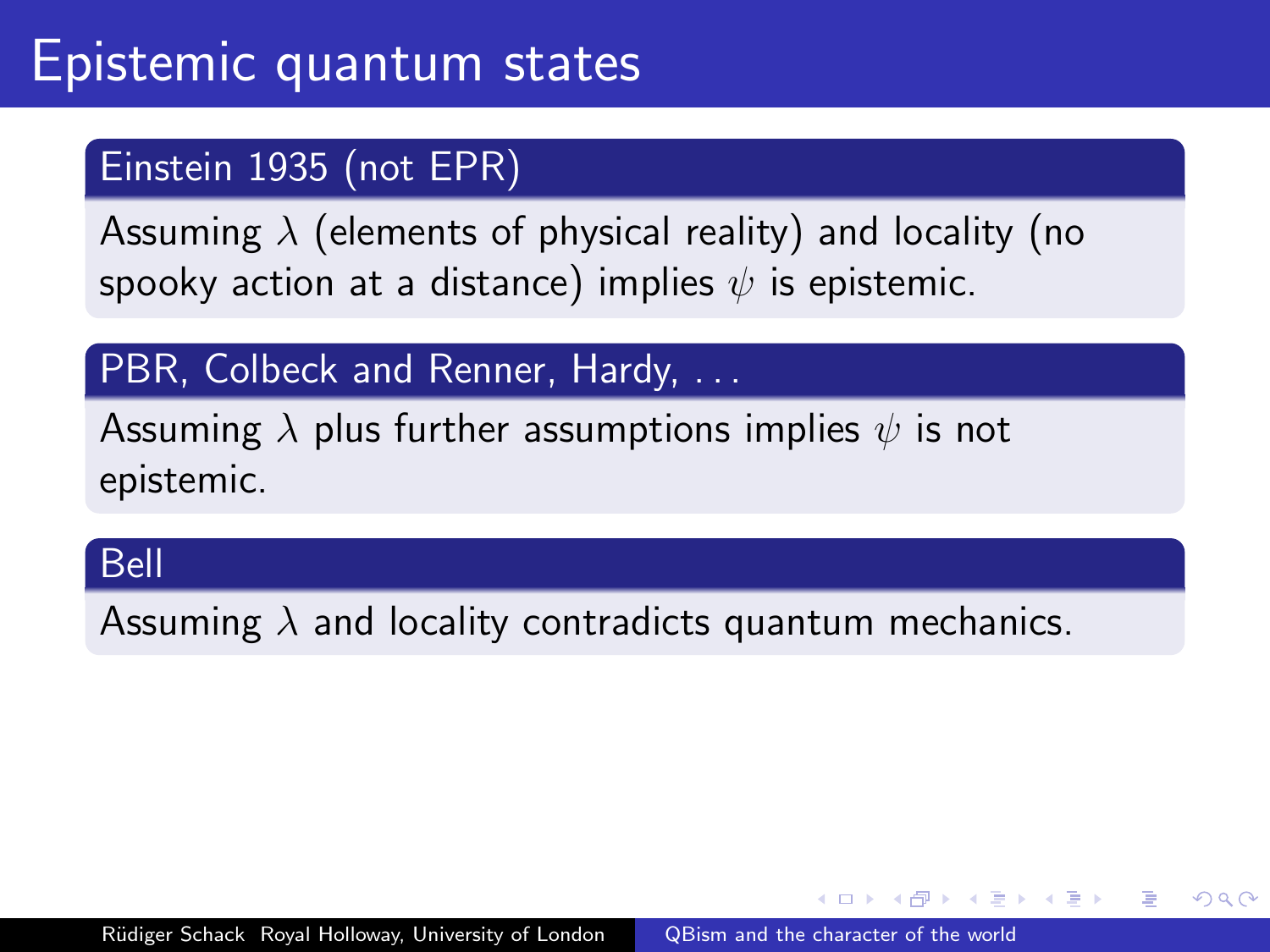## Einstein 1935 (not EPR)

Assuming  $\lambda$  (elements of physical reality) and locality (no spooky action at a distance) implies  $\psi$  is epistemic.

## PBR, Colbeck and Renner, Hardy, ...

Assuming  $\lambda$  plus further assumptions implies  $\psi$  is not epistemic.

#### Bell

Assuming  $\lambda$  and locality contradicts quantum mechanics.

## Spekkens

Assuming  $\psi$  is epistemic explains a long list of otherwise puzzling quantum phenomena, from no cloning to teleportation and steering.

 $QQ$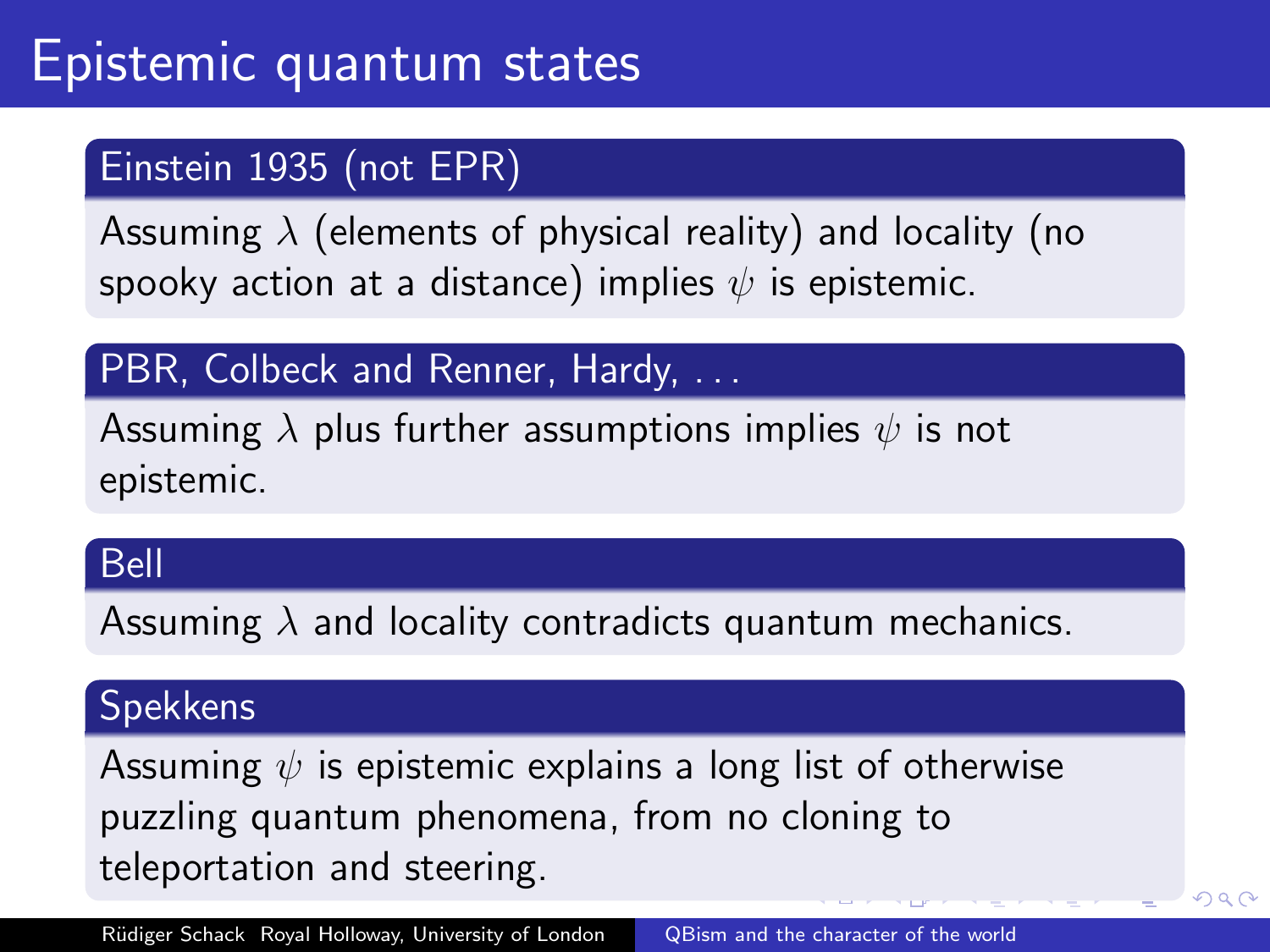## Schrödinger to Sommerfeld (1931):

One can only help oneself through something like the following emergency decree:

Quantum mechanics forbids statements about what really exists — statements about the object. It deals only with the object-subject relation. Even though this holds, after all, for any description of nature, it evidently holds in quantum mechanics in a much more radical sense.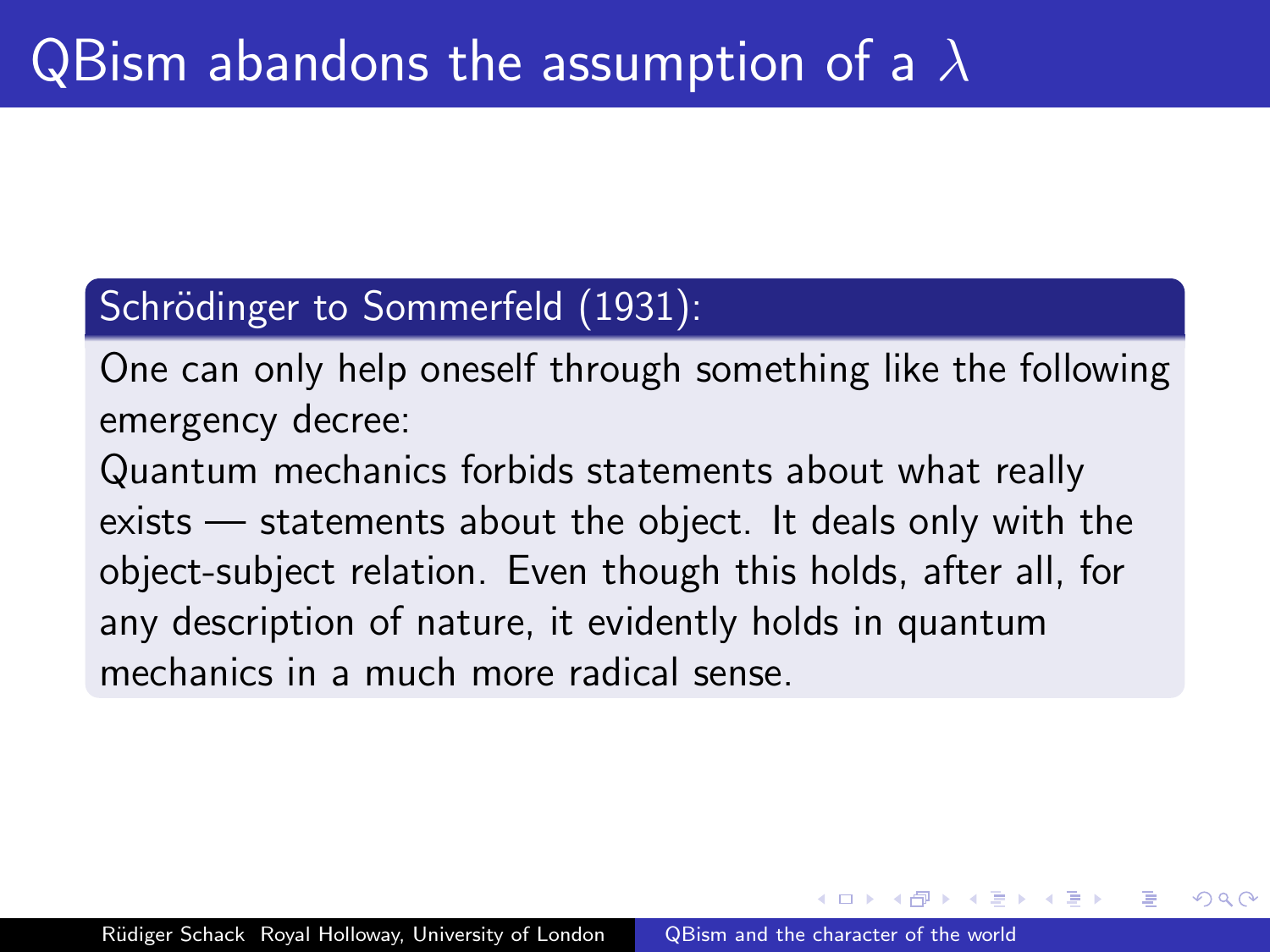#### QBism: Quantum mechanics is a tool

that anyone can use to evaluate, on the basis of one's past experience, one's probabilistic expectations for one's subsequent experience.

 $\Omega$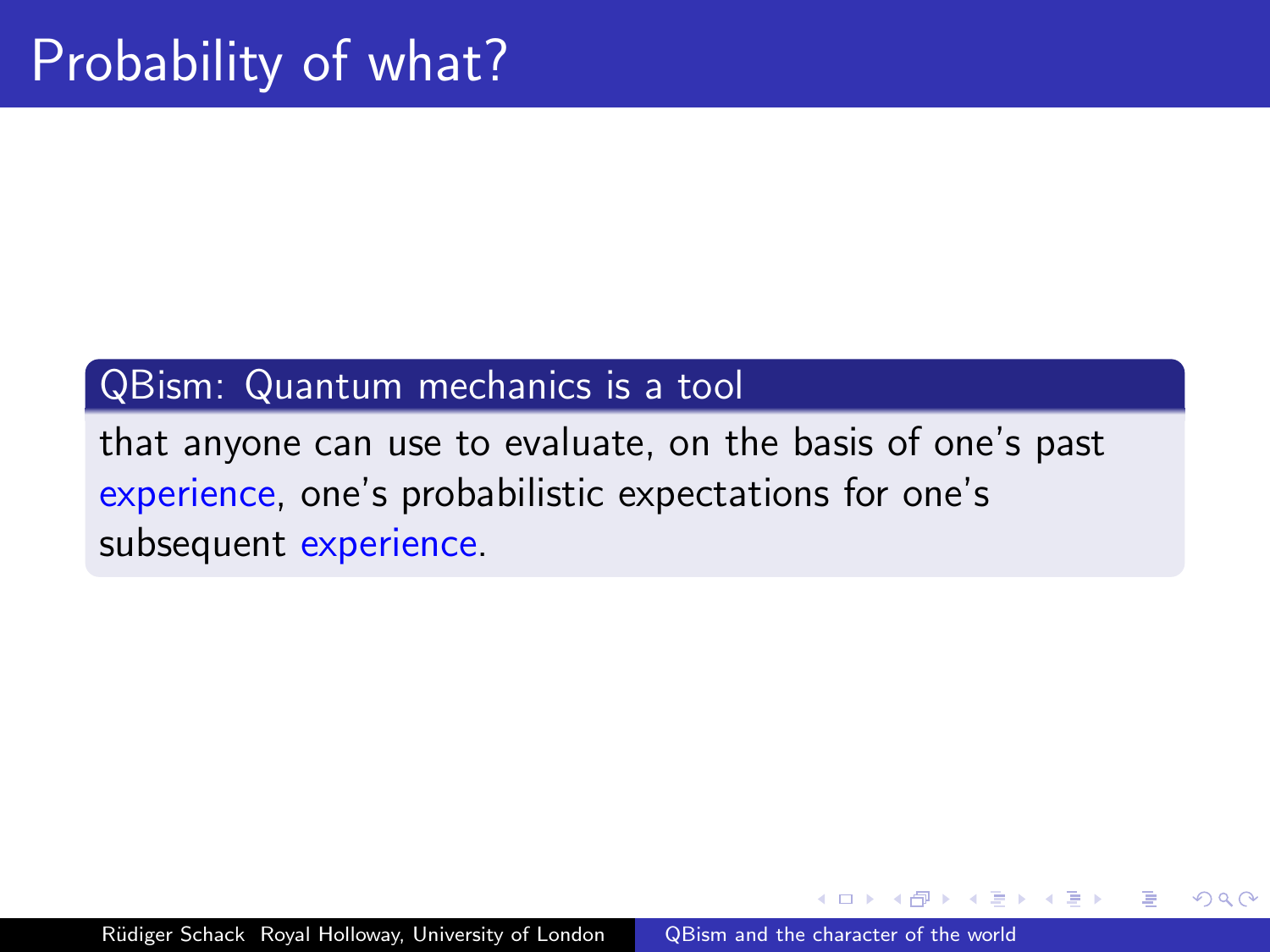#### QBism

- clearly defines terms such as "measurement";
- $\bullet$
- **o** is free of any quantum weirdness.

## In QBism,

- $\bullet$
- **O** our actions on the world matter.

メタメメ ミメメ きょう

重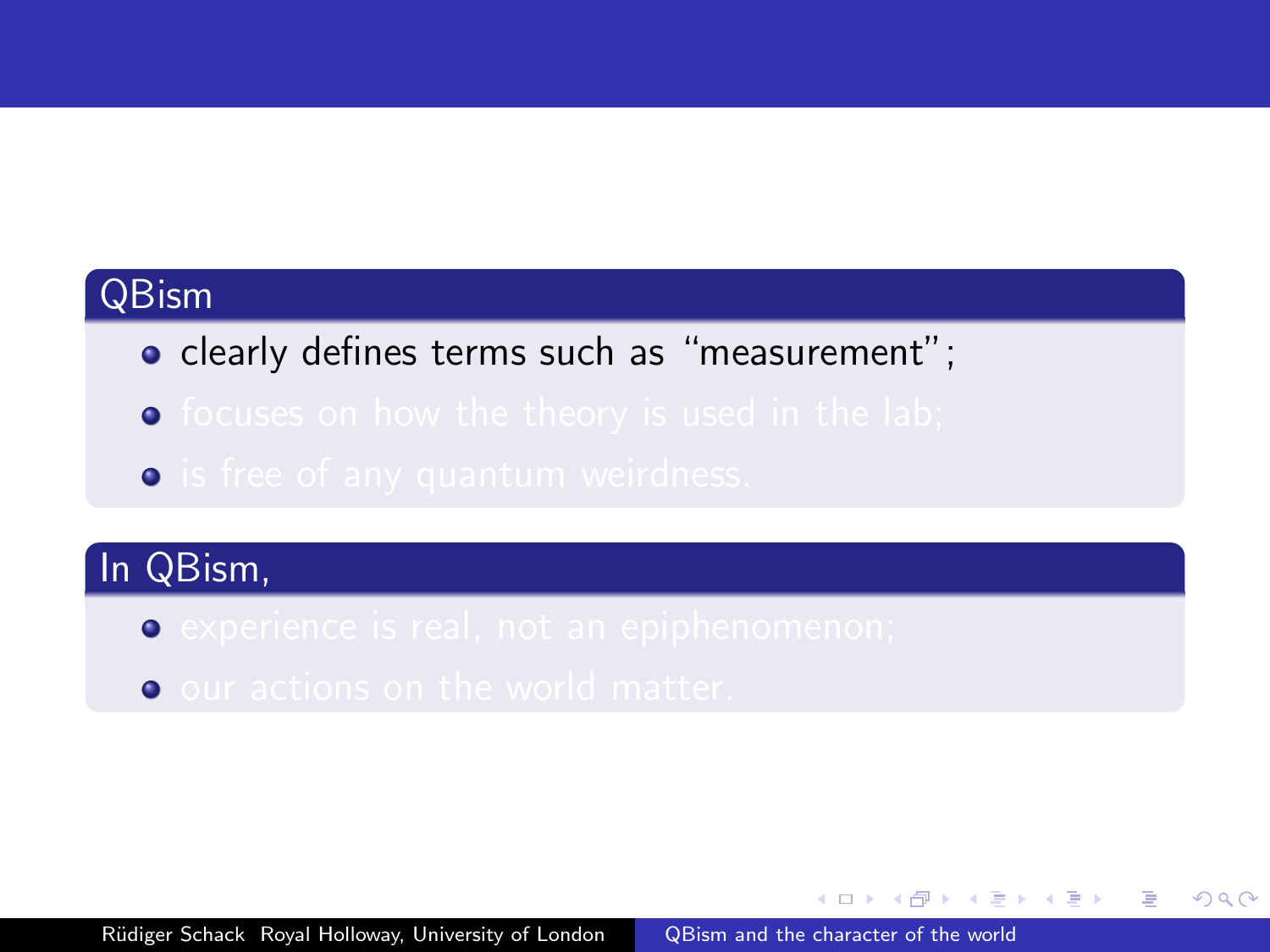#### . . . but makes something:

A measurement is an action on the world by an agent that results in the creation of an outcome — a new experience for that agent.

ഹൈ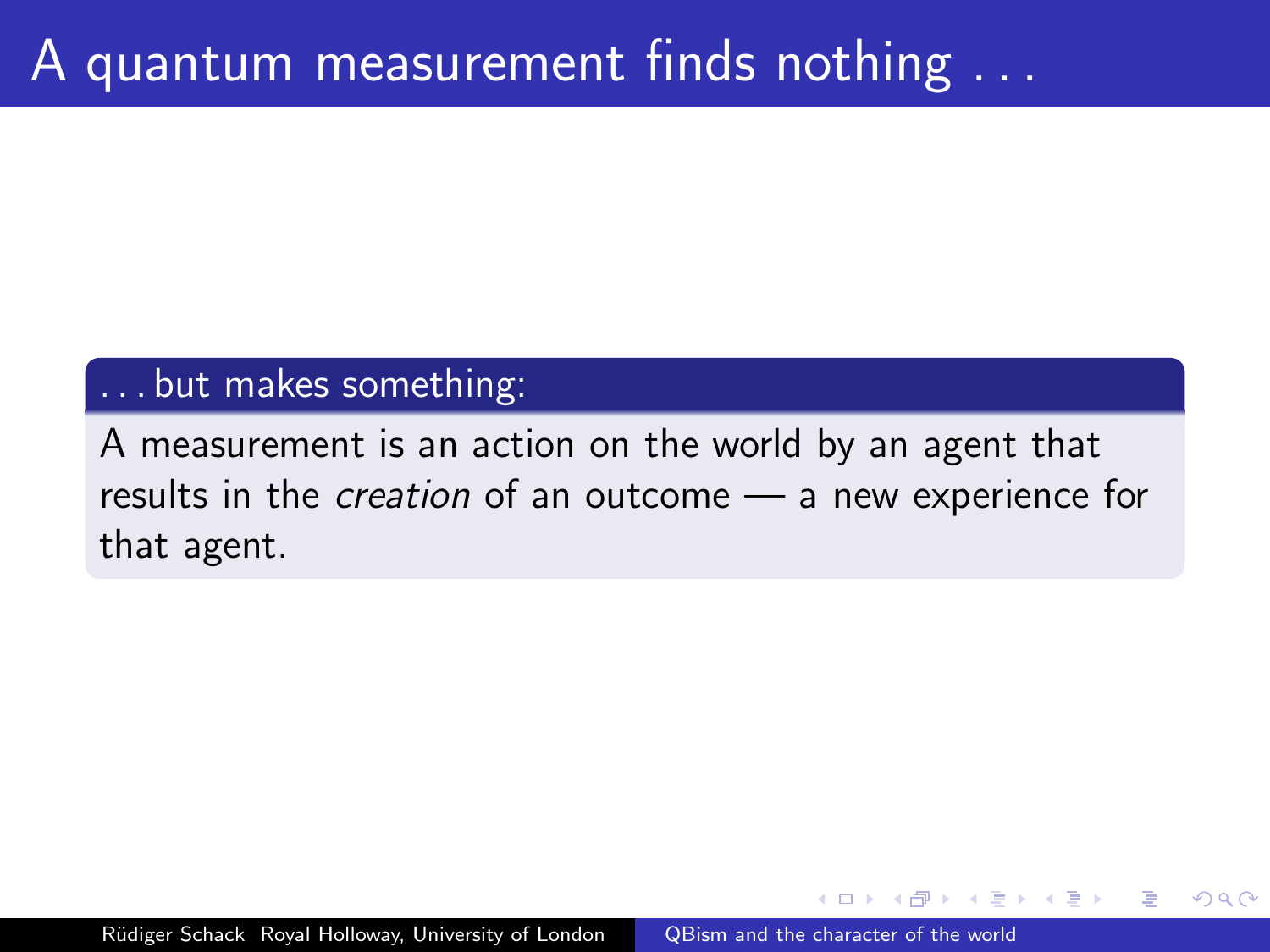Asher Peres:

Unperformed experiments have no results.

Rüdiger Schack Royal Holloway, University of London [QBism and the character of the world](#page-0-0)

つくい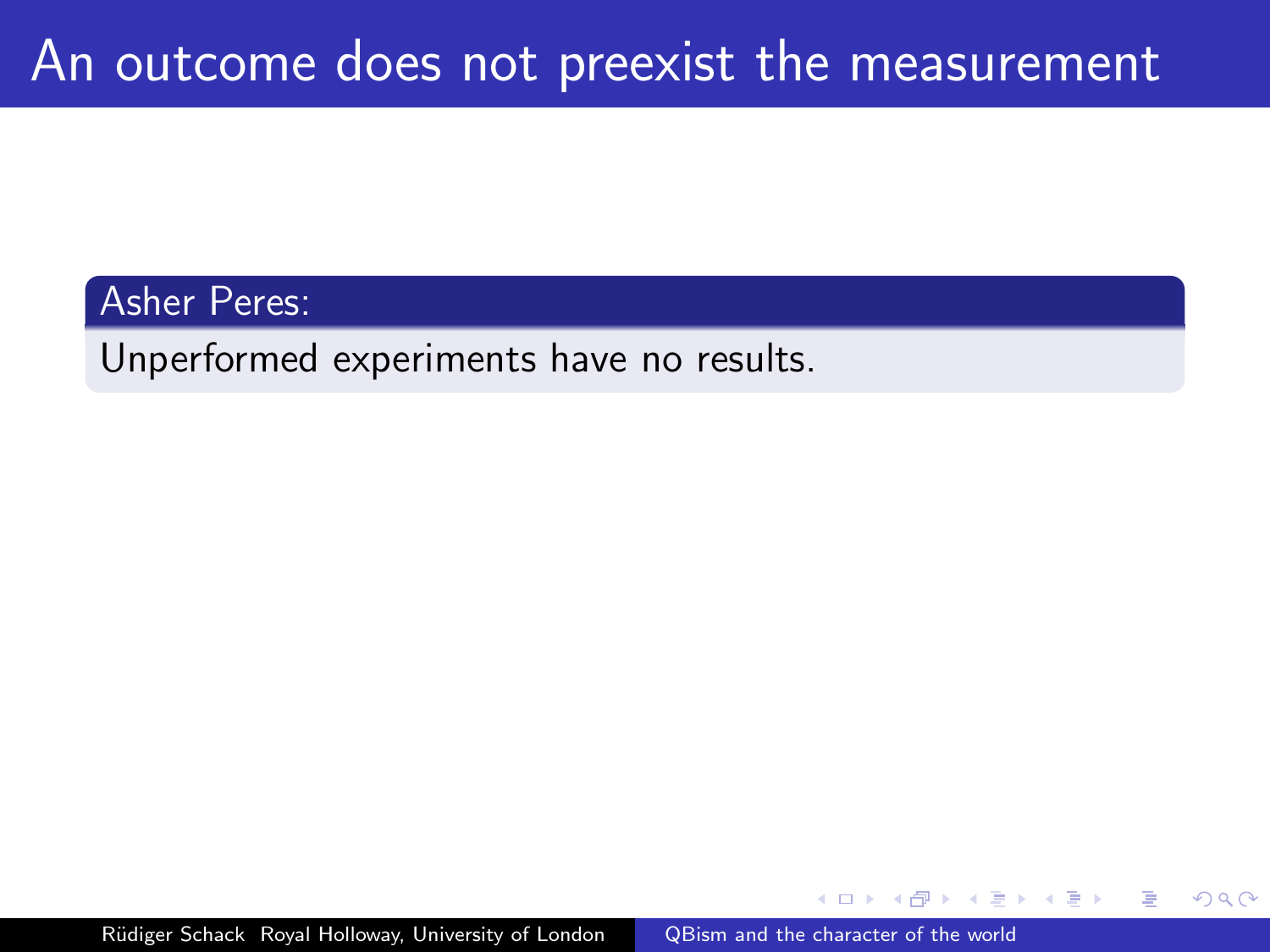#### Asher Peres:

Unperformed experiments have no results.

#### Agent undertaking an experiment:

This experiment has no outcome until I experience one.

 $\Omega$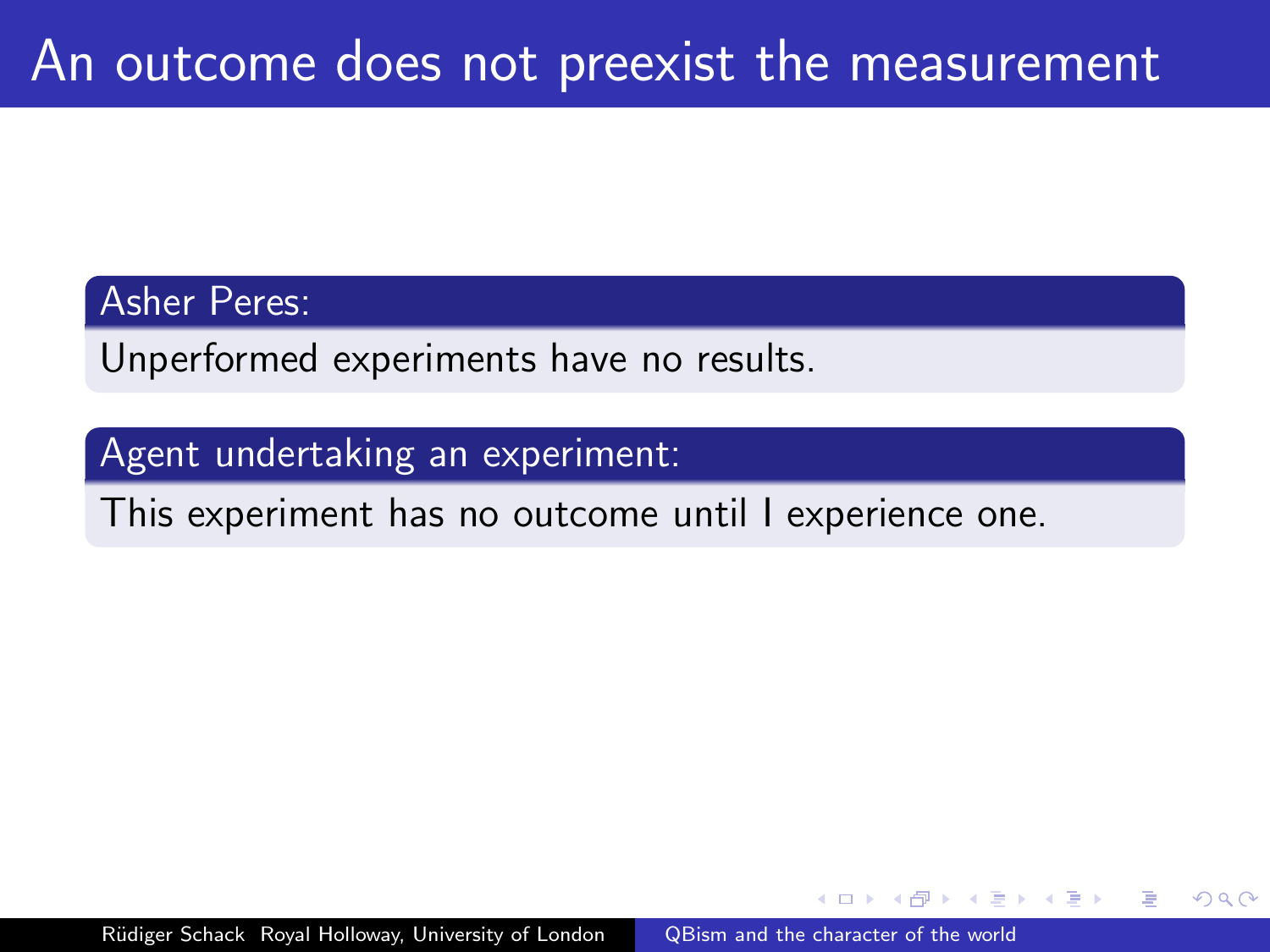#### Asher Peres:

Unperformed experiments have no results.

#### Agent undertaking an experiment:

This experiment has no outcome until I experience one.

#### The experience *is* the outcome.

Experiences do not exist prior to being experienced.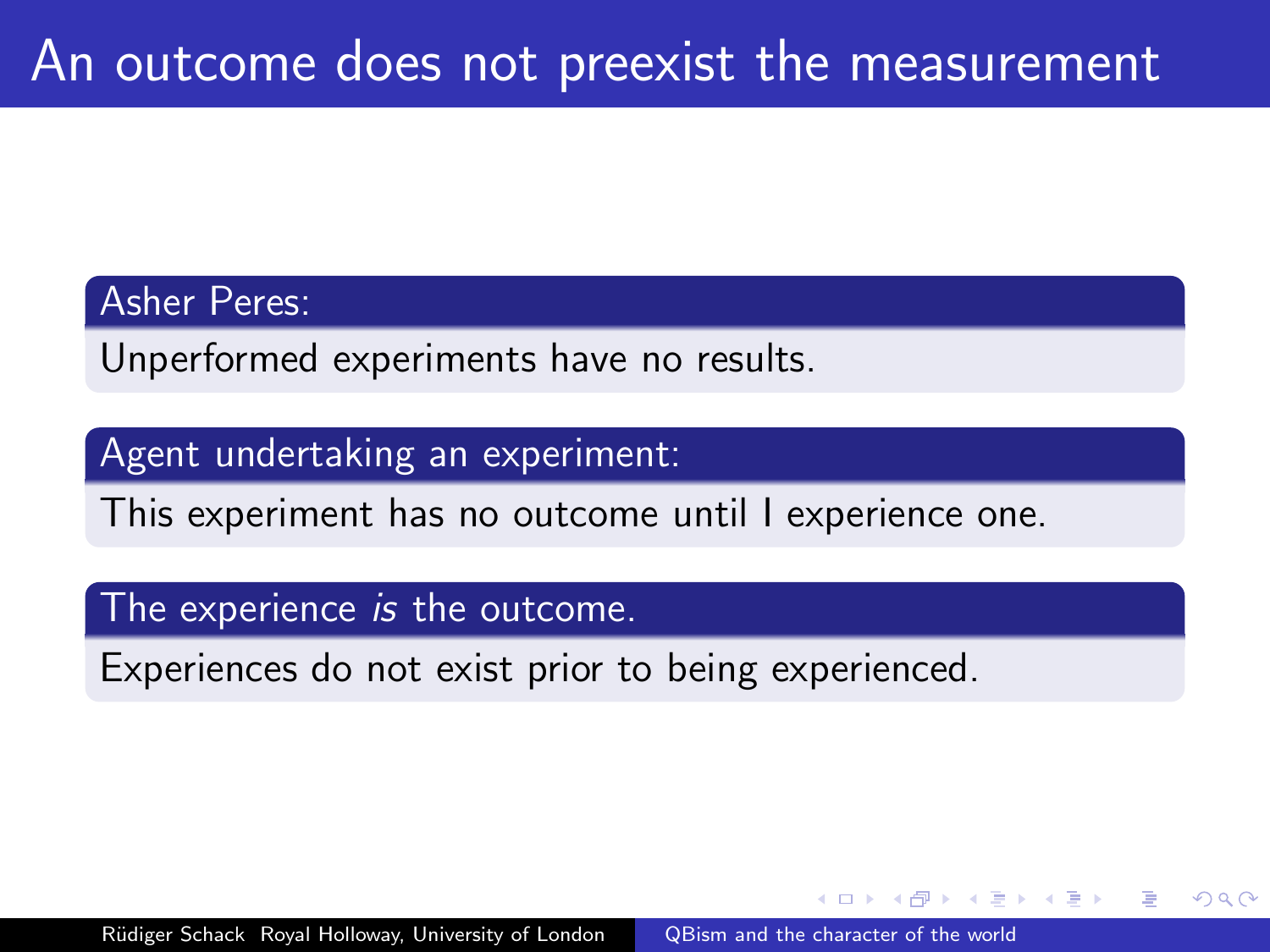- A quantum state is my personal judgement.
- Quantum mechanics is a tool to organize my experience.
- A measurement is an action on the world I take to elicit a new experience.

つくい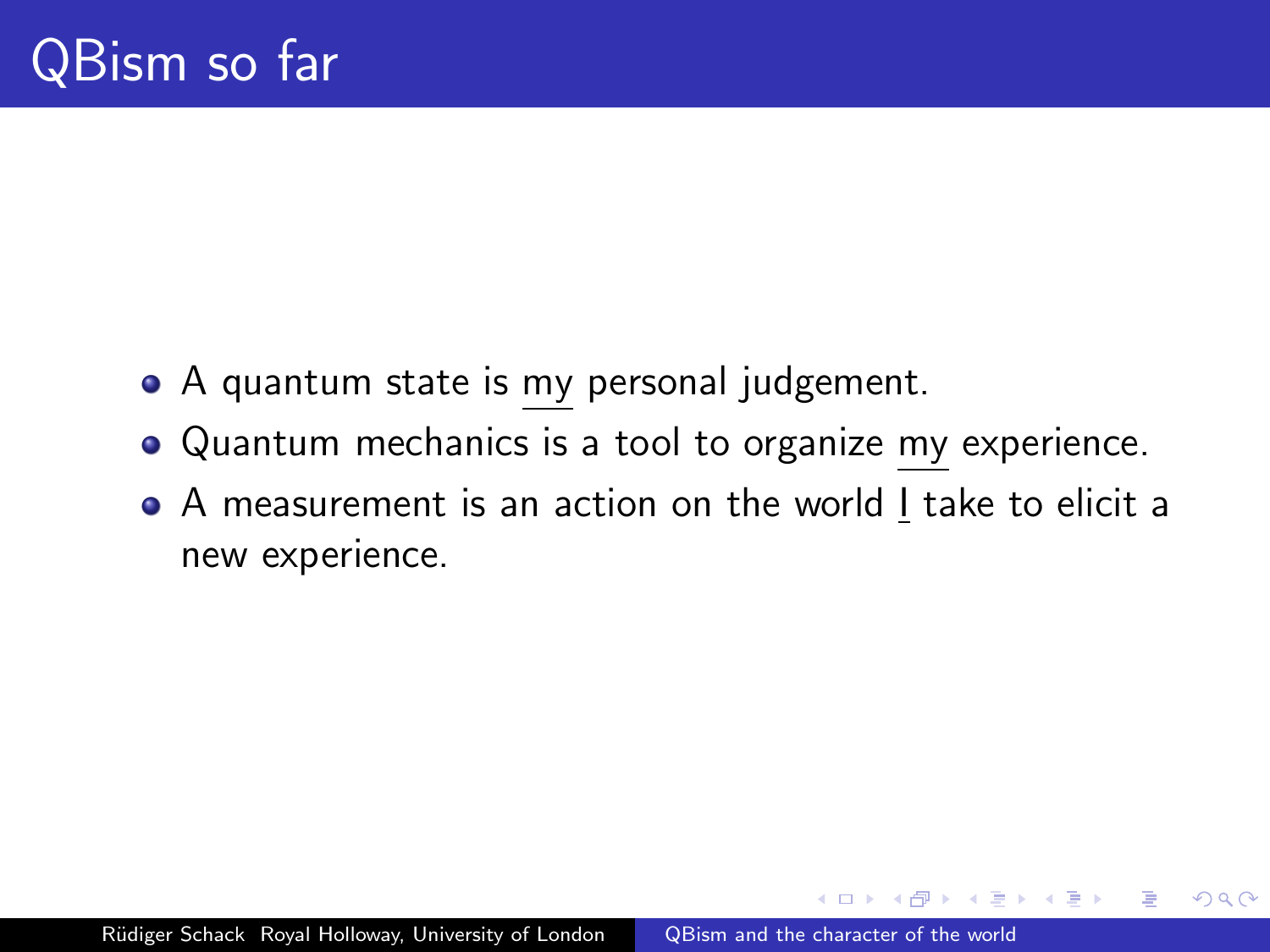## Nature cover, 27 March 2014



Rüdiger Schack Royal Holloway, University of London [QBism and the character of the world](#page-0-0)

 $QQ$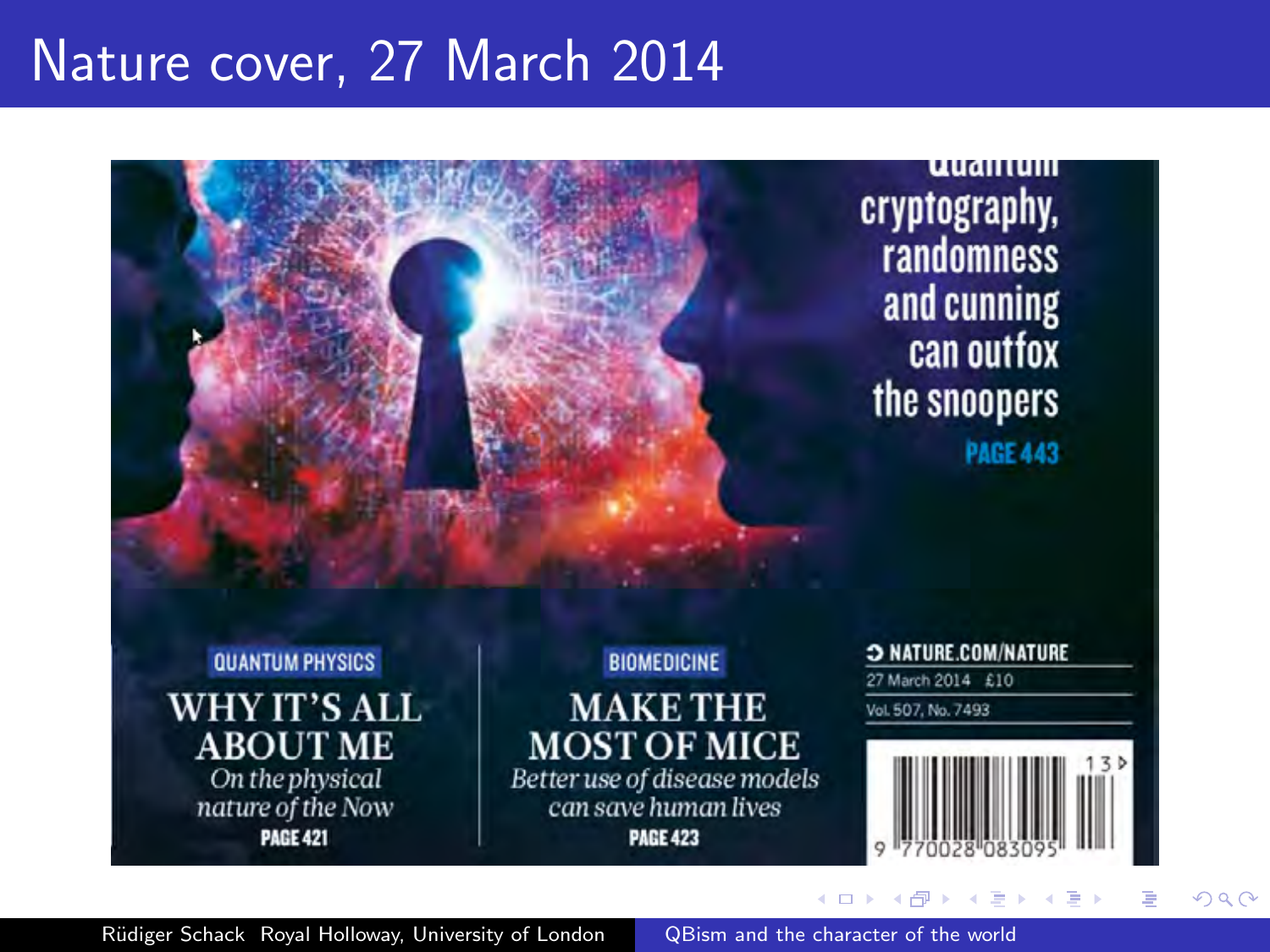For any dimension  $d$ , there exists a (not necessarily symmetric) <code>POVM</code>  $\{F_i\}$  with  $d^2$  outcomes such that any density operator  $\rho$  is fully determined by the probabilities  $p(i) = \text{tr}(F_i \rho)$  and any POVM  $\{E_i\}$  is fully determined by the matrix of conditional probabilities  $r(j|i) = \text{tr}(E_iF_i)/\text{tr}(F_i)$ .

ഹൈ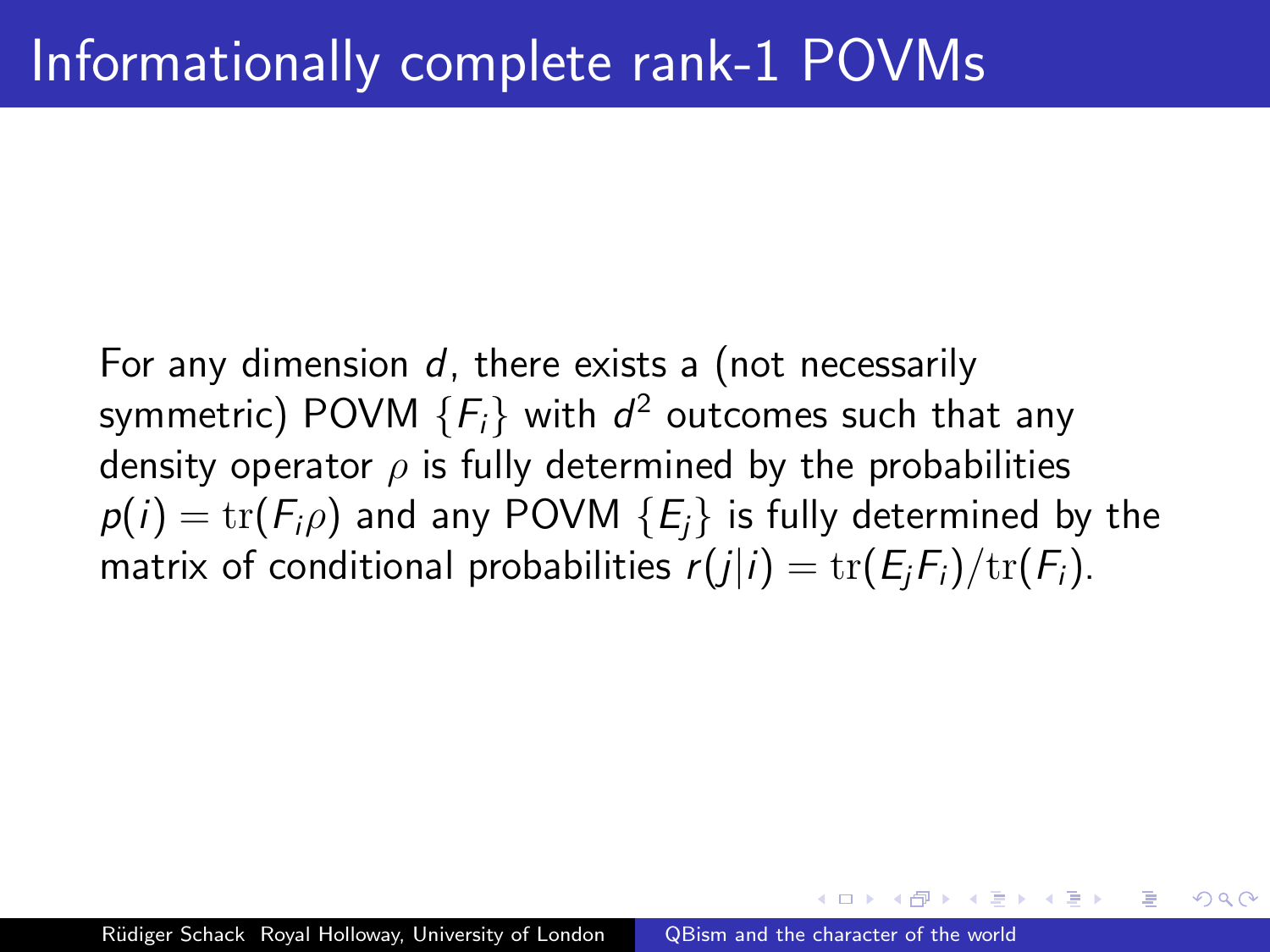## The Born rule as an object-subject relation

Born rule

$$
q(j) = \mathrm{tr}(\rho E_j)
$$

 $QQ$ 



Rüdiger Schack Royal Holloway, University of London [QBism and the character of the world](#page-0-0)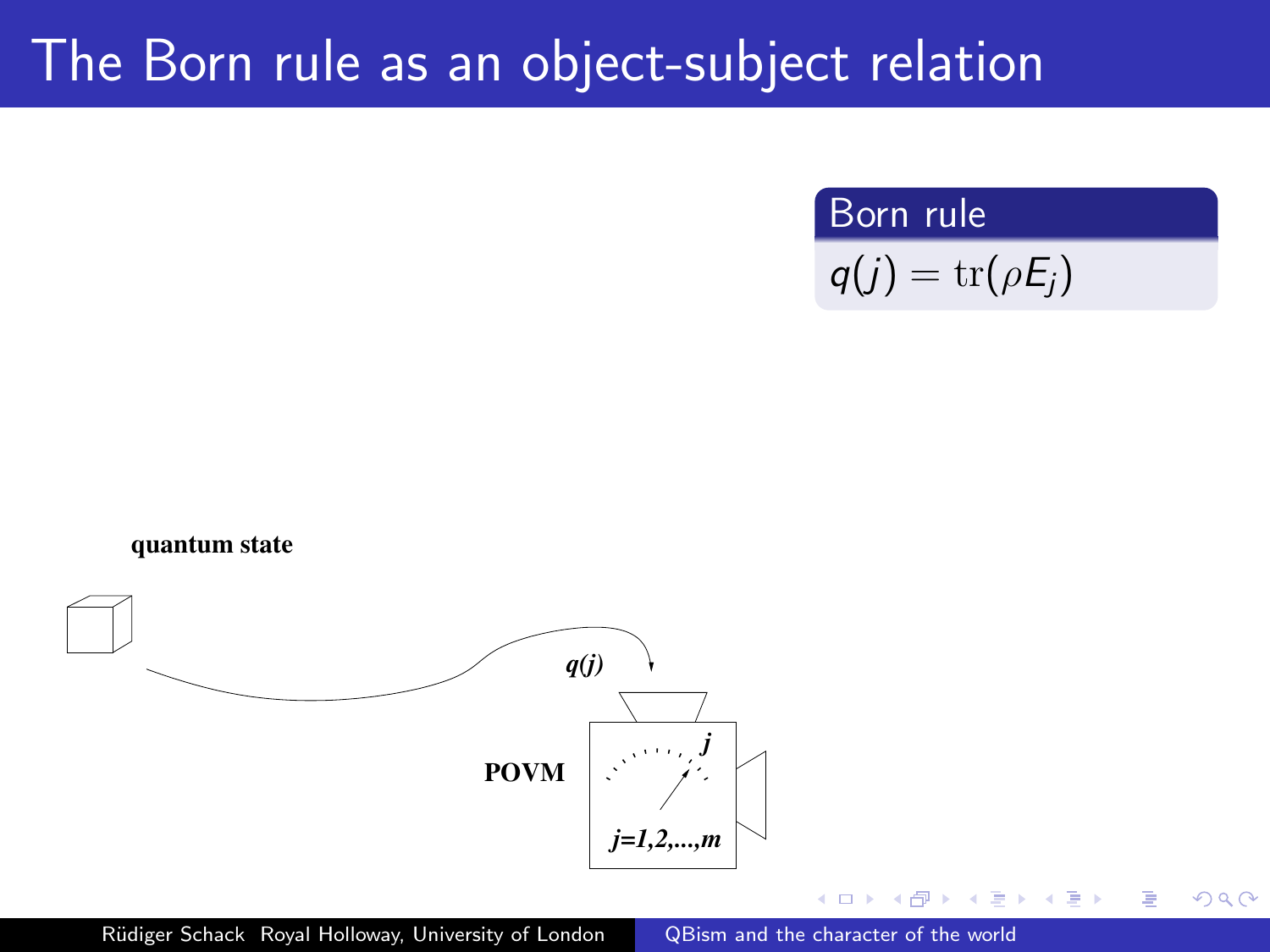## The Born rule as an object-subject relation

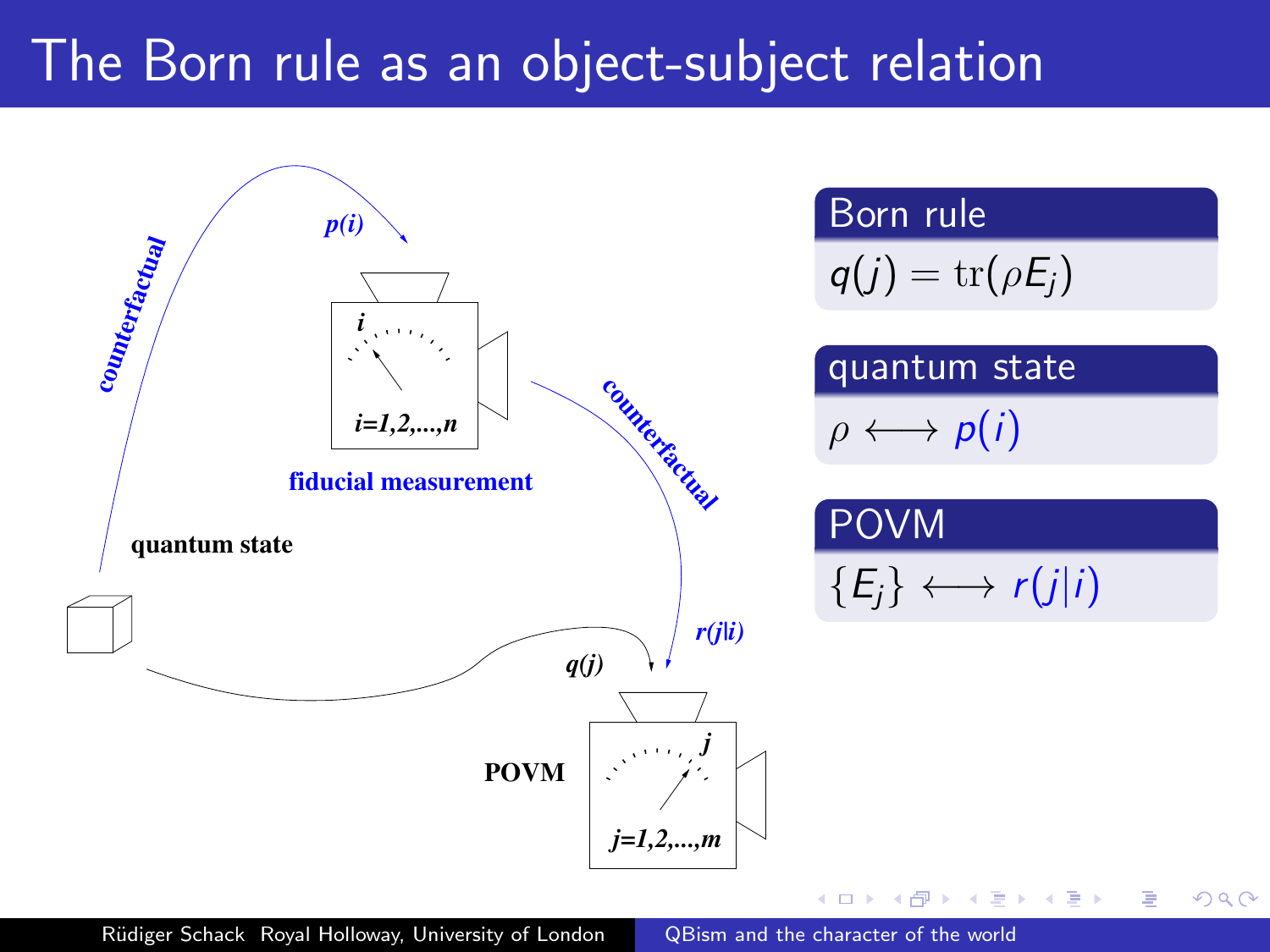### The Born rule as an object-subject relation

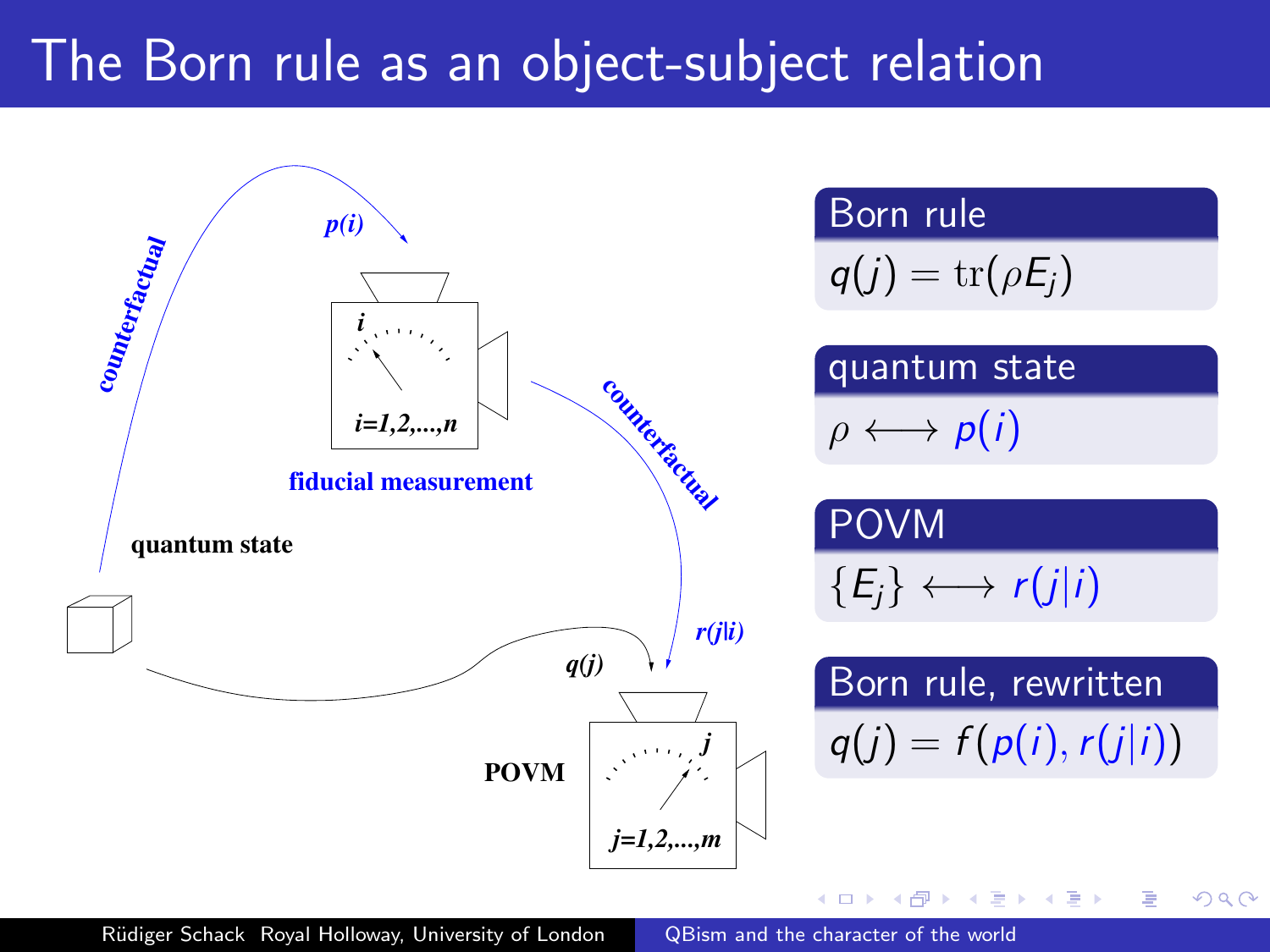### The Born rule as an object-subject relation

• The Born rule connects an agent's outcome probabilities with his probabilities for a counterfactual fiducial measurement.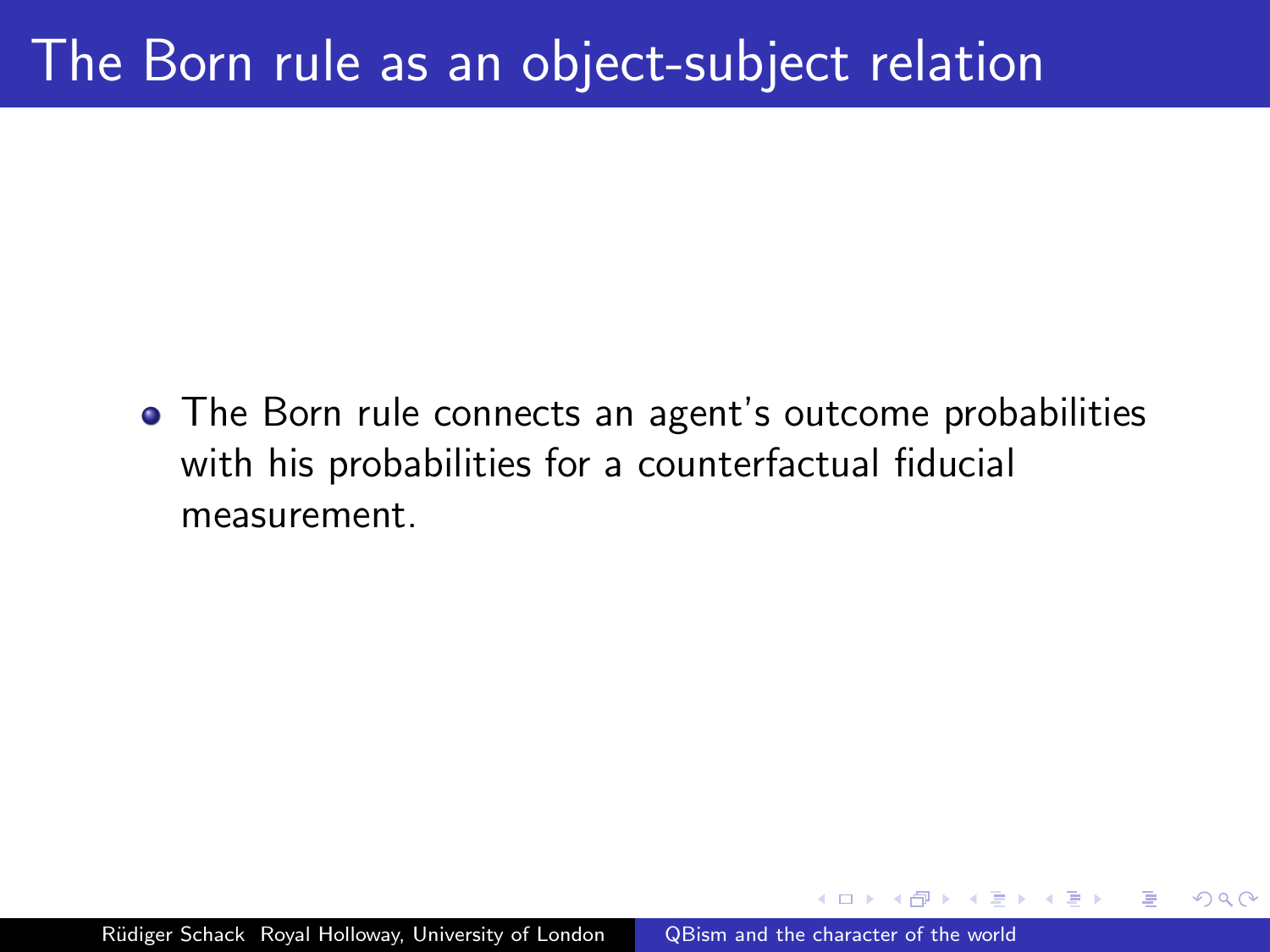| horse | odds    |  |  |
|-------|---------|--|--|
|       | offered |  |  |
|       | even    |  |  |
|       | 1:2     |  |  |
|       | 1:3     |  |  |
|       |         |  |  |

 $QQ$ 

∍

重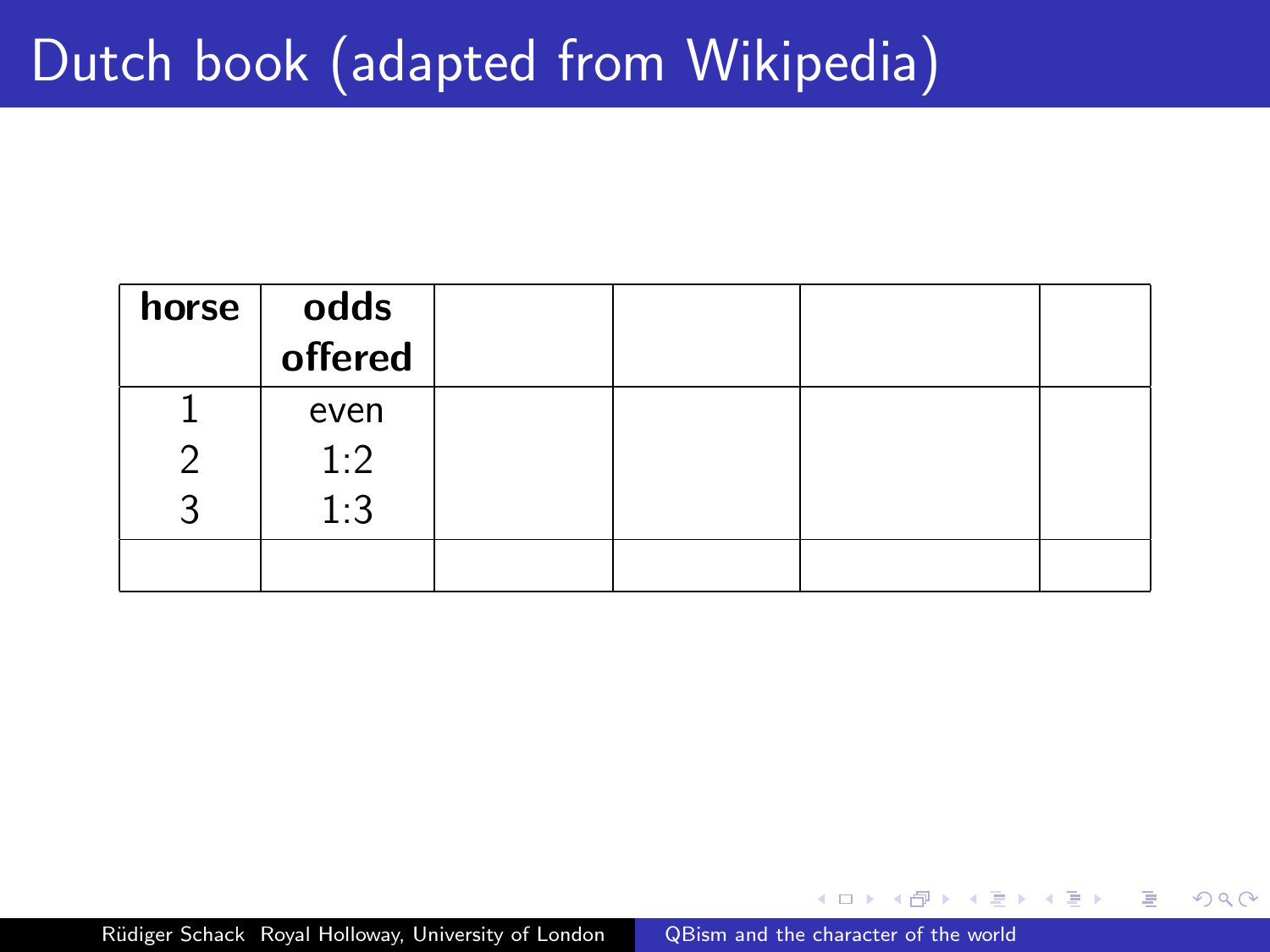| horse | odds    | amount         |  |
|-------|---------|----------------|--|
|       | offered | bet            |  |
|       | even    | \$120          |  |
|       | 1:2     | $$80$<br>$$60$ |  |
|       | 1:3     |                |  |
|       | total   | \$260          |  |

 $QQ$ 

∍ 一心語 **In** ∍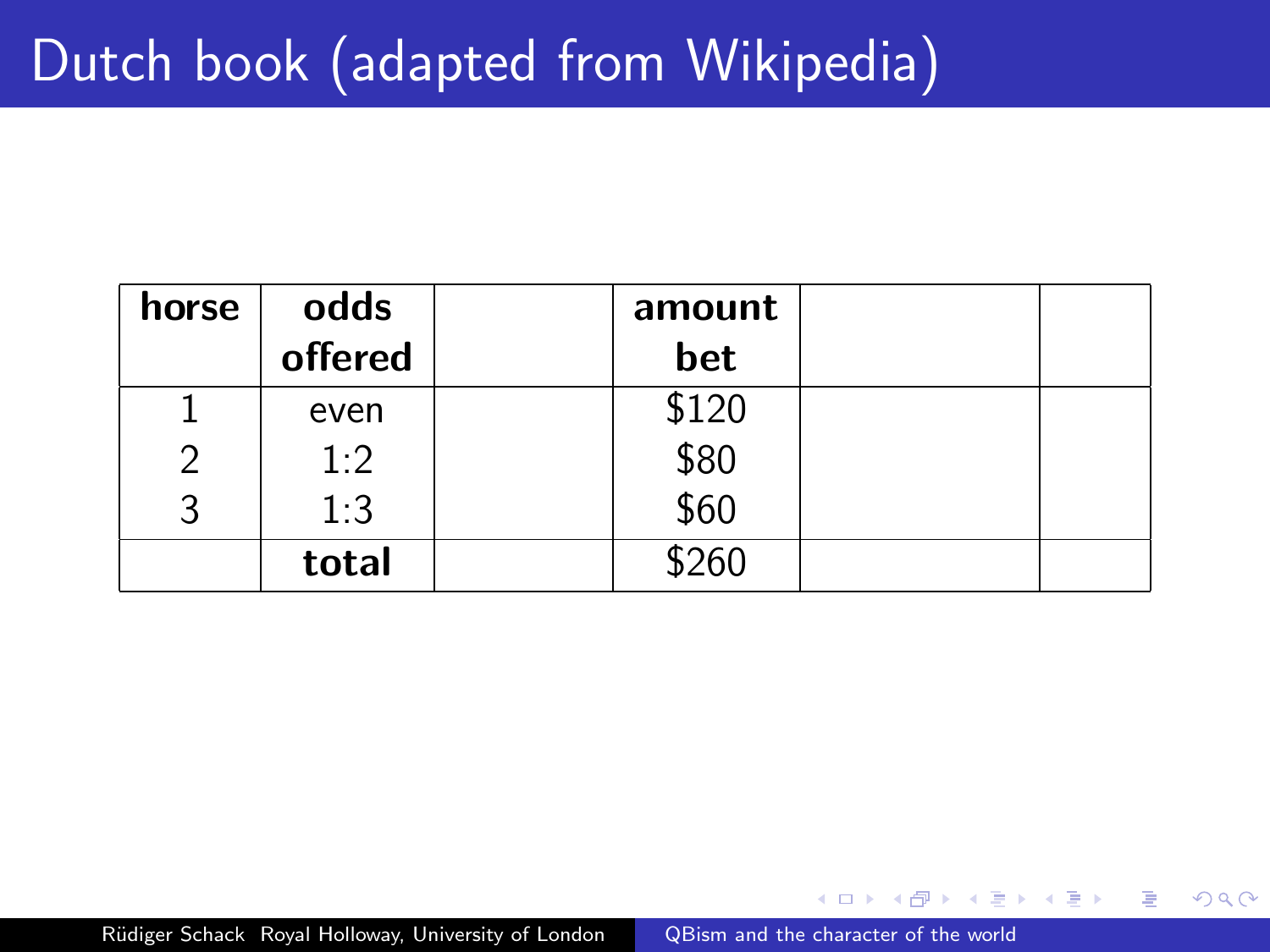| horse         | odds    | amount | payout if  | net  |
|---------------|---------|--------|------------|------|
|               | offered | bet    | horse wins | loss |
|               | even    | \$120  | \$240      | \$20 |
| $\mathcal{P}$ | 1:2     | \$80   |            |      |
|               | 1:3     | \$60   |            |      |
|               | total   | \$260  |            |      |

 $QQ$ 

∍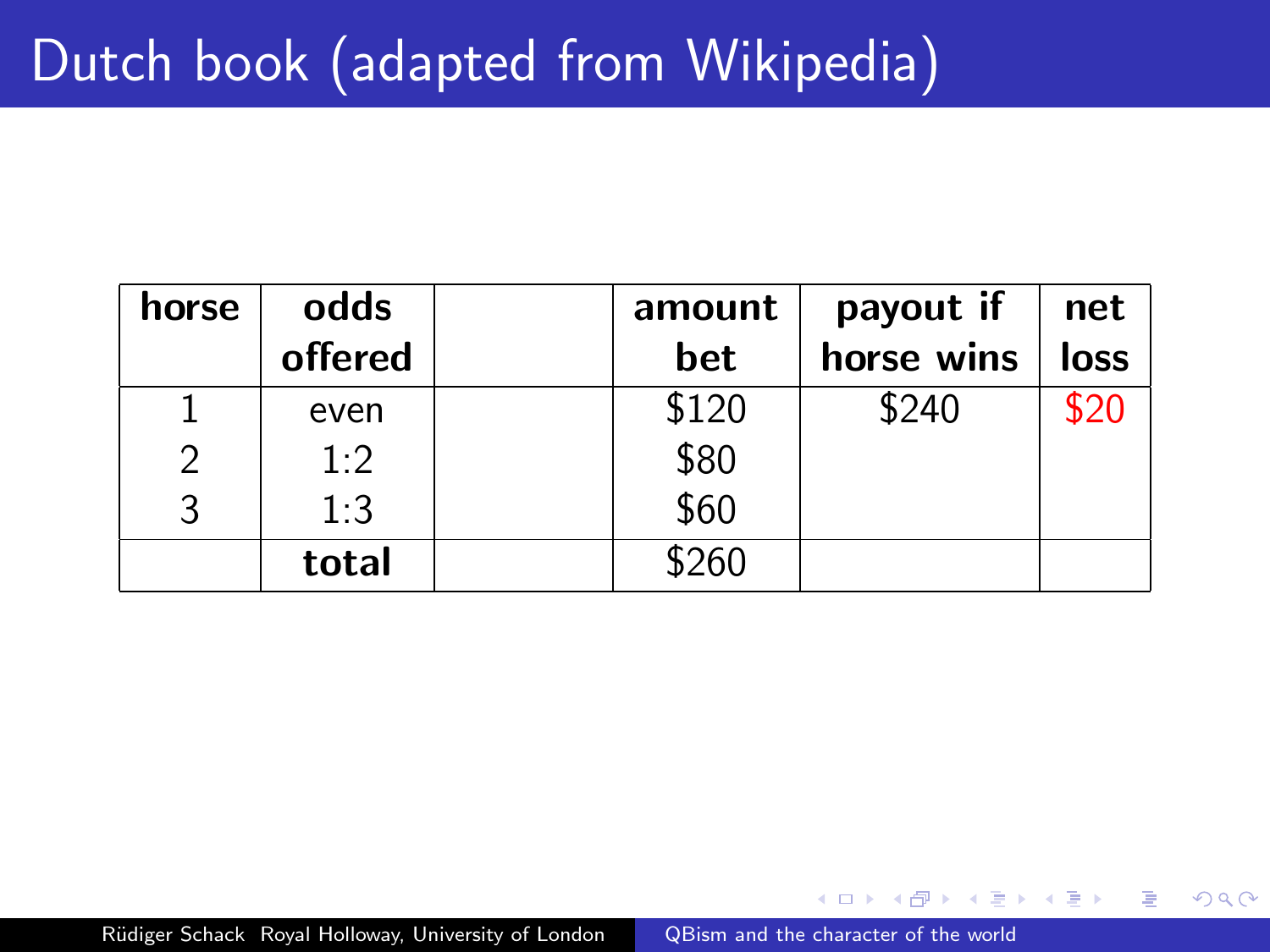| horse         | odds    | amount | payout if  | net         |
|---------------|---------|--------|------------|-------------|
|               | offered | bet    | horse wins | <b>loss</b> |
|               | even    | \$120  | \$240      | \$20        |
| $\mathcal{P}$ | 1:2     | \$80   | \$240      | \$20        |
|               | 1:3     | \$60   |            |             |
|               | total   | \$260  |            |             |

 $QQ$ 

∍

4.重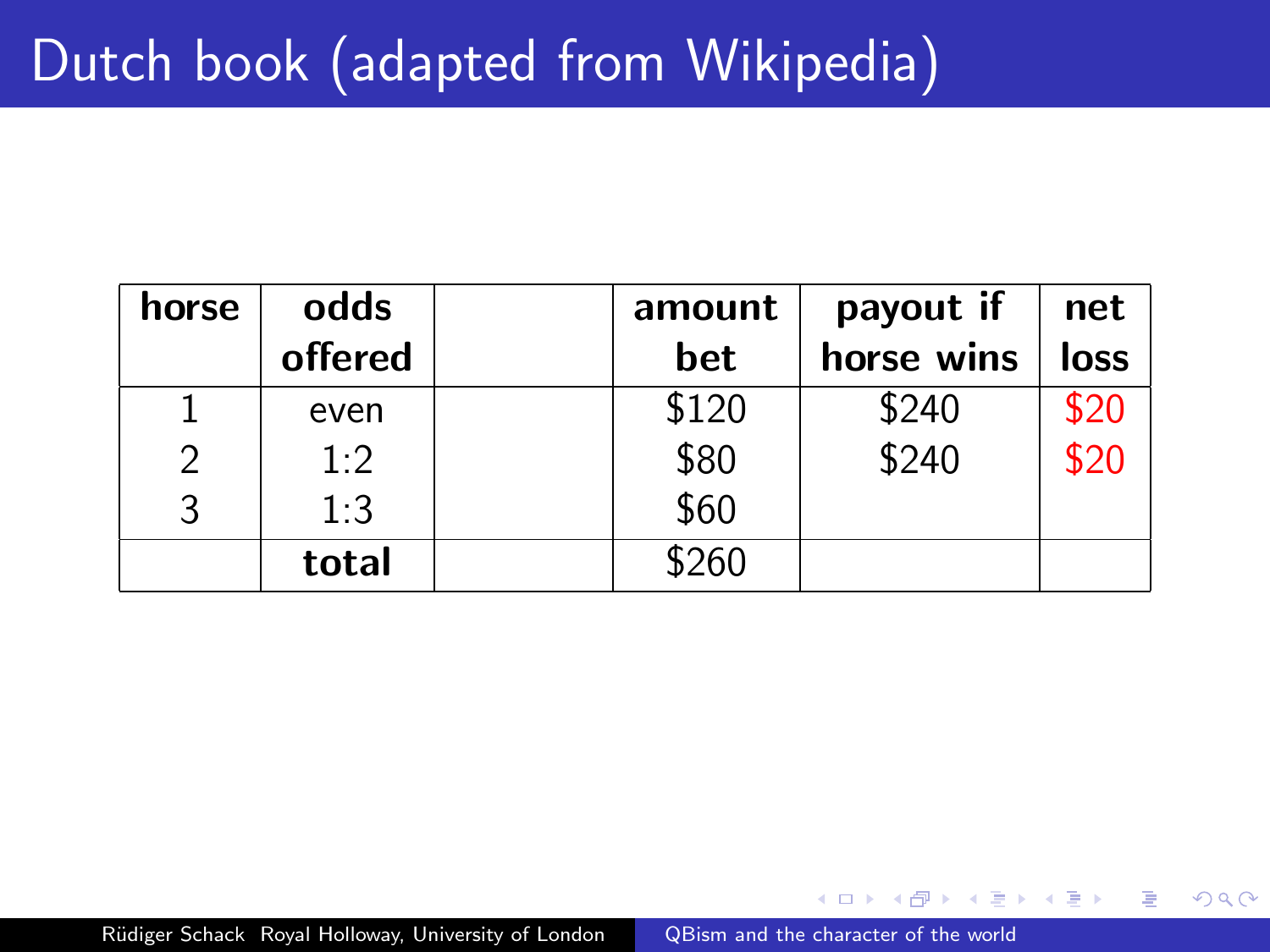| horse         | odds    | amount | payout if  | net         |
|---------------|---------|--------|------------|-------------|
|               | offered | bet    | horse wins | <b>loss</b> |
|               | even    | \$120  | \$240      | \$20        |
| $\mathcal{P}$ | 1:2     | \$80   | \$240      | \$20        |
| 3             | 1:3     | \$60   | \$240      | \$20        |
|               | total   | \$260  |            |             |

 $QQ$ 

∍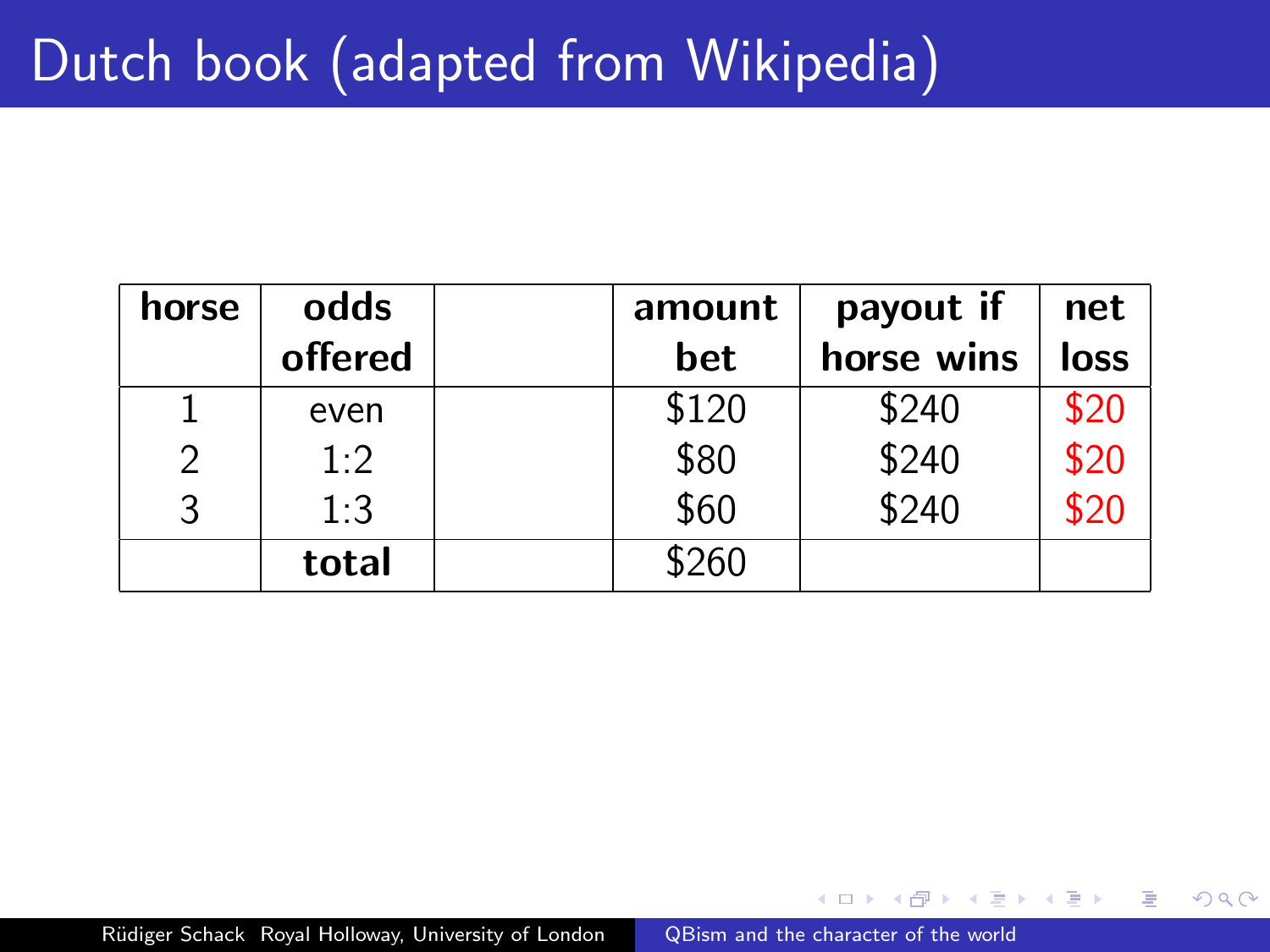| horse         | odds    | amount | payout if  | net         |
|---------------|---------|--------|------------|-------------|
|               | offered | bet    | horse wins | <b>loss</b> |
|               | even    | \$120  | \$240      | \$20        |
| $\mathcal{P}$ | 1:2     | \$80   | \$240      | \$20        |
| 3             | 1:3     | \$60   | \$240      | \$20        |
|               | total   | \$260  |            |             |

Unlike roulette, where one is certain to lose in the long run, here the bettor will lose \$20 with certainty in a single race!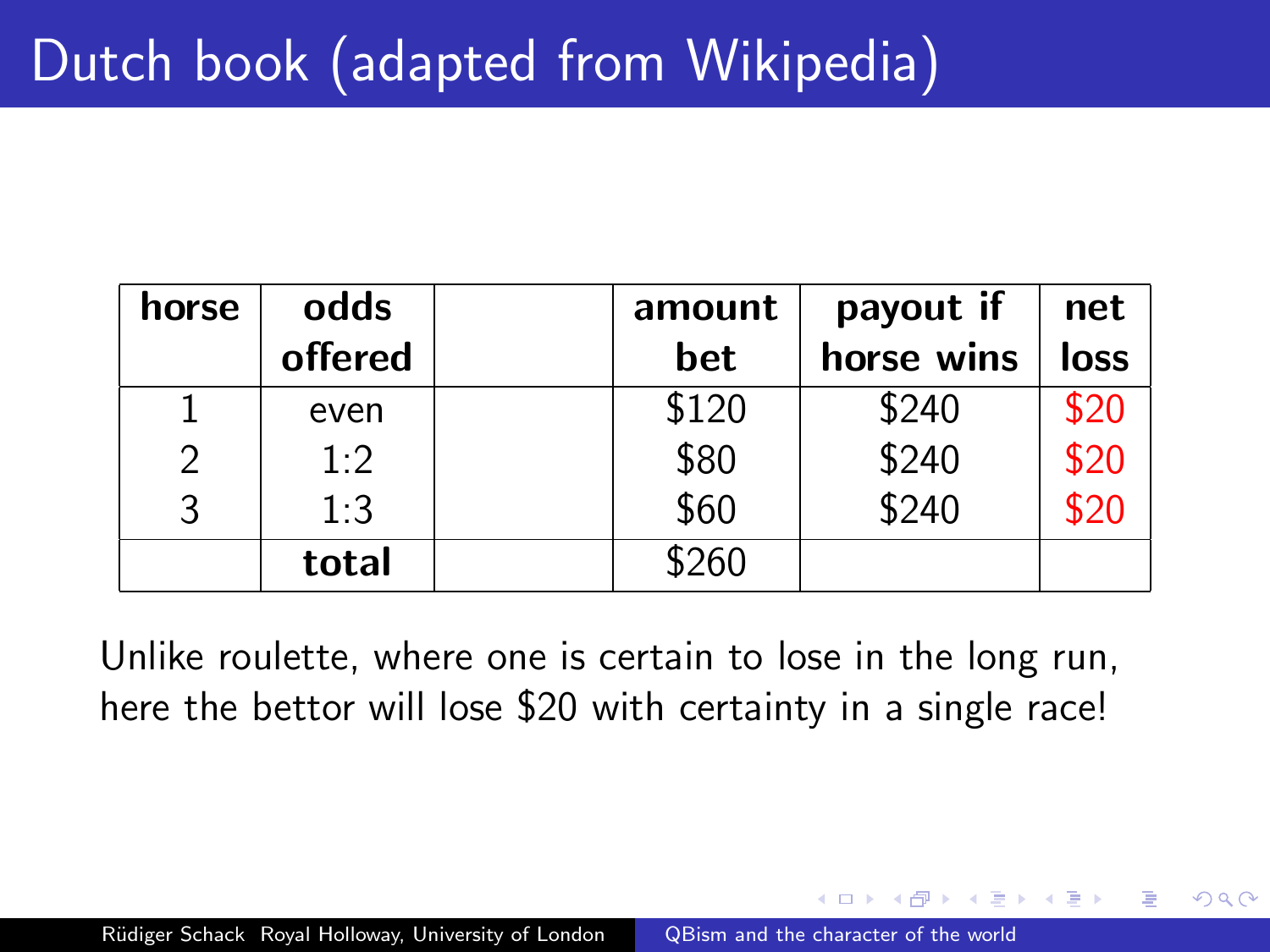| horse | odds    | implied | amount | payout if  | net         |
|-------|---------|---------|--------|------------|-------------|
|       | offered | prob.   | bet    | horse wins | <b>loss</b> |
|       | even    | 1/2     | \$120  | \$240      | \$20        |
| 2     | 1:2     | 1/3     | \$80   | \$240      | \$20        |
| 3     | 1:3     | /4      | \$60   | \$240      | \$20        |
|       | total   |         | \$260  |            |             |

Unlike roulette, where one is certain to lose in the long run, here the bettor will lose \$20 with certainty in a single race!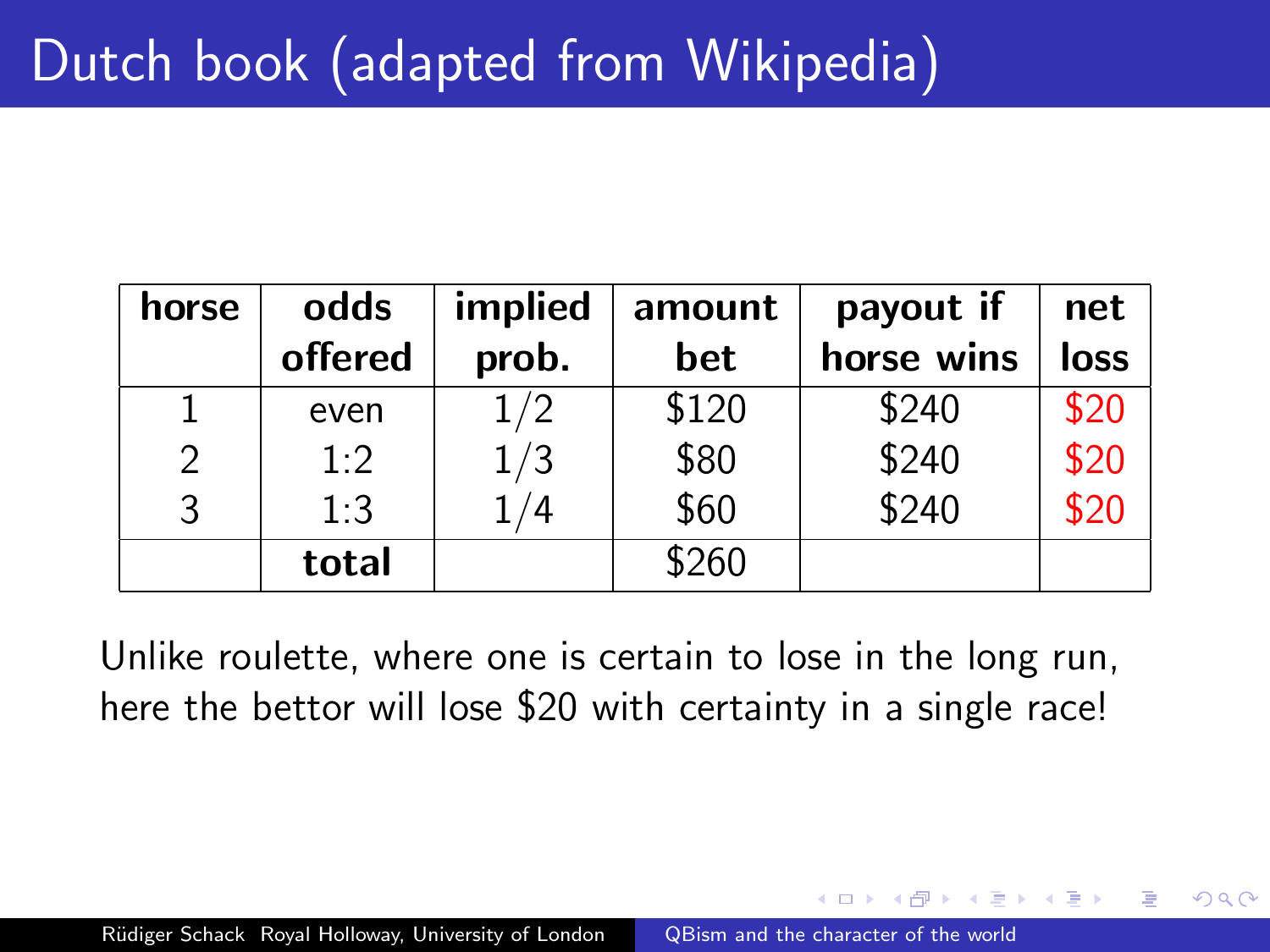| horse         | odds    | implied | amount | payout if  | net  |
|---------------|---------|---------|--------|------------|------|
|               | offered | prob.   | bet    | horse wins | loss |
| 1             | even    | 1/2     | \$120  | \$240      | \$20 |
| $\mathcal{P}$ | 1:2     | 1/3     | \$80   | \$240      | \$20 |
| 3             | 1:3     | 1/4     | \$60   | \$240      | \$20 |
|               | total   | 13/12   | \$260  |            |      |

Unlike roulette, where one is certain to lose in the long run, here the bettor will lose \$20 with certainty in a single race!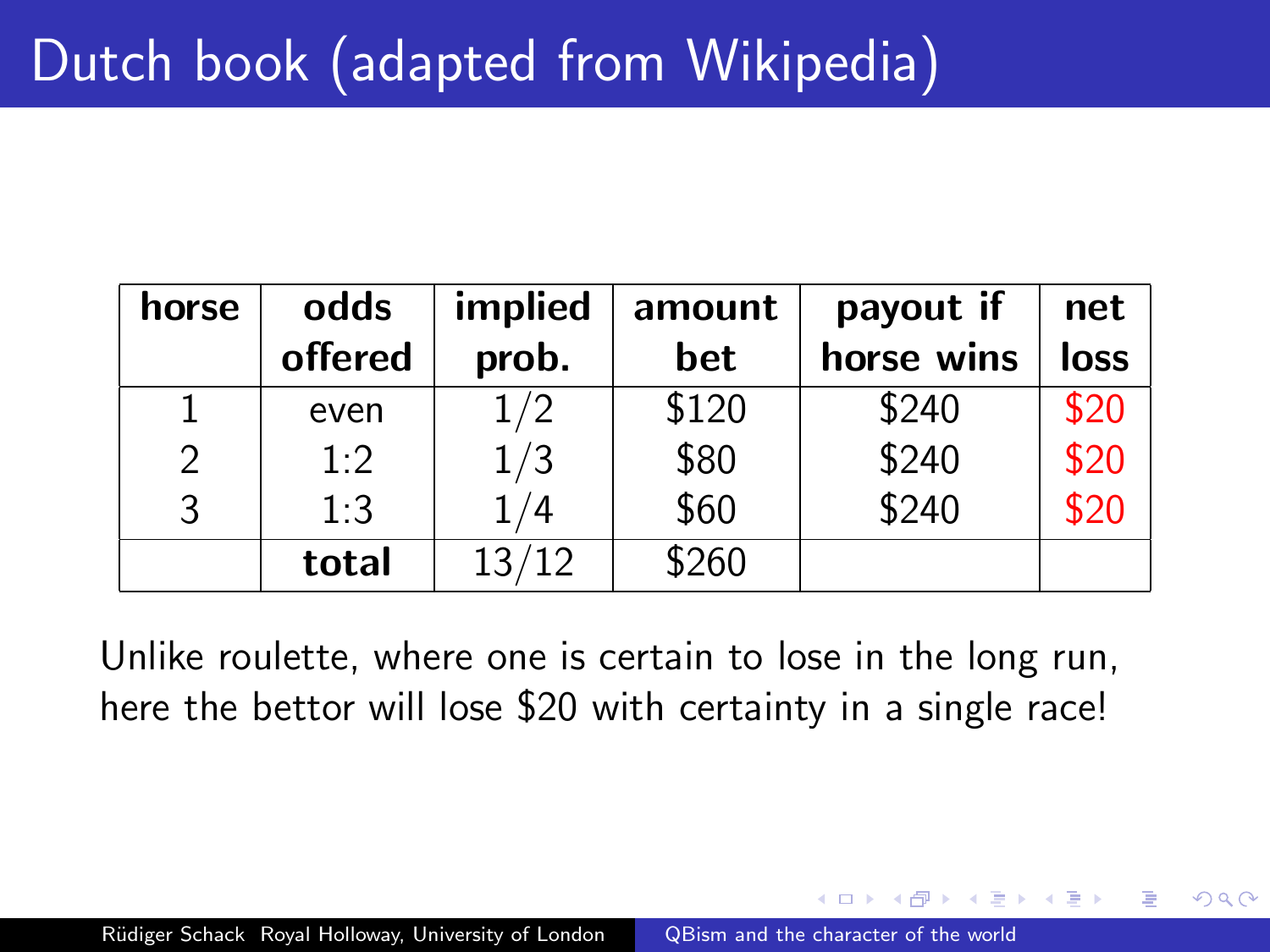#### **Definition**

An agent's probability assignments are called Dutch book coherent if they rule out the possibility of a Dutch book.

つくい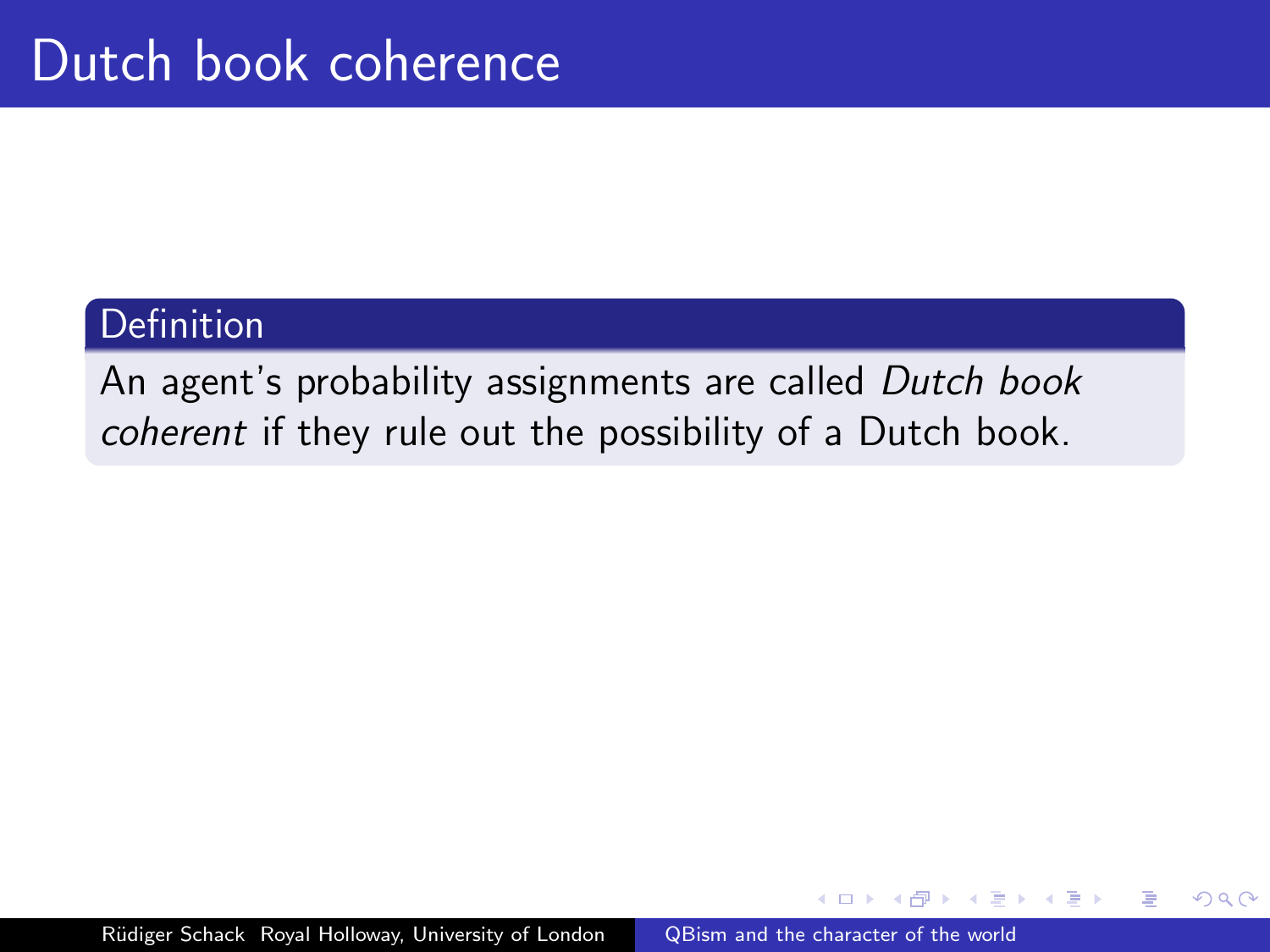#### **Definition**

An agent's probability assignments are called Dutch book coherent if they rule out the possibility of a Dutch book.

#### Theorem

An agent's probability assignments are Dutch book coherent if and only if they obey the standard probability rules.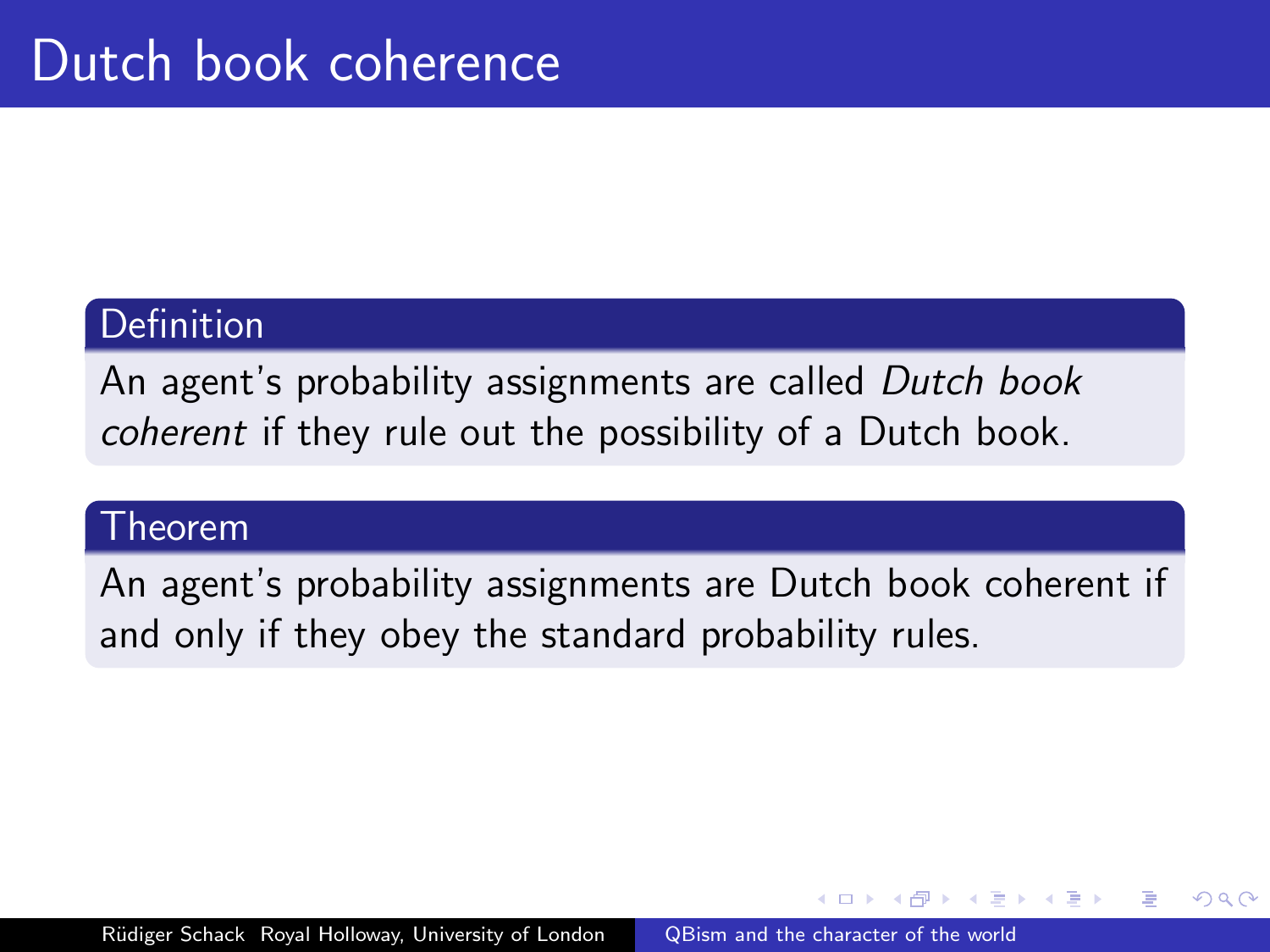# Probability theory provides explanations



Rüdiger Schack Royal Holloway, University of London [QBism and the character of the world](#page-0-0)

つくへ

∍  $\sim$ ∍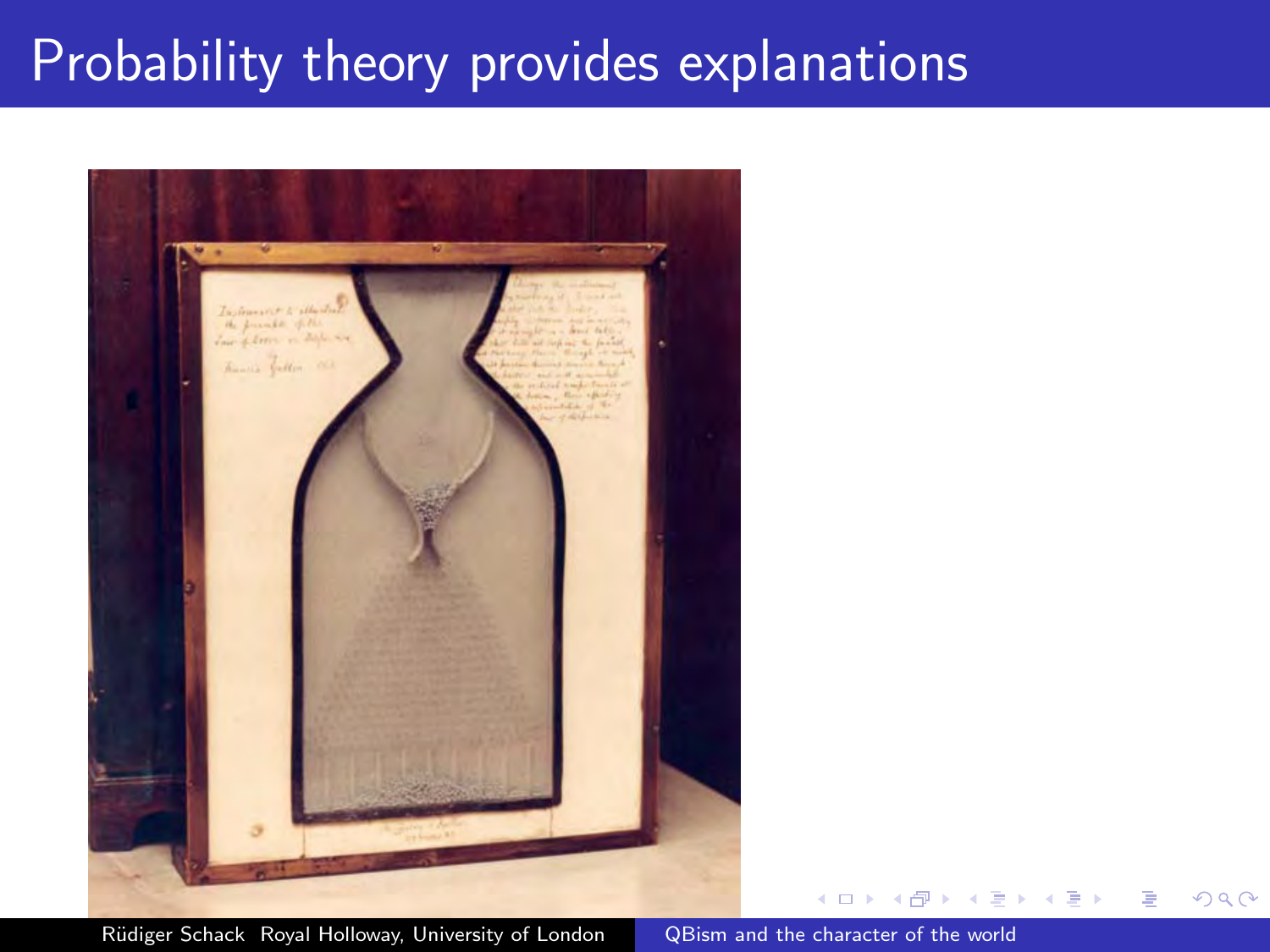### Probability theory provides explanations



Quantum mechanics is like probability theory:

It gives no mechanism for any particular outcome, but a formalism connecting probabilities.

つくへ

Rüdiger Schack Royal Holloway, University of London [QBism and the character of the world](#page-0-0)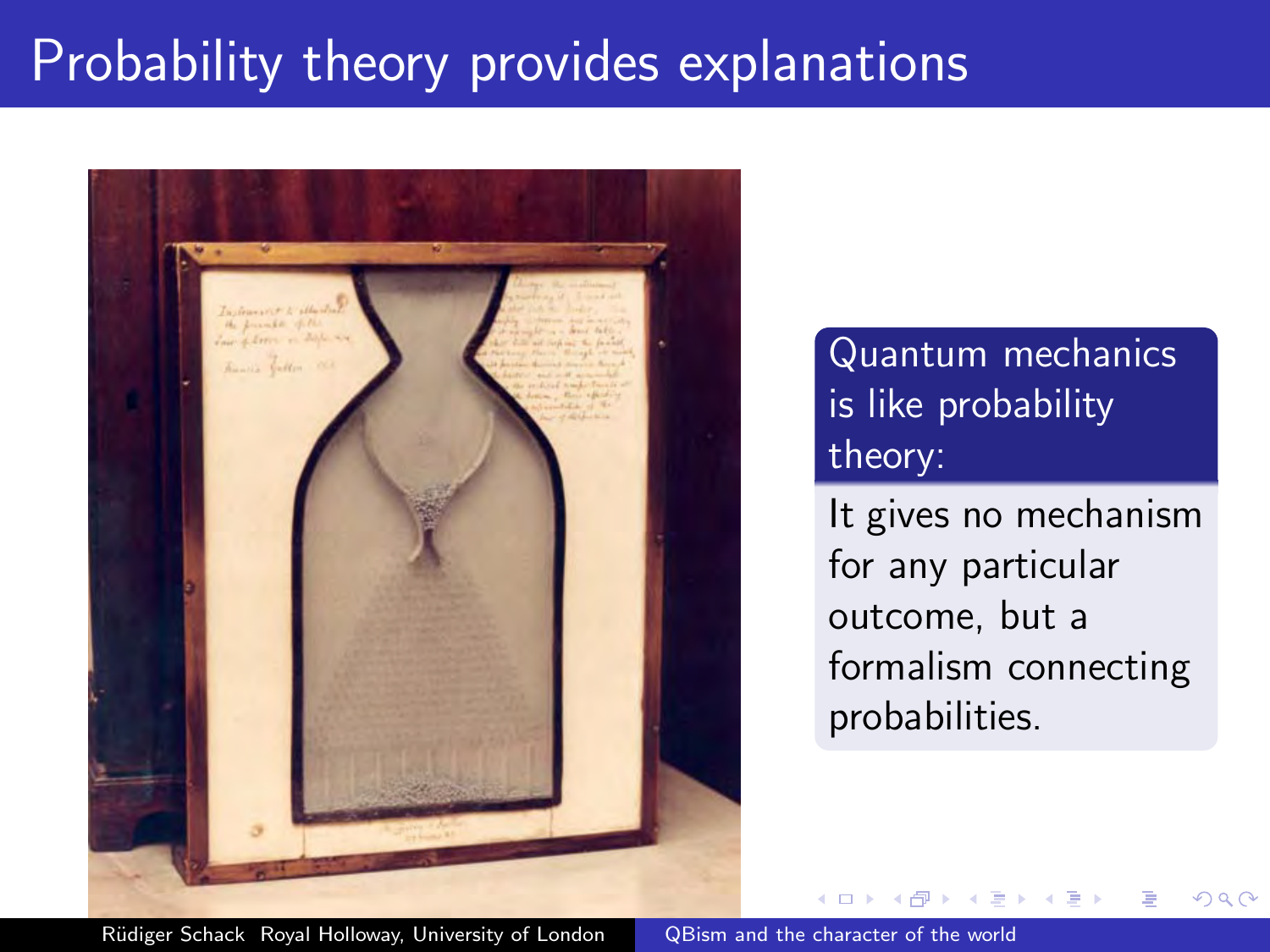# Classical mechanics as an object-subject relation

#### probabilities

 $QQ$ 

$$
q(j)=?
$$



Rüdiger Schack Royal Holloway, University of London [QBism and the character of the world](#page-0-0)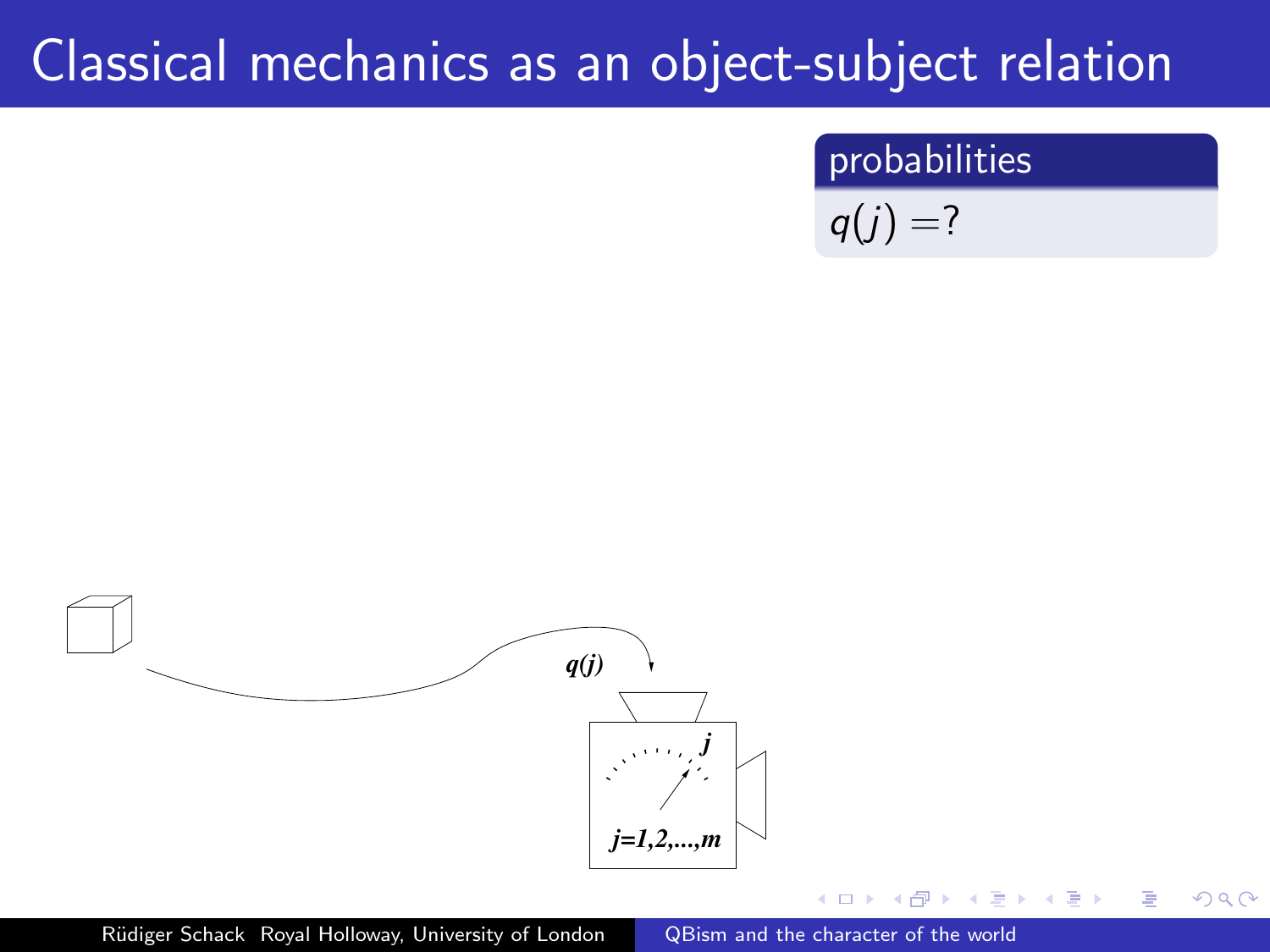## Classical mechanics as an object-subject relation

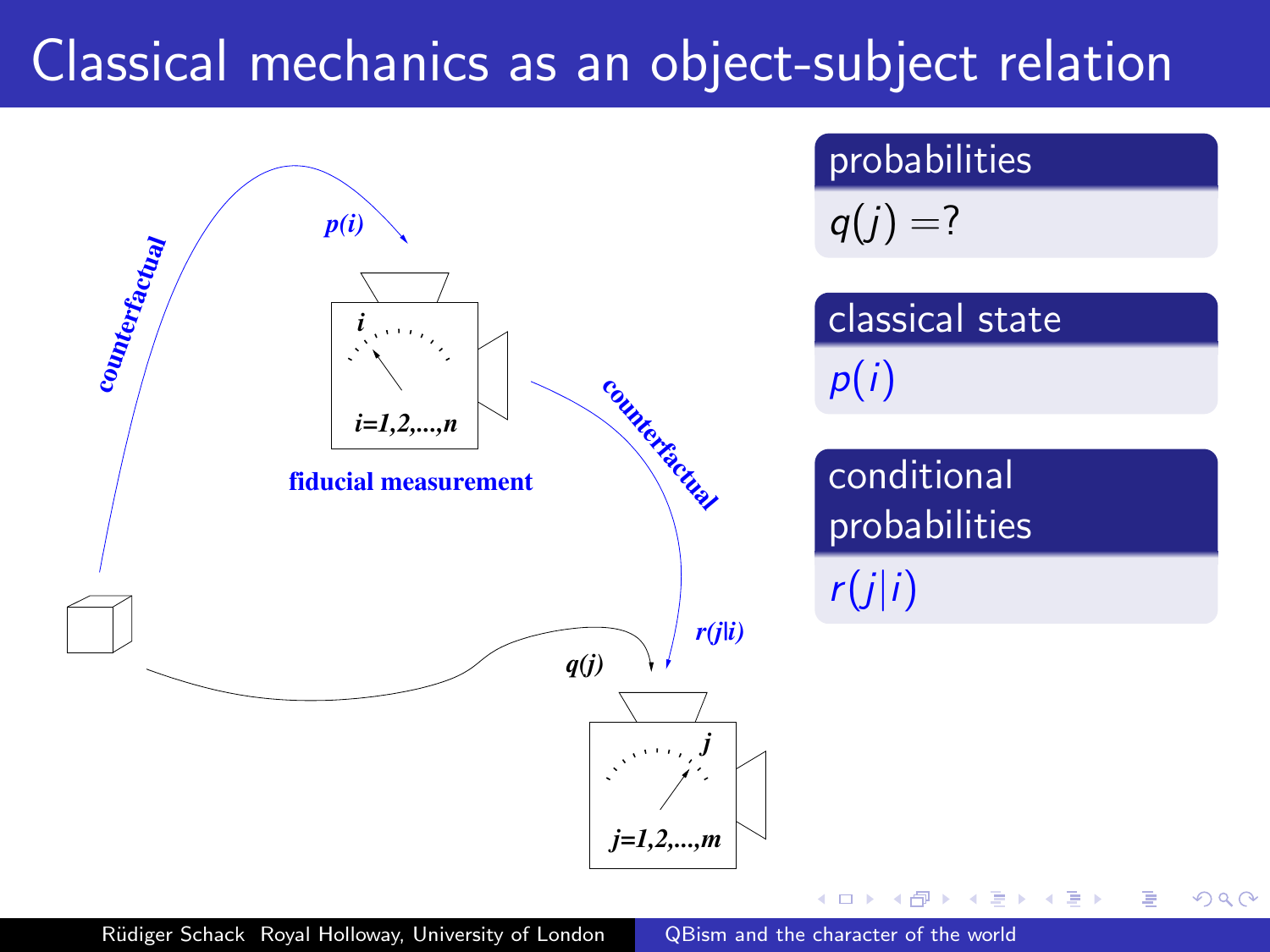## Classical mechanics as an object-subject relation

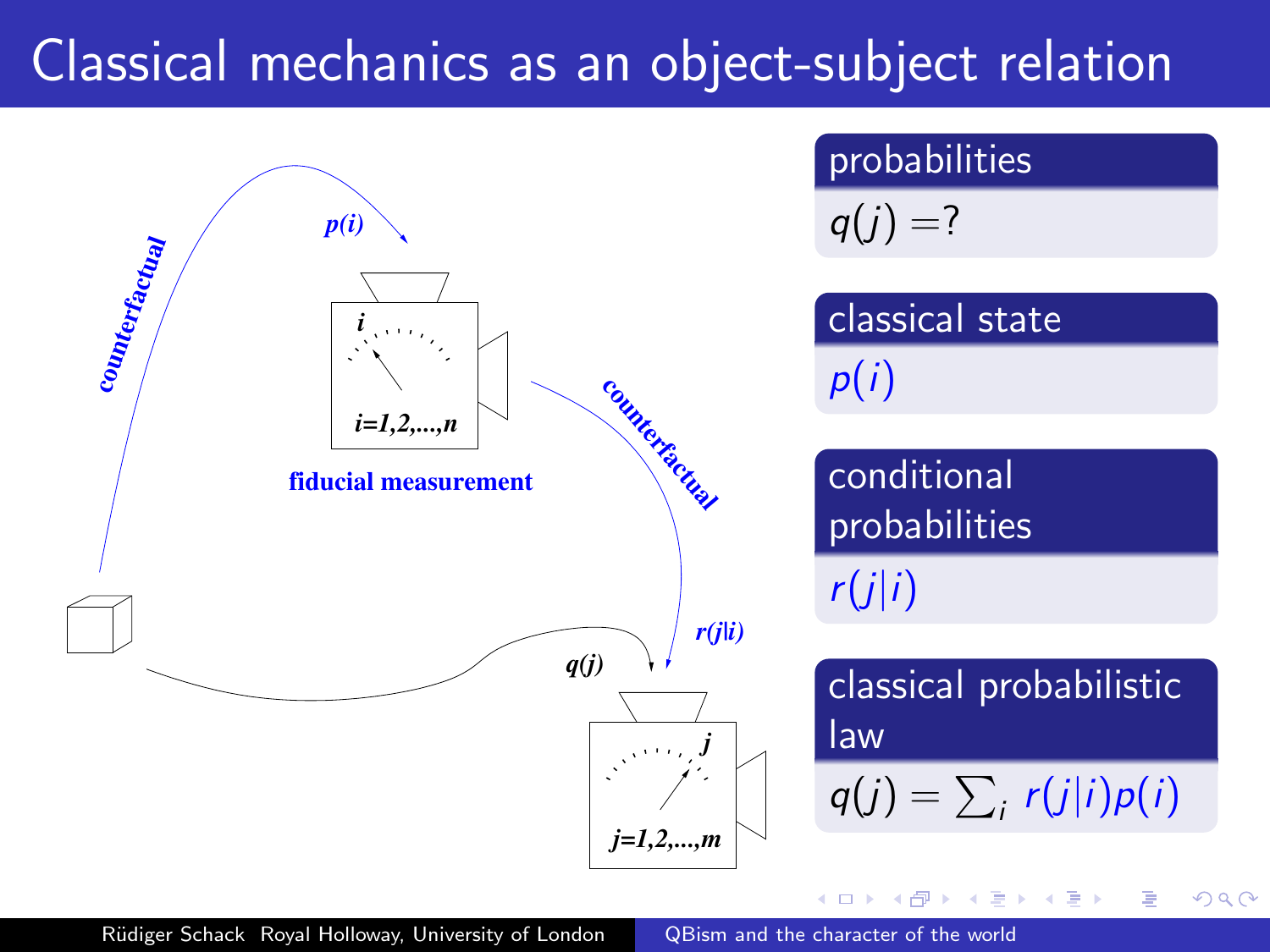## Treating outcomes i as elements of reality

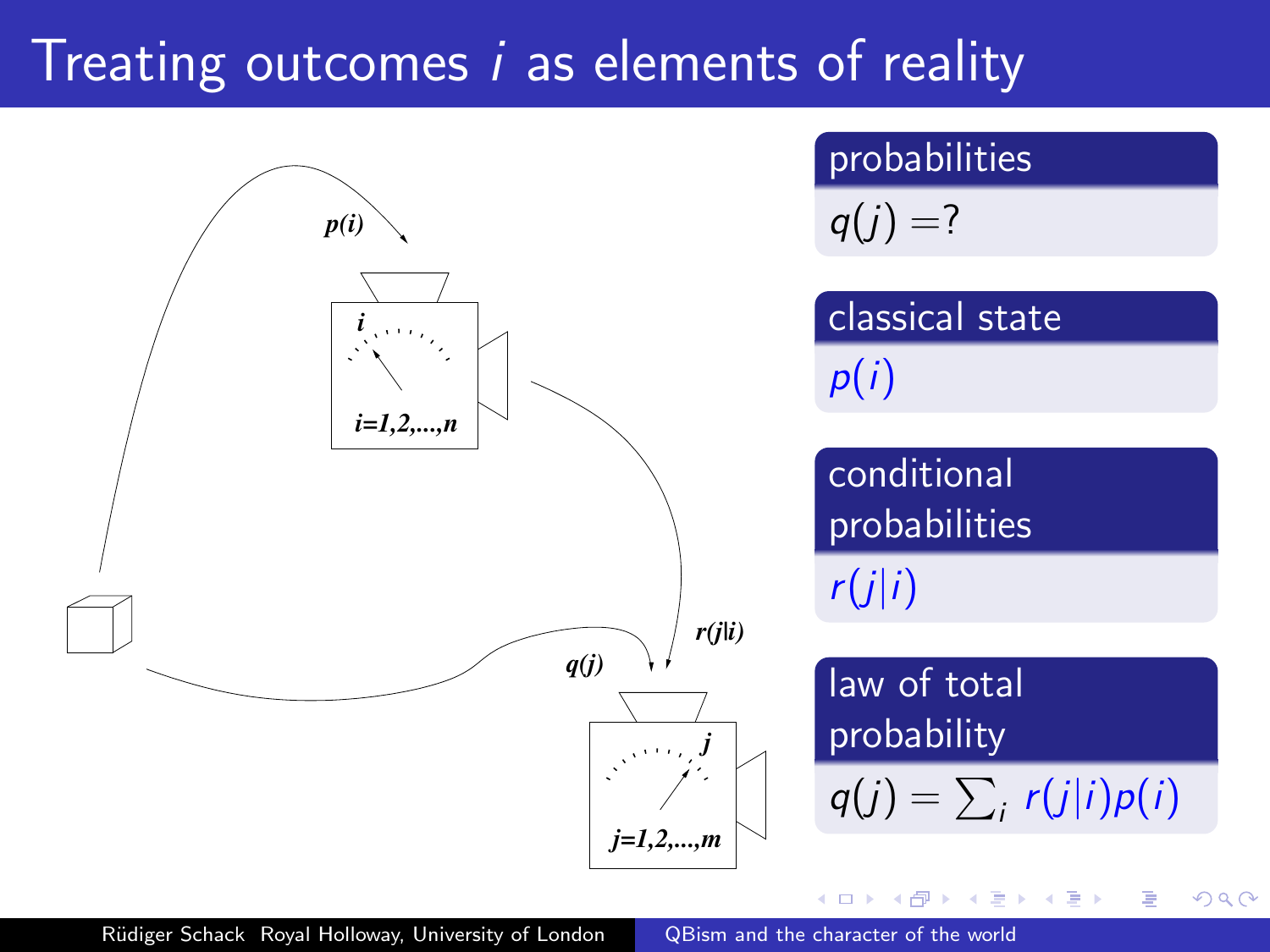### Schrödinger in Nature and the Greeks:

[...] the scientist subconsciously, almost inadvertently, simplifies his problem of understanding Nature by disregarding or cutting out of the picture to be constructed himself, his own personality, the subject of cognizance. [. . . ]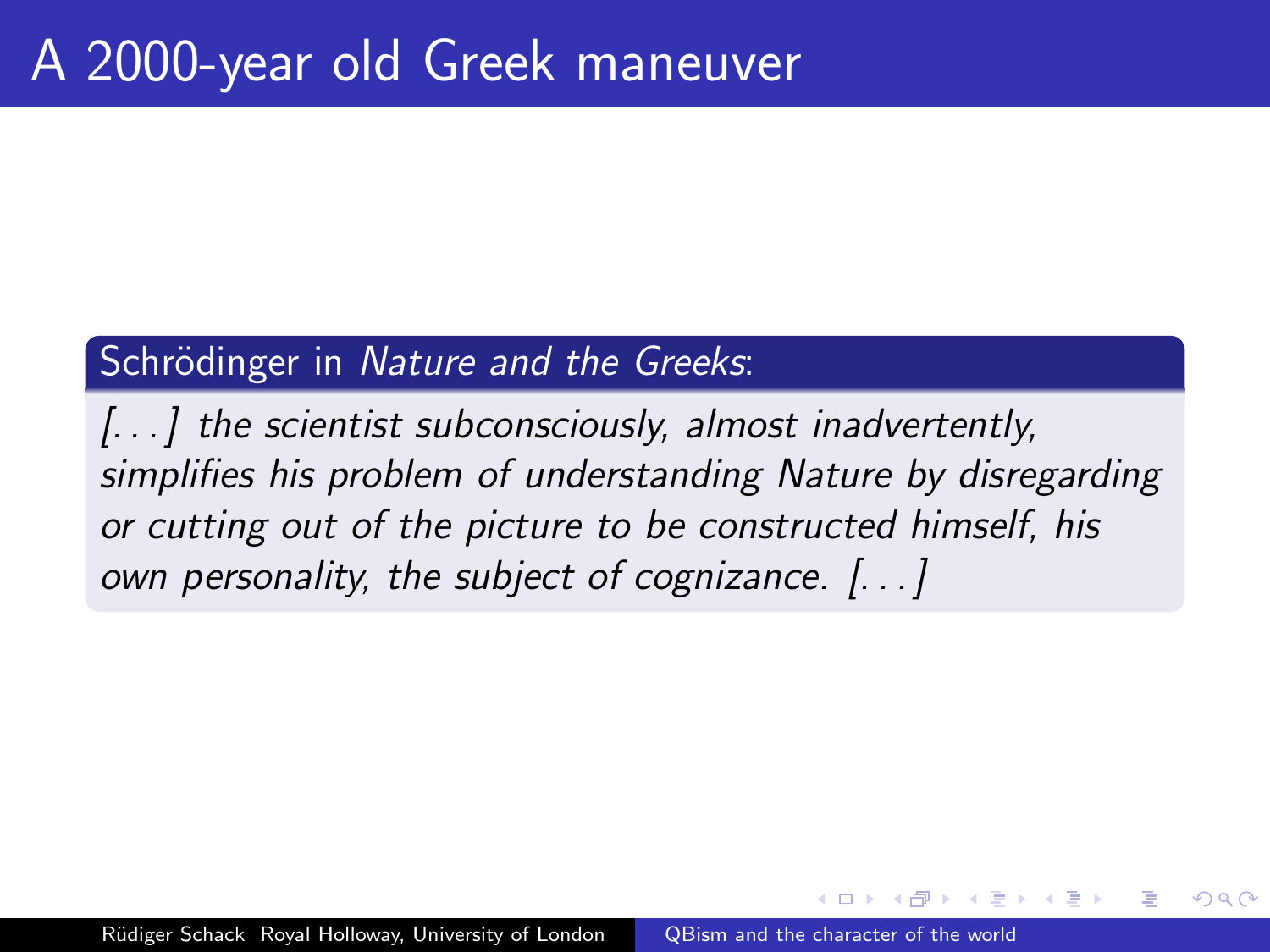# Quantum theory is not classical

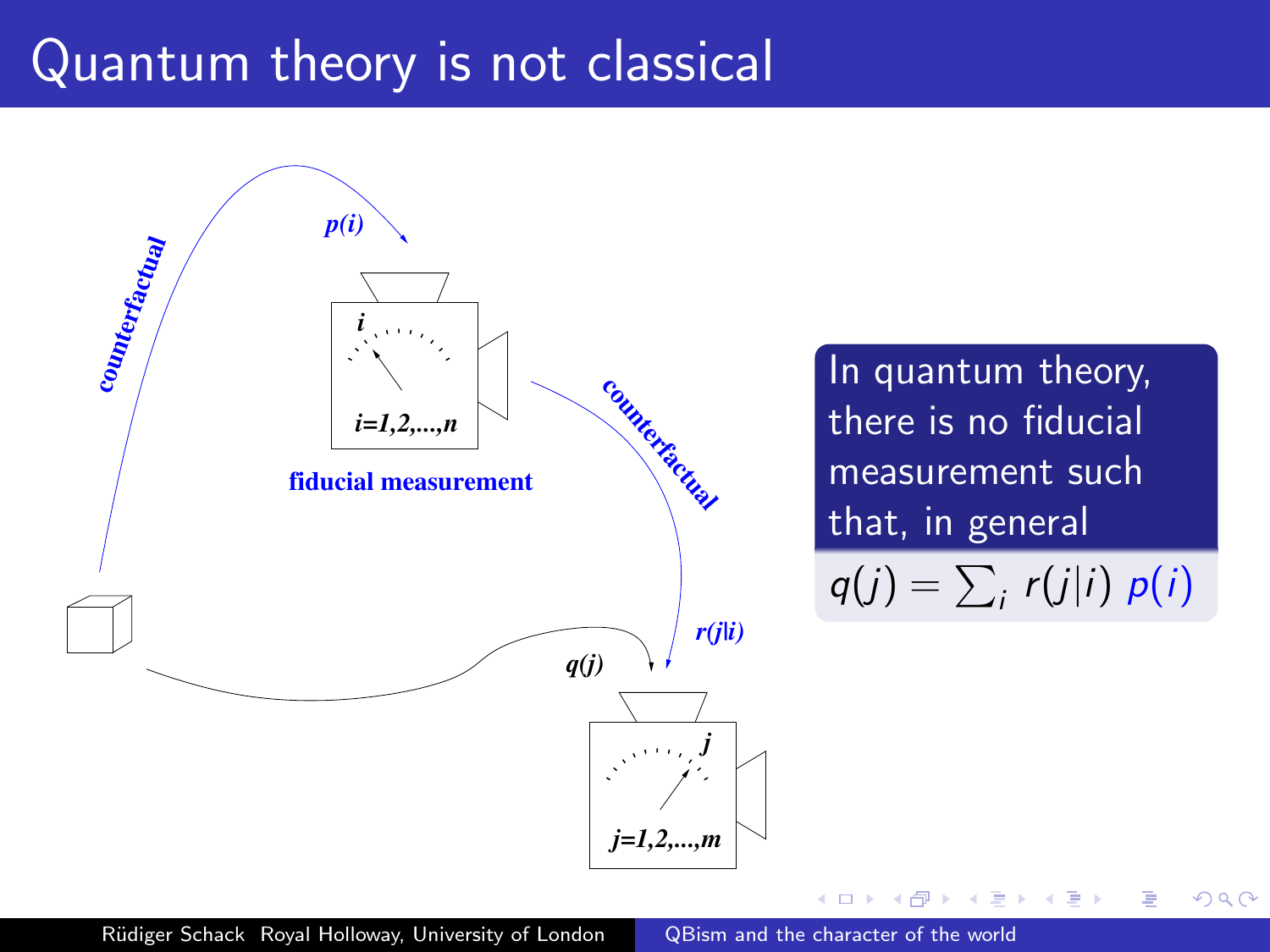## $\lambda$ -realism



In ontological models the i (from now on  $\lambda$ ) are taken as elements of reality, implying that the law of total probability holds:

 $q(j) = \sum r(j|\lambda) p(\lambda)$ 

 $200$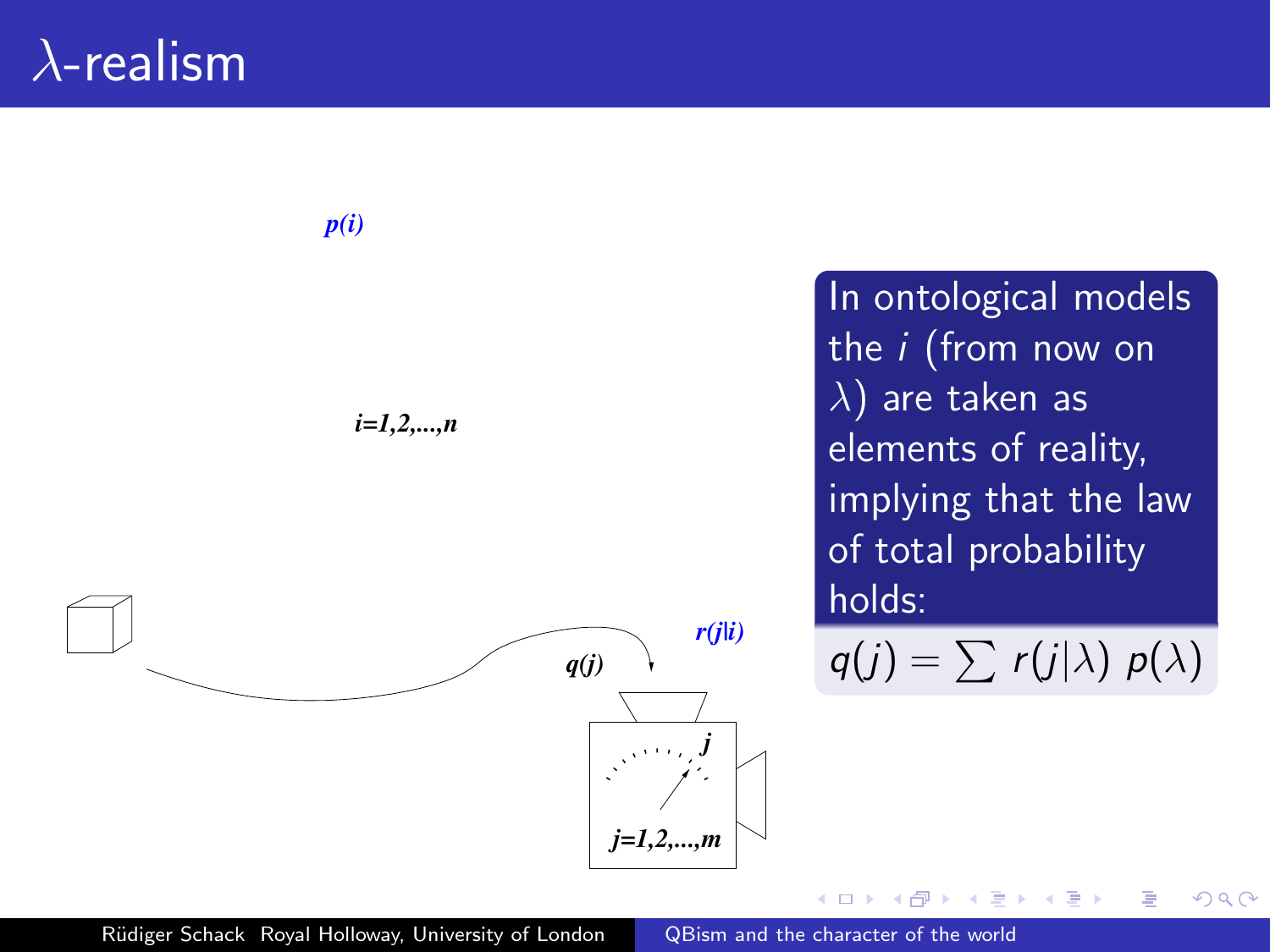#### It creates pseudo problems,

e.g., the problem of free will, the problem of qualia, the mind-body problem.

つくい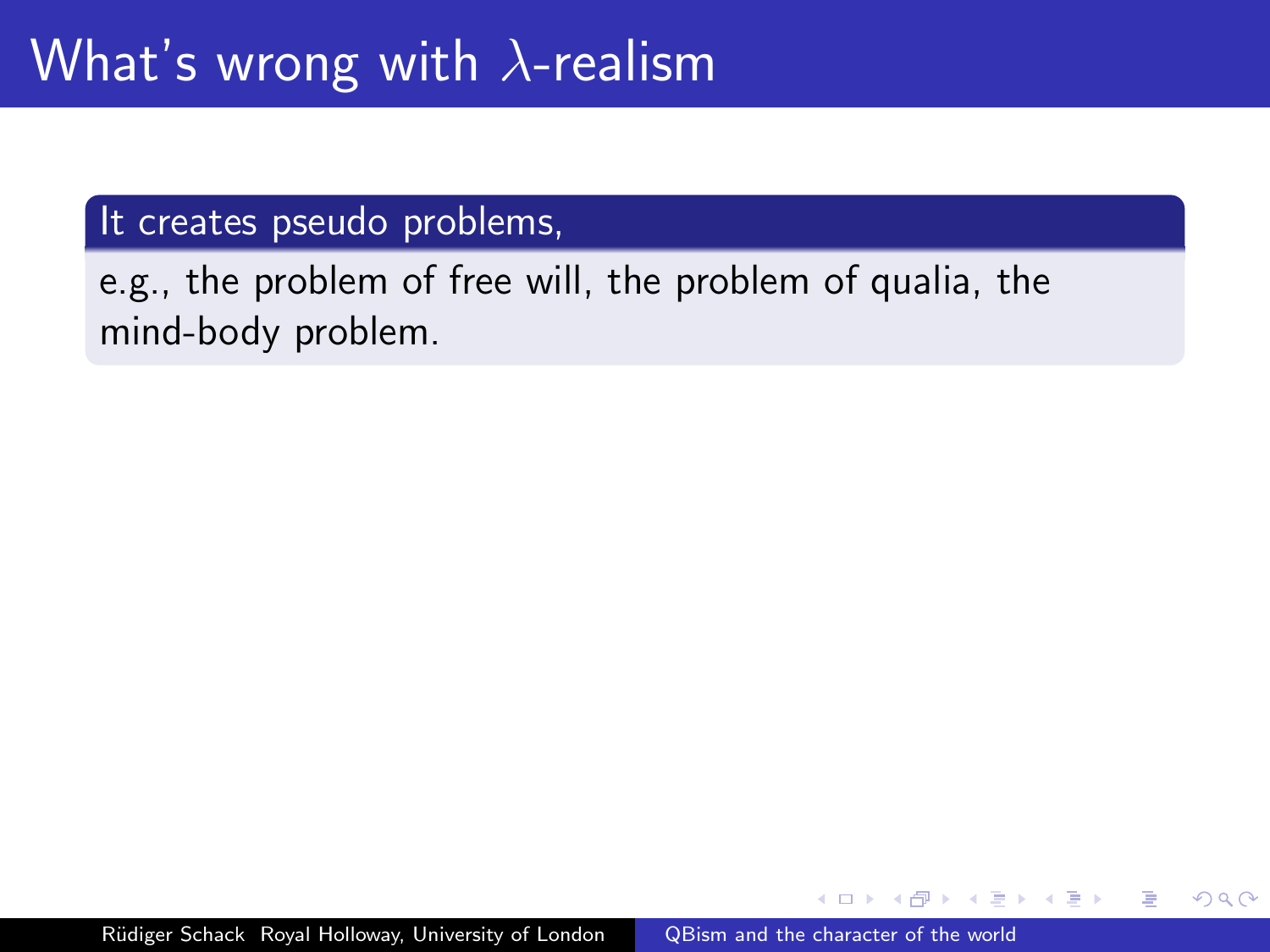#### It creates pseudo problems,

e.g., the problem of free will, the problem of qualia, the mind-body problem.

### It describes a dead world:

If the world is fully desribed by a mathematical model, or a computer program, what is the difference between the world and the mathematical description?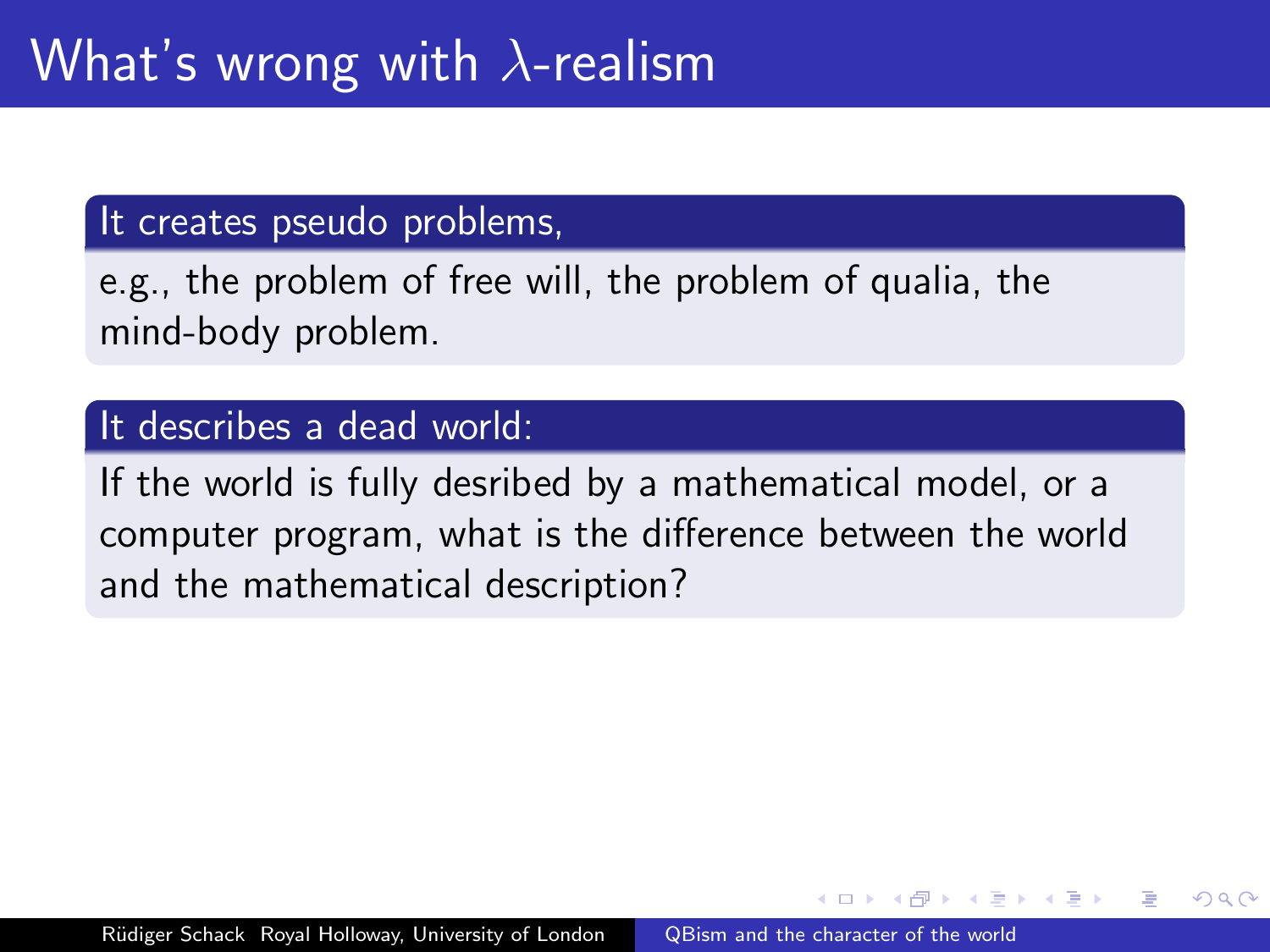#### It creates pseudo problems,

e.g., the problem of free will, the problem of qualia, the mind-body problem.

### It describes a dead world:

If the world is fully desribed by a mathematical model, or a computer program, what is the difference between the world and the mathematical description?

#### Hence it cannot be distinguished from solipsism:

If the world is equivalent to a computer program, then how can I tell that it is not my brain that is running it?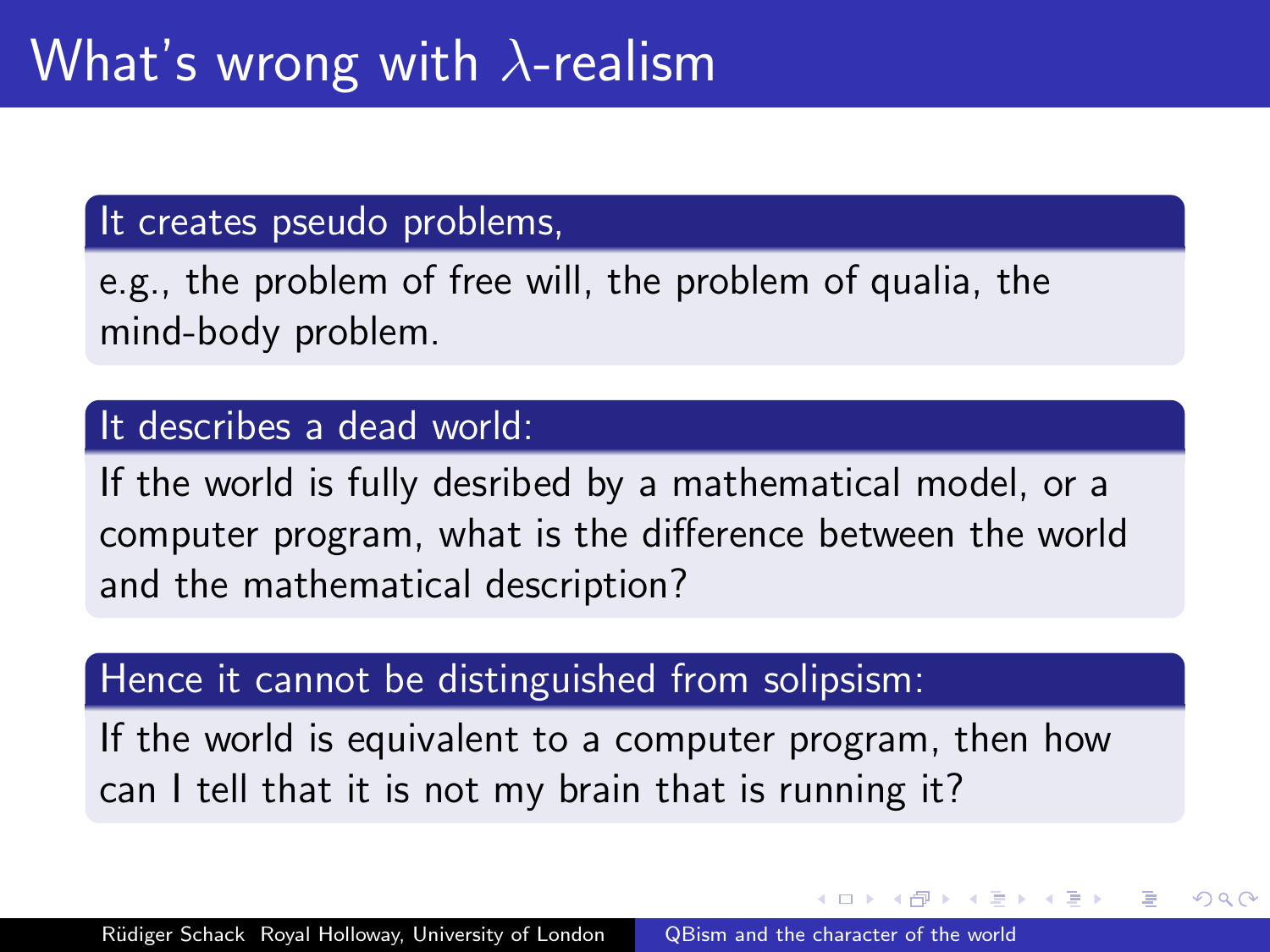### There is no experimental evidence for  $\lambda$ -realism

### QBism

- $\bullet$  clearly defines terms such as "measurement"
- focuses on how the theory is used in the lab;
- $\bullet$

### In QBism,

- **Experience is real, not an epiphenomenon;**
- o our actions on the world matter.

 $\langle \bigcap \mathbb{P} \rangle$   $\rightarrow$   $\langle \bigcap \mathbb{P} \rangle$   $\rightarrow$   $\langle \bigcap \mathbb{P} \rangle$ 

 $200$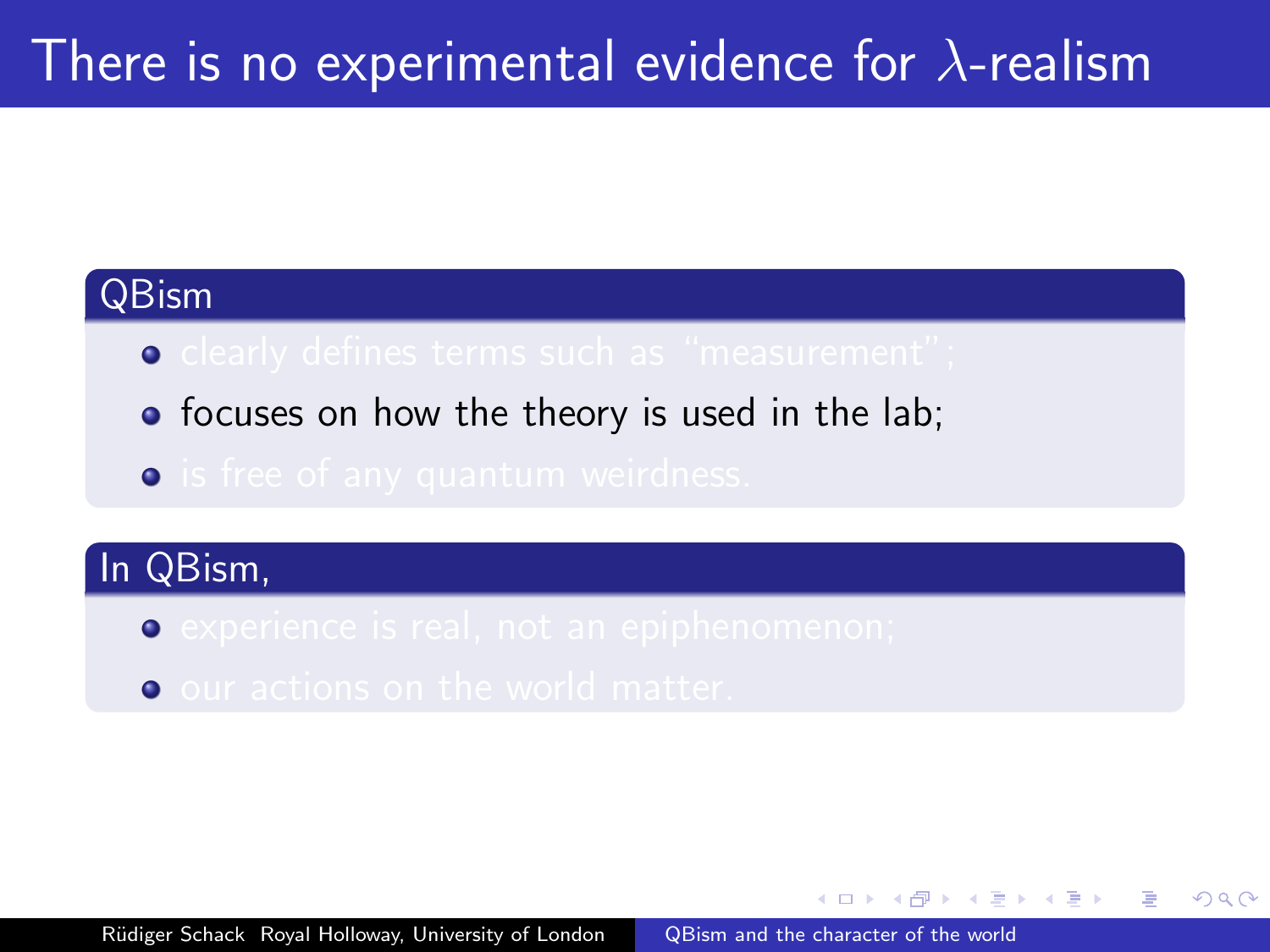### $\lambda$ -realism is responsible for quantum weirdness

### QBism

- $\bullet$
- $\bullet$
- is free of any quantum weirdness.

### In QBism,

- $\bullet$
- **O** our actions on the world matter.

同 ▶ ( 三 ) ( 三 ) 。

 $200$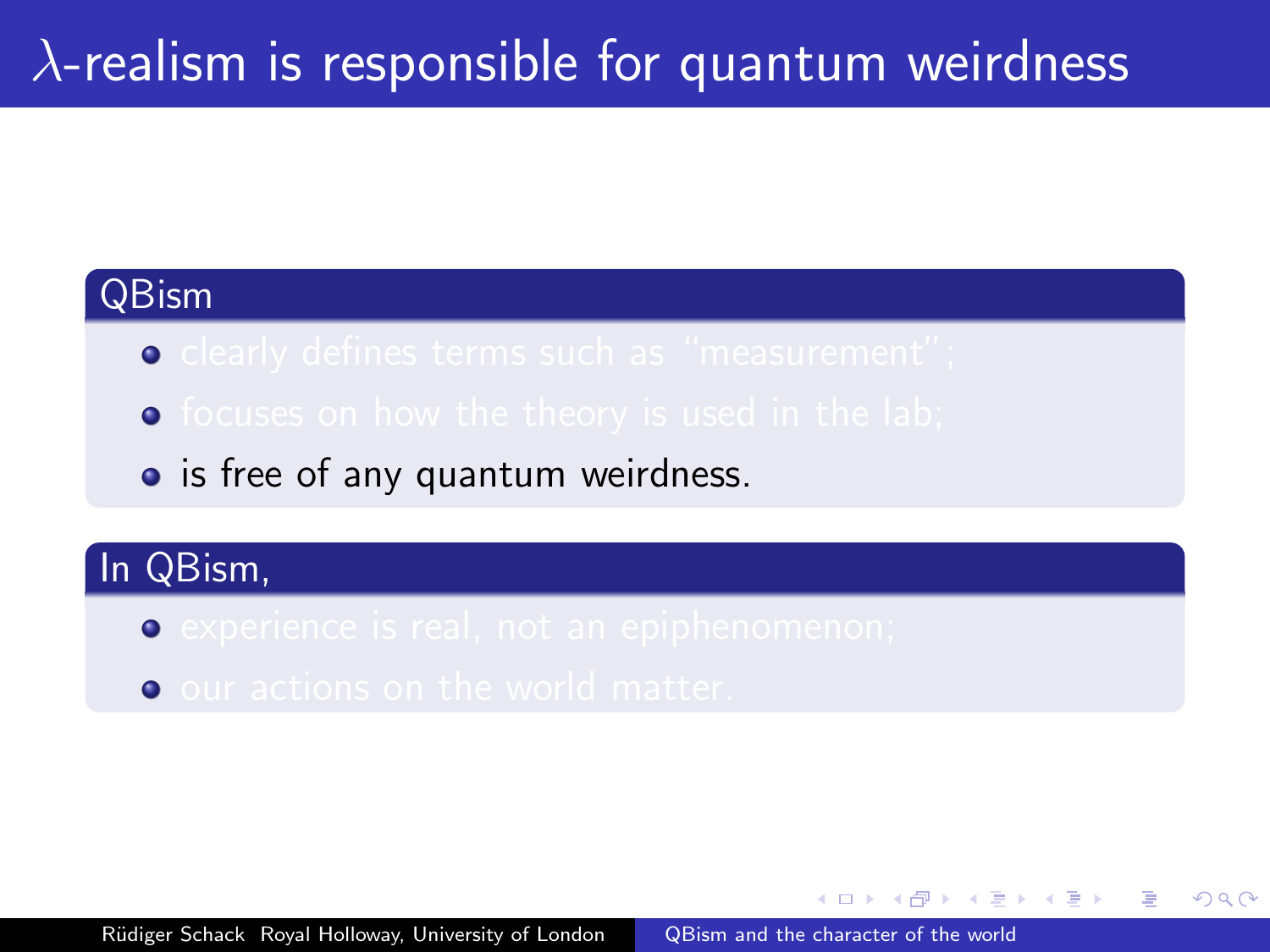### $\lambda$ -realism is responsible for quantum weirdness

### Examples of pseudo-problems created by  $\lambda$ -realism:

- The problem of the collapse of the wavefunction.
- The measurement problem.
- The problem of quantum nonlocality.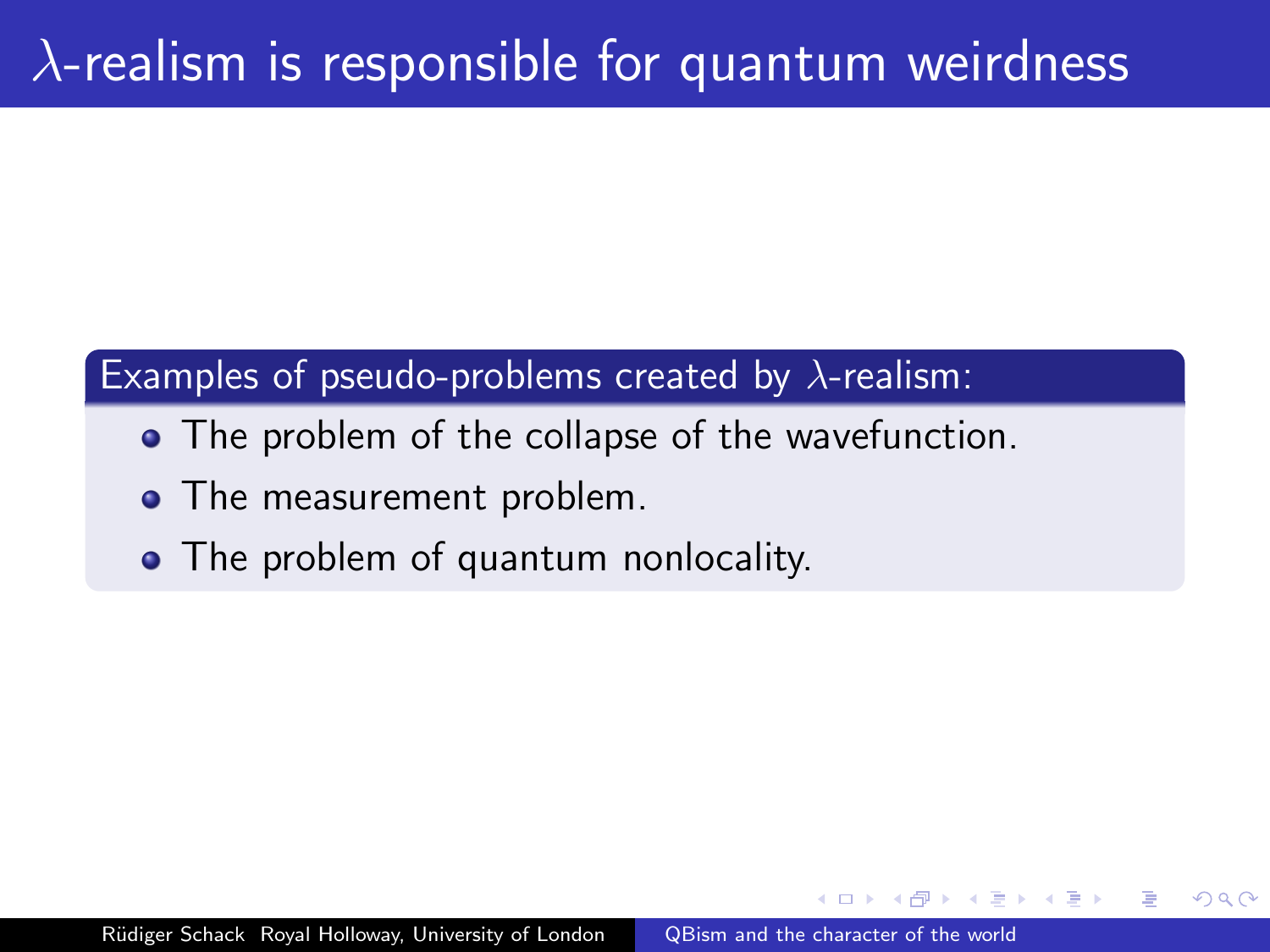### Wigner's friend makes a measurement

in a closed lab and experiences an outcome. Wigner, outside the lab, doesn't experience an outcome and writes down an entangled state.

つくい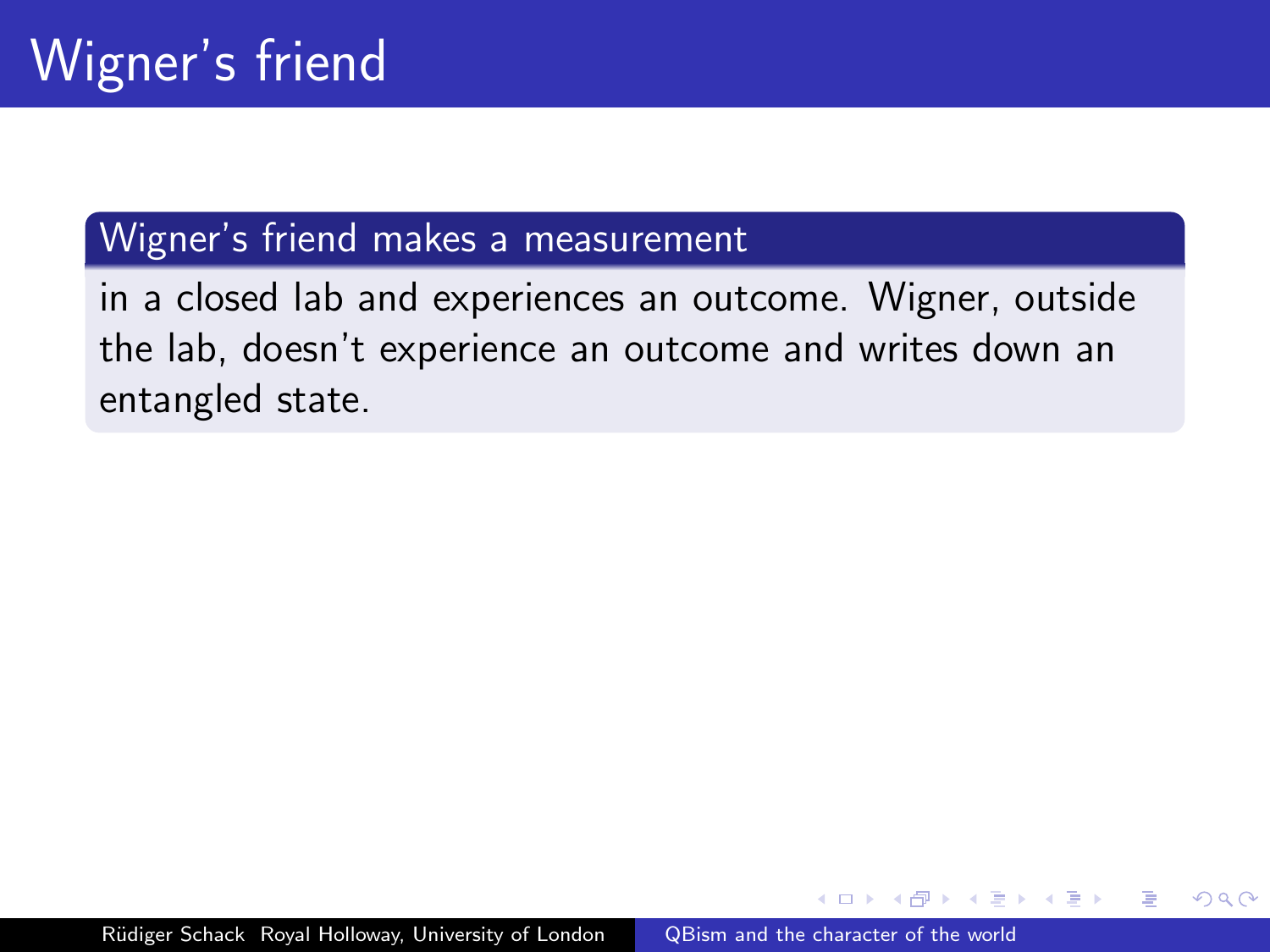### Wigner's friend makes a measurement

in a closed lab and experiences an outcome. Wigner, outside the lab, doesn't experience an outcome and writes down an entangled state.

The friend's measurement outcome is personal to the friend.

Rüdiger Schack Royal Holloway, University of London [QBism and the character of the world](#page-0-0)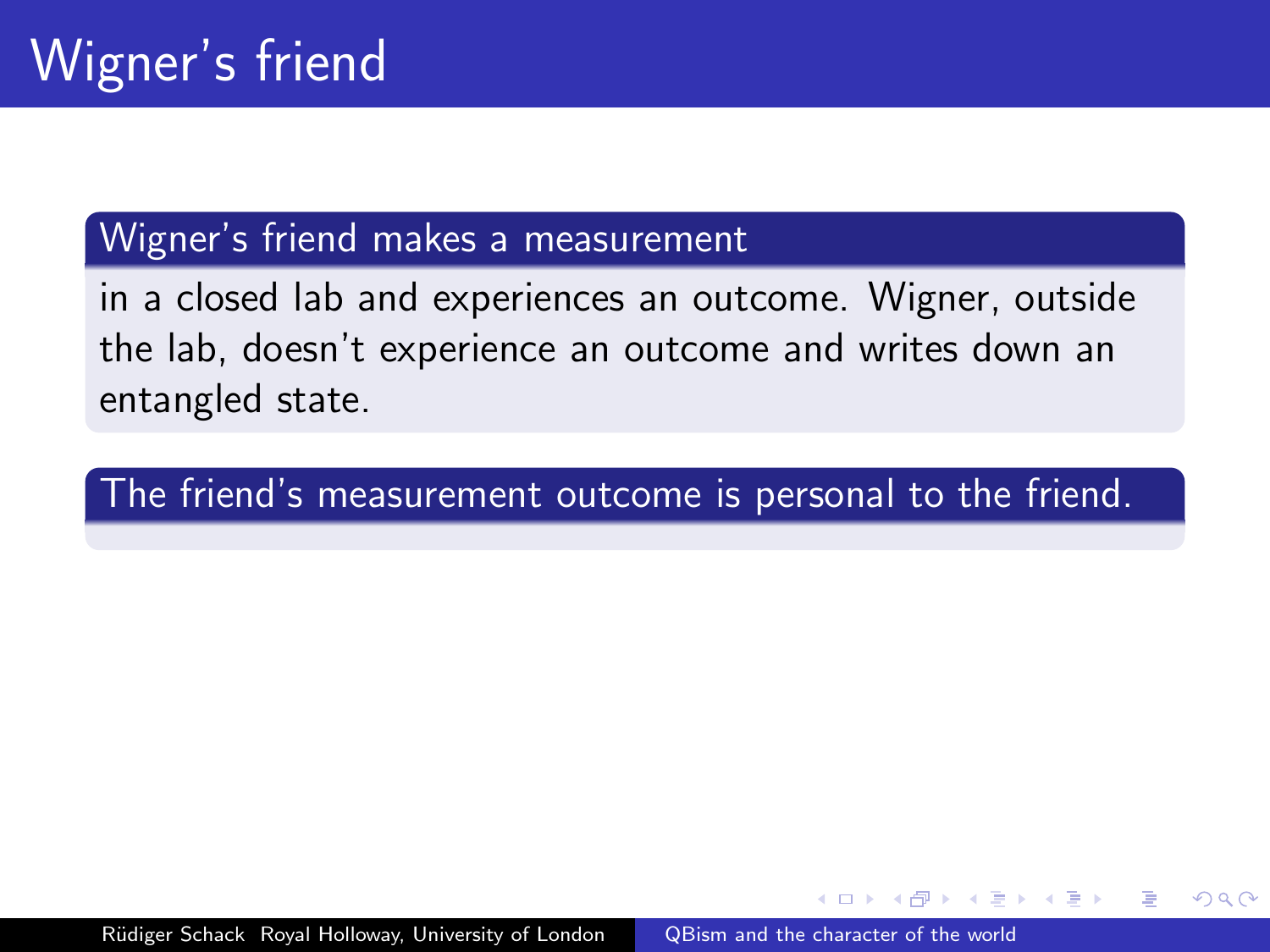### Wigner's friend makes a measurement

in a closed lab and experiences an outcome. Wigner, outside the lab, doesn't experience an outcome and writes down an entangled state.

The friend's measurement outcome is personal to the friend.

#### A paradox is created

by assuming the measurement outcome is an objective feature of the world. Then either the friend is hallucinating, or Wigner is inconsistent.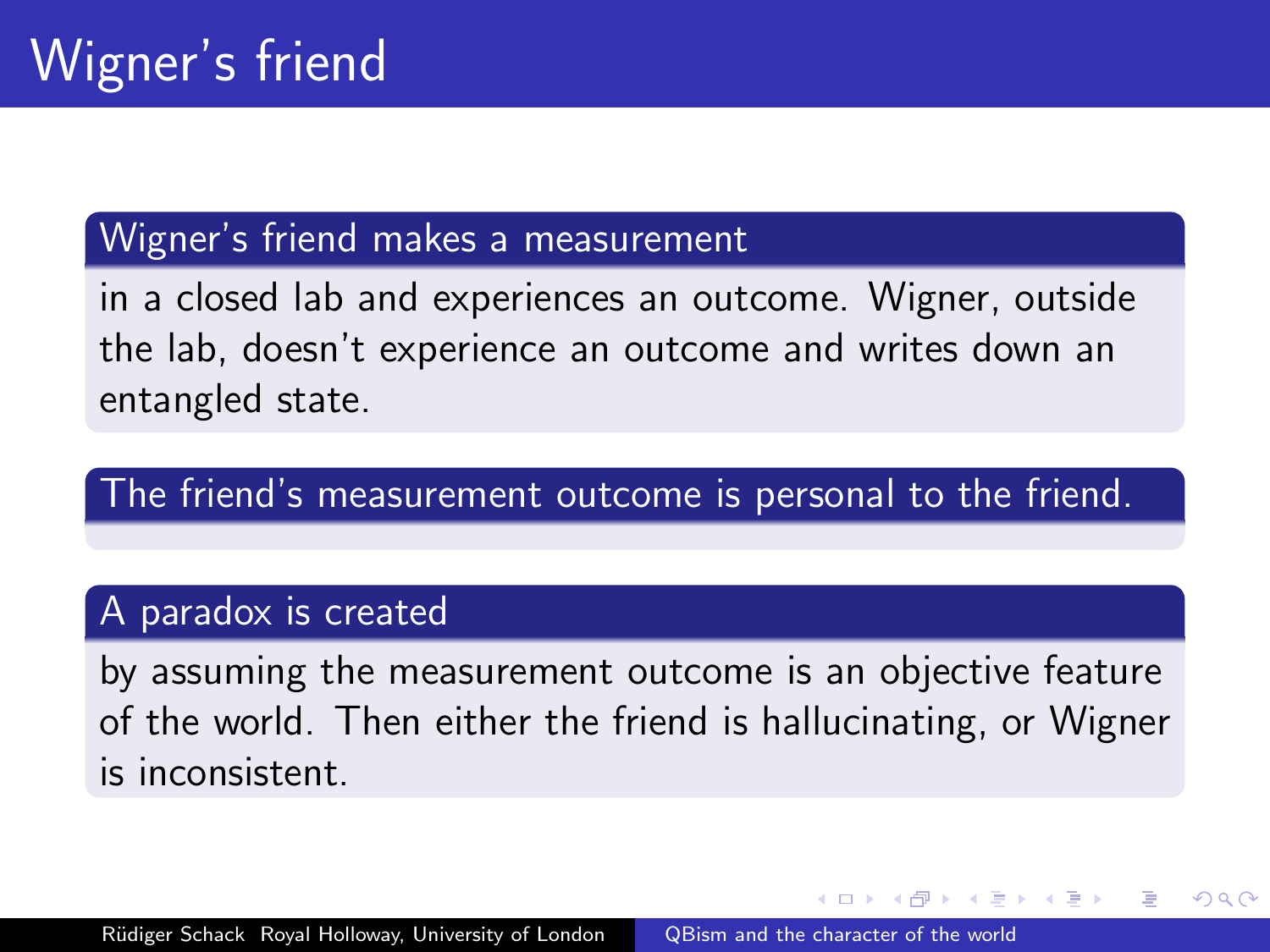Quantum correlations for a bipartite system:

they refer to Alice's experiences resulting from her (necessarily  $local)$  actions on A and B, respectively.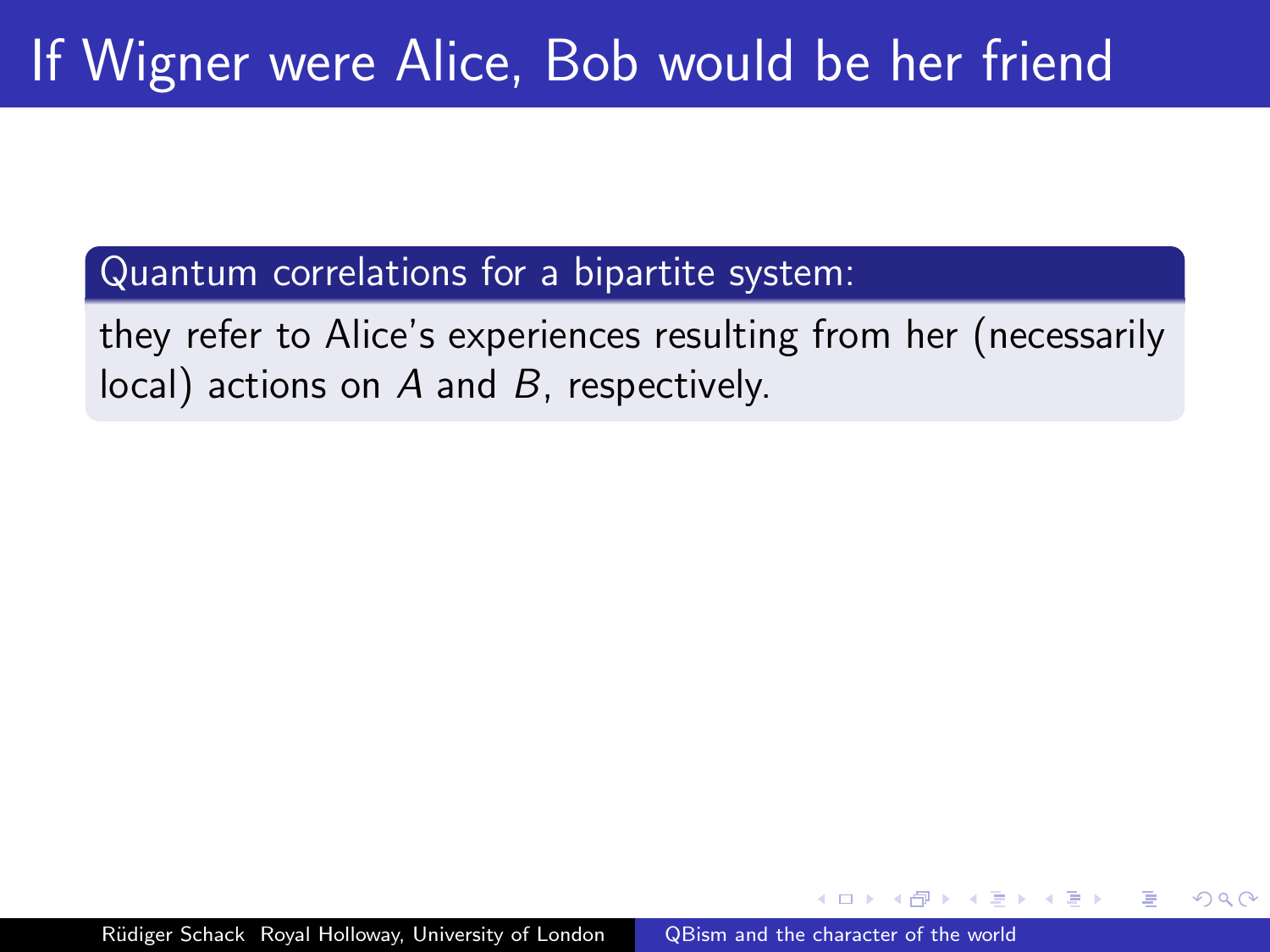Quantum correlations for a bipartite system:

they refer to Alice's experiences resulting from her (necessarily local) actions on  $A$  and  $B$ , respectively.

Bob's measurement outcomes are personal to Bob.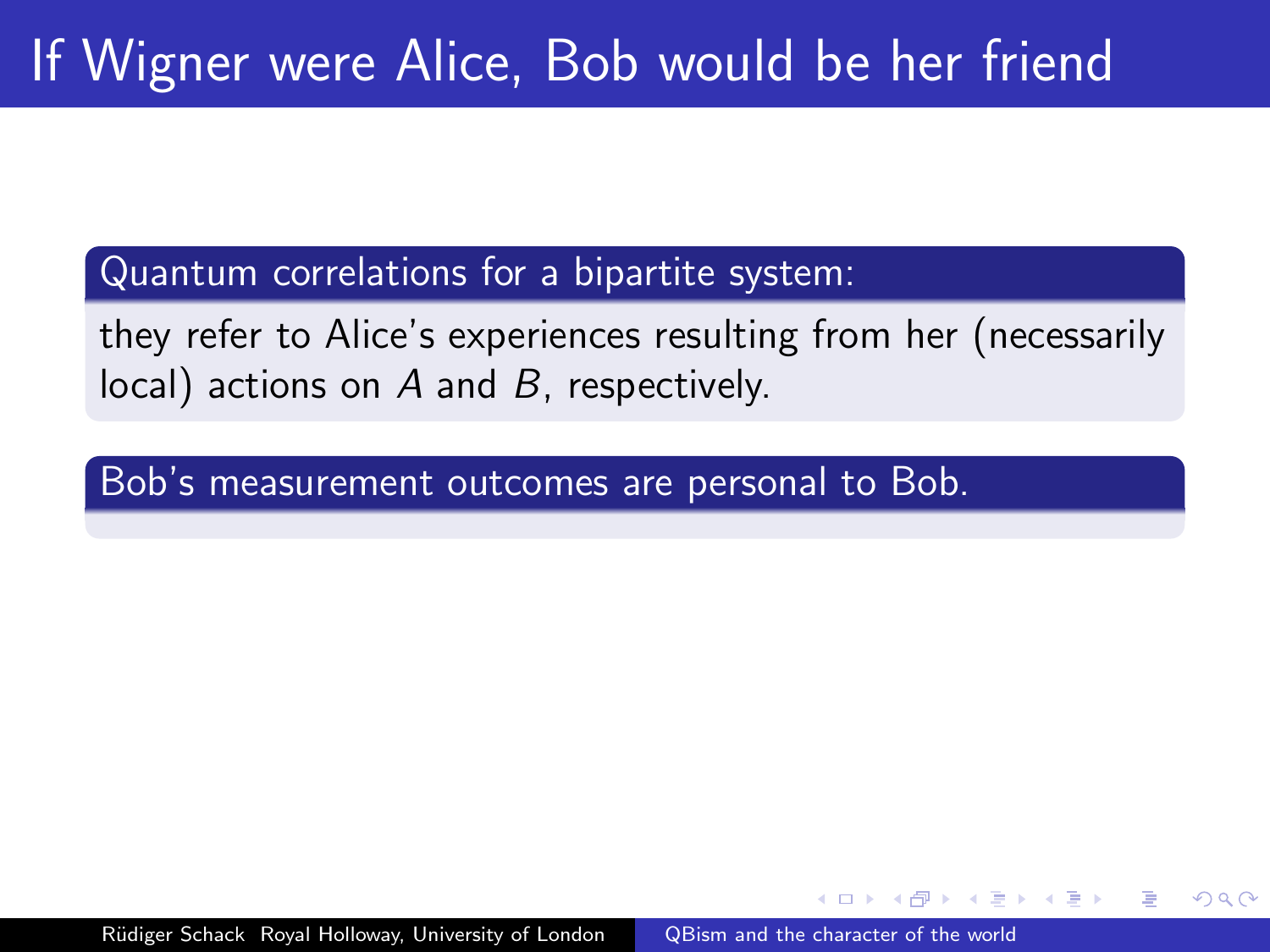Quantum correlations for a bipartite system:

they refer to Alice's experiences resulting from her (necessarily local) actions on  $A$  and  $B$ , respectively.

Bob's measurement outcomes are personal to Bob.

#### A paradox is created

("spooky action at a distance") by assuming that Bob's outcome is an objective feature of the world.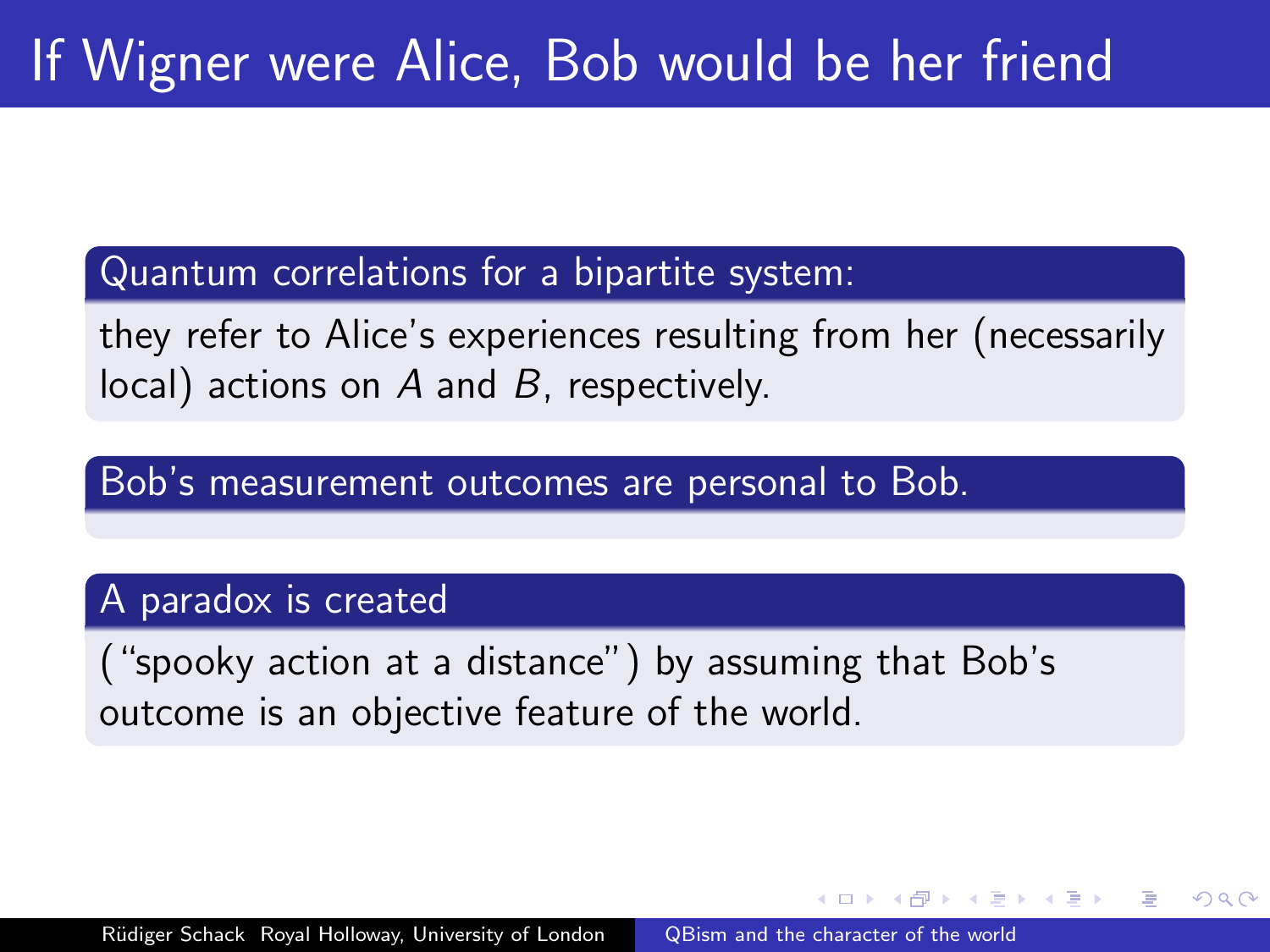### QBism

- $\bullet$
- $\bullet$
- $\bullet$

### In QBism,

- experience is real, not an epiphenomenon;
- $\bullet$

同 ▶ ヨ ヨ ▶ ヨ ヨ ▶

 $200$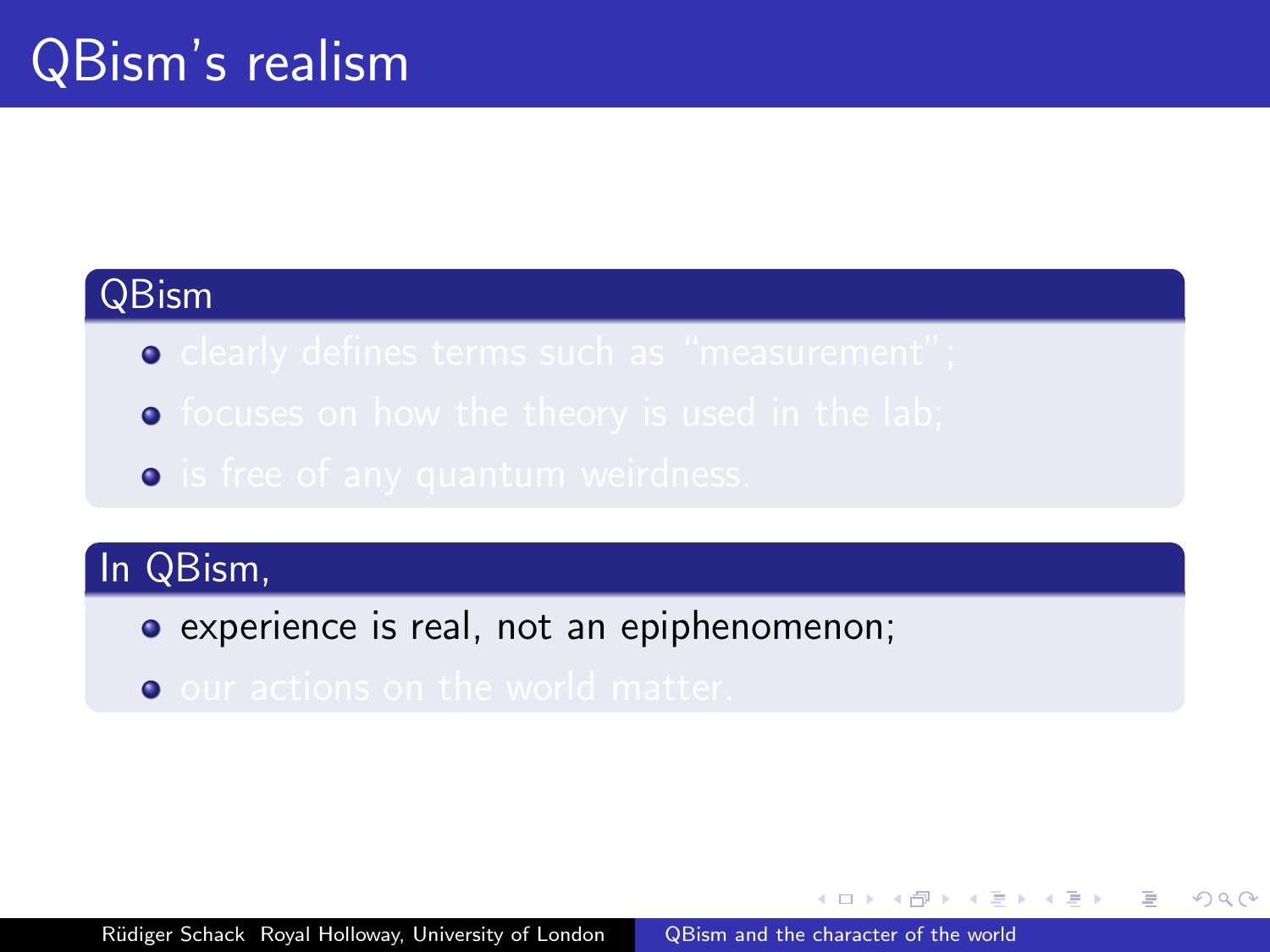### Quantum mechanics refuses to give a mechanism

for how any particular experience arises; even the simplest quantum system has an "interiority" that neither my experience nor my theory can penetrate.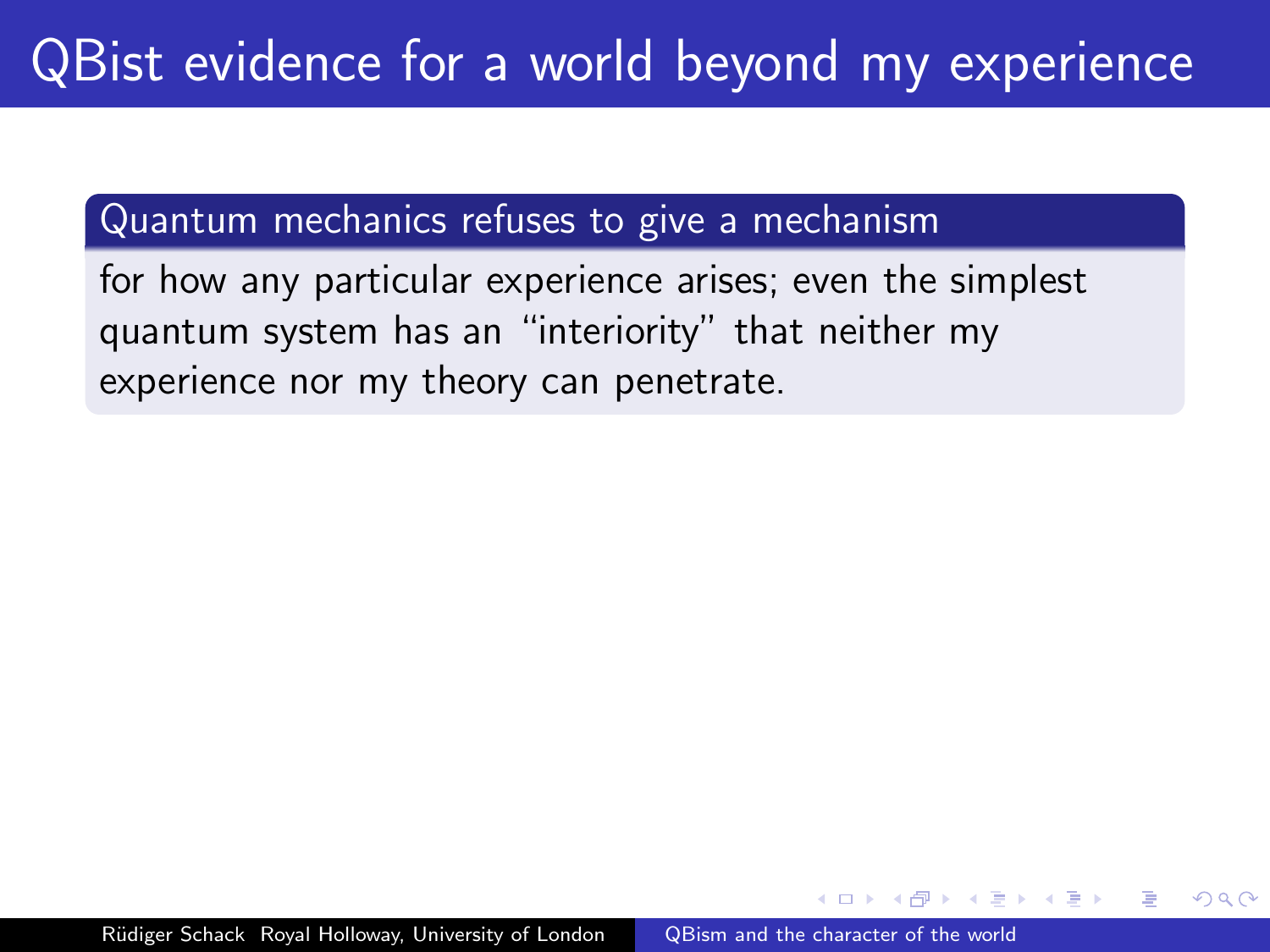### Quantum mechanics refuses to give a mechanism

for how any particular experience arises; even the simplest quantum system has an "interiority" that neither my experience nor my theory can penetrate.

### Any part of the world has intrinsic freedom.

When I act on a part of the world, quantum mechanics puts no constraints on what particular experience will result.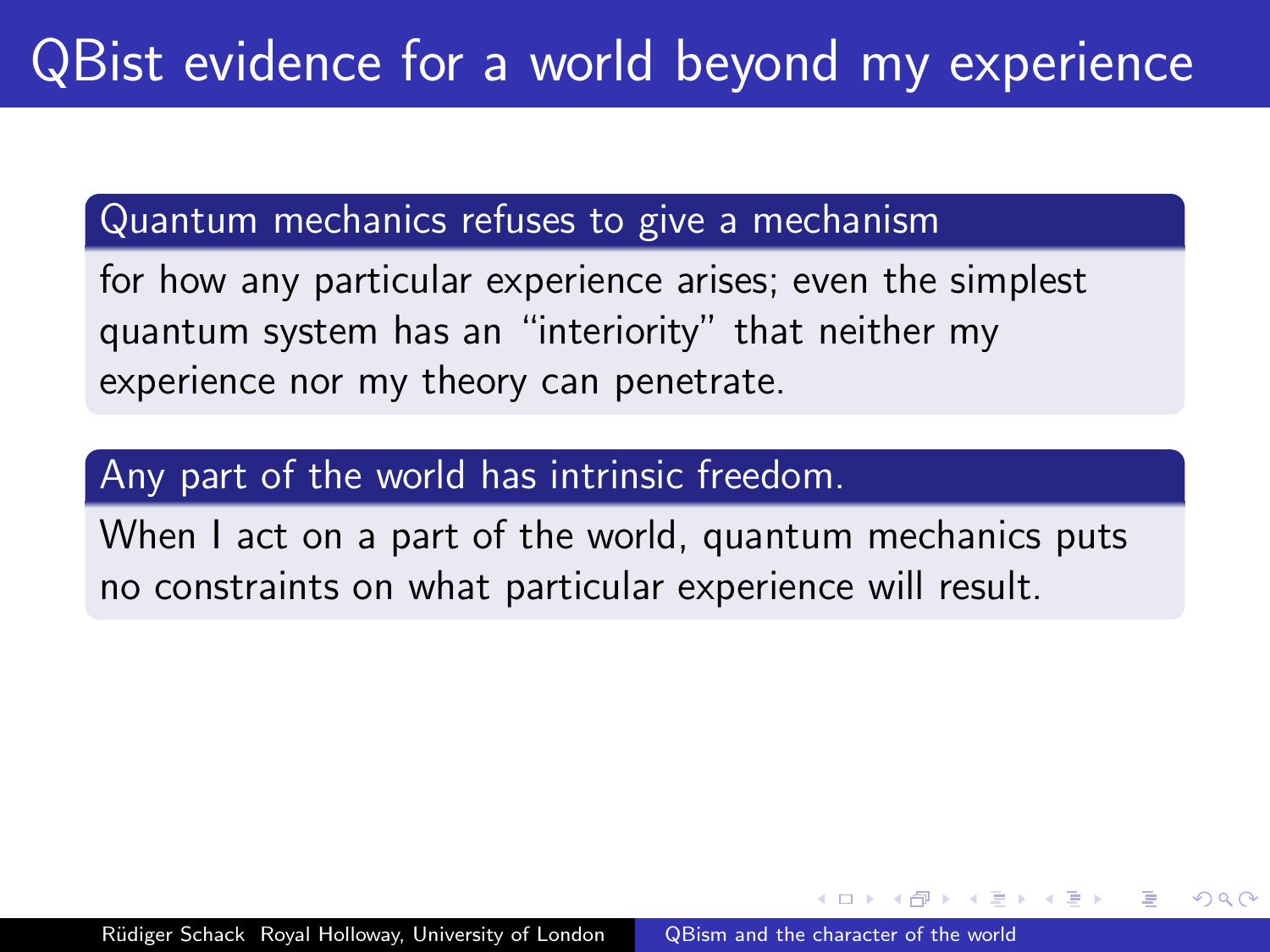#### Quantum mechanics refuses to give a mechanism

for how any particular experience arises; even the simplest quantum system has an "interiority" that neither my experience nor my theory can penetrate.

#### Any part of the world has intrinsic freedom.

When I act on a part of the world, quantum mechanics puts no constraints on what particular experience will result.

#### When I act on the world, it changes,

as witnessed by my changed expectations for my future experiences.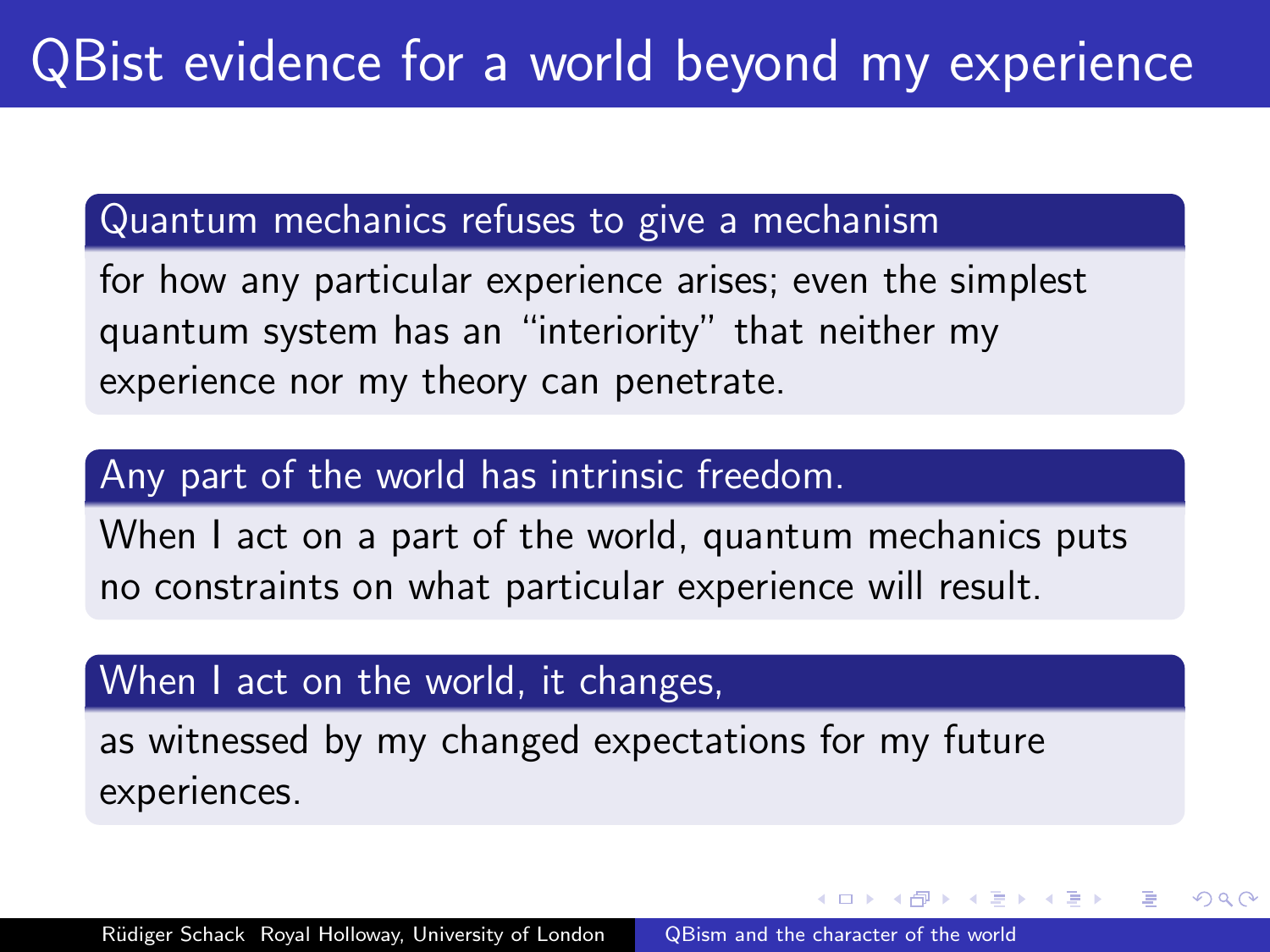#### QBism

- $\bullet$
- $\bullet$
- $\bullet$

## In QBism,

- **•** experience is real, not an epiphenomenon;
- o our actions on the world matter.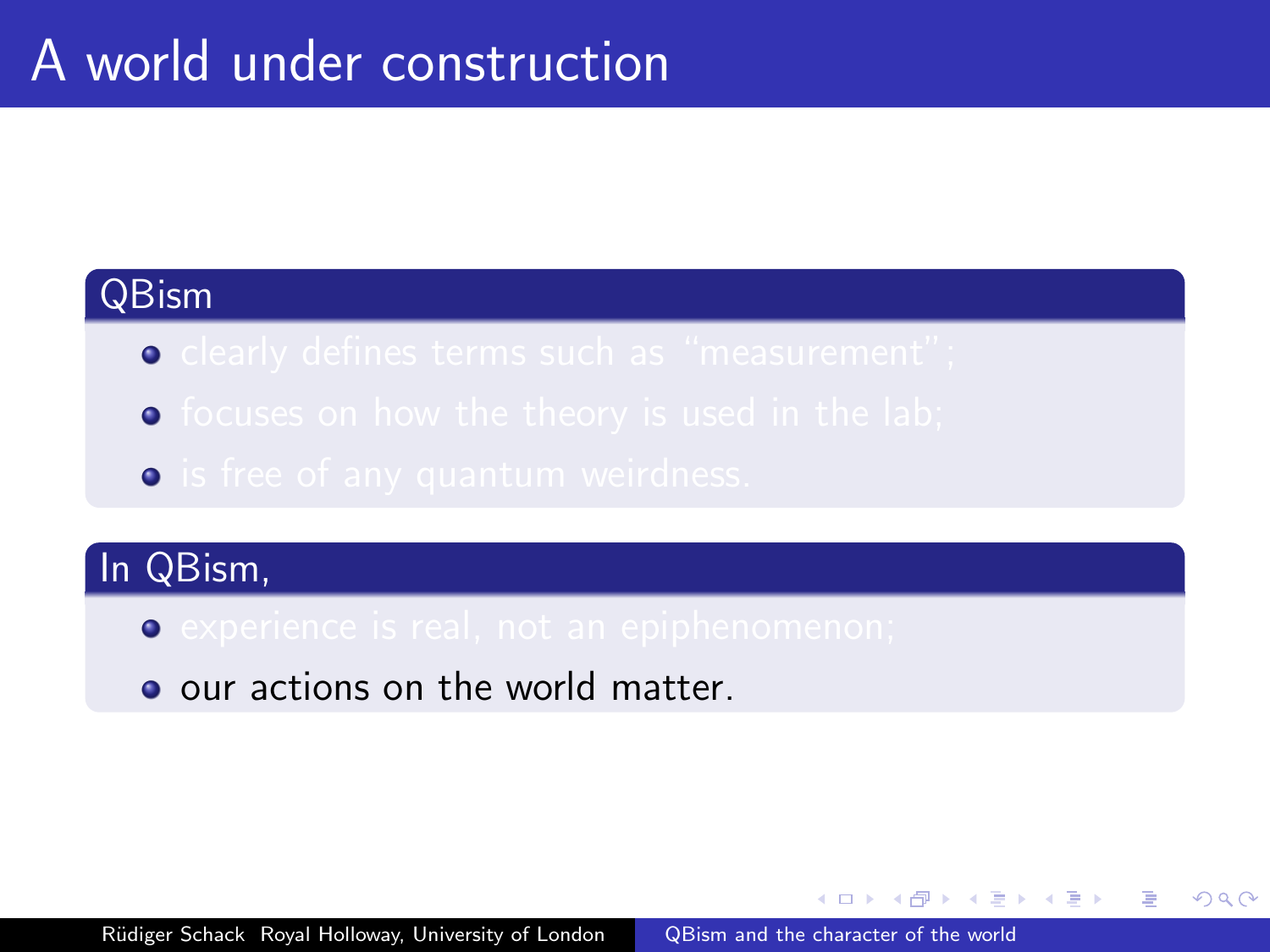

• I take as real the "multiple aspects" of my experience, thus adopting "the classical pragmatists' rich theory of experience".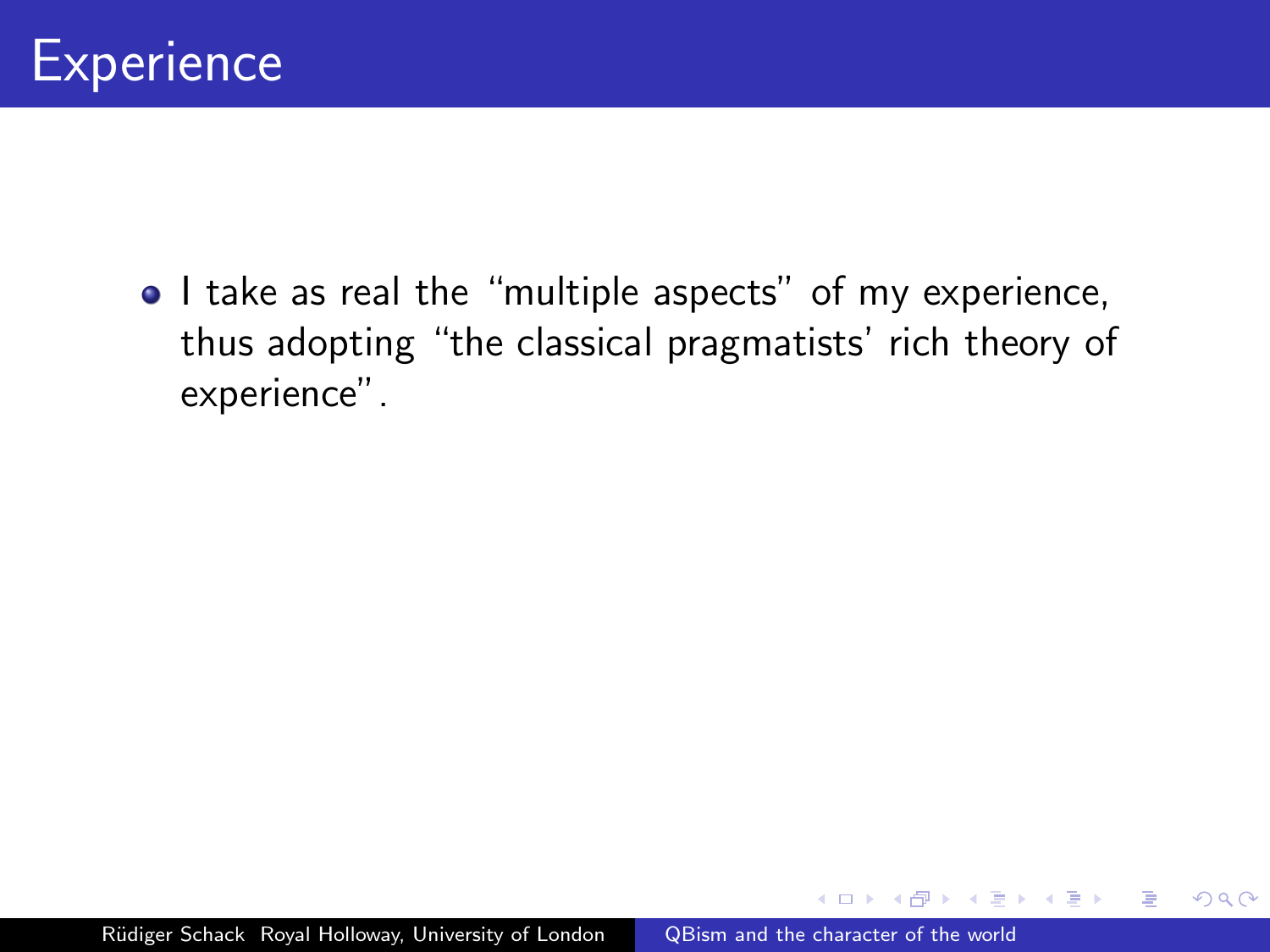

- I take as real the "multiple aspects" of my experience, thus adopting "the classical pragmatists' rich theory of experience".
- My experience is personal to myself.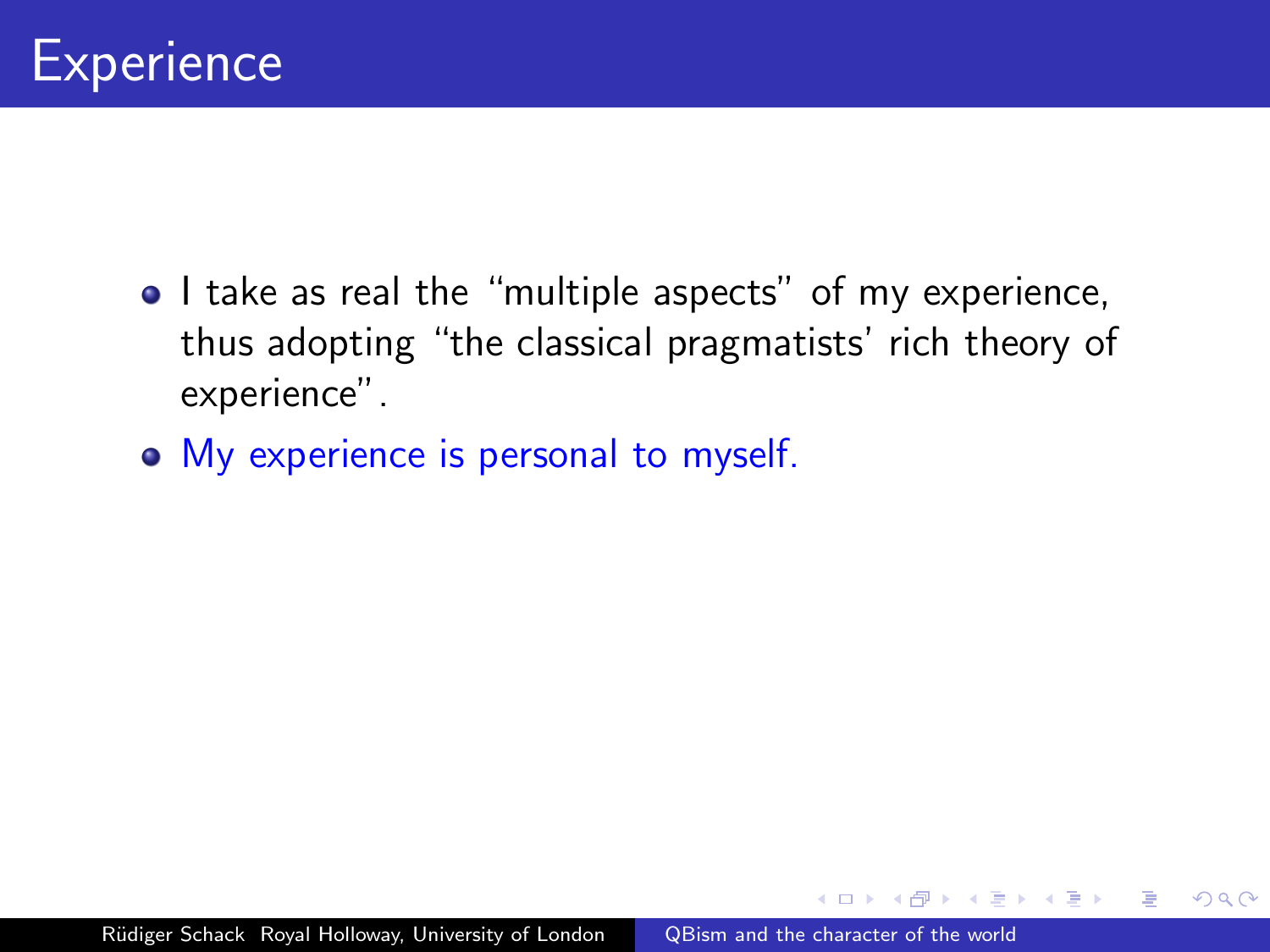

- I take as real the "multiple aspects" of my experience, thus adopting "the classical pragmatists' rich theory of experience".
- My experience is personal to myself.
- In every quantum measurement something new is created.

 $\Omega$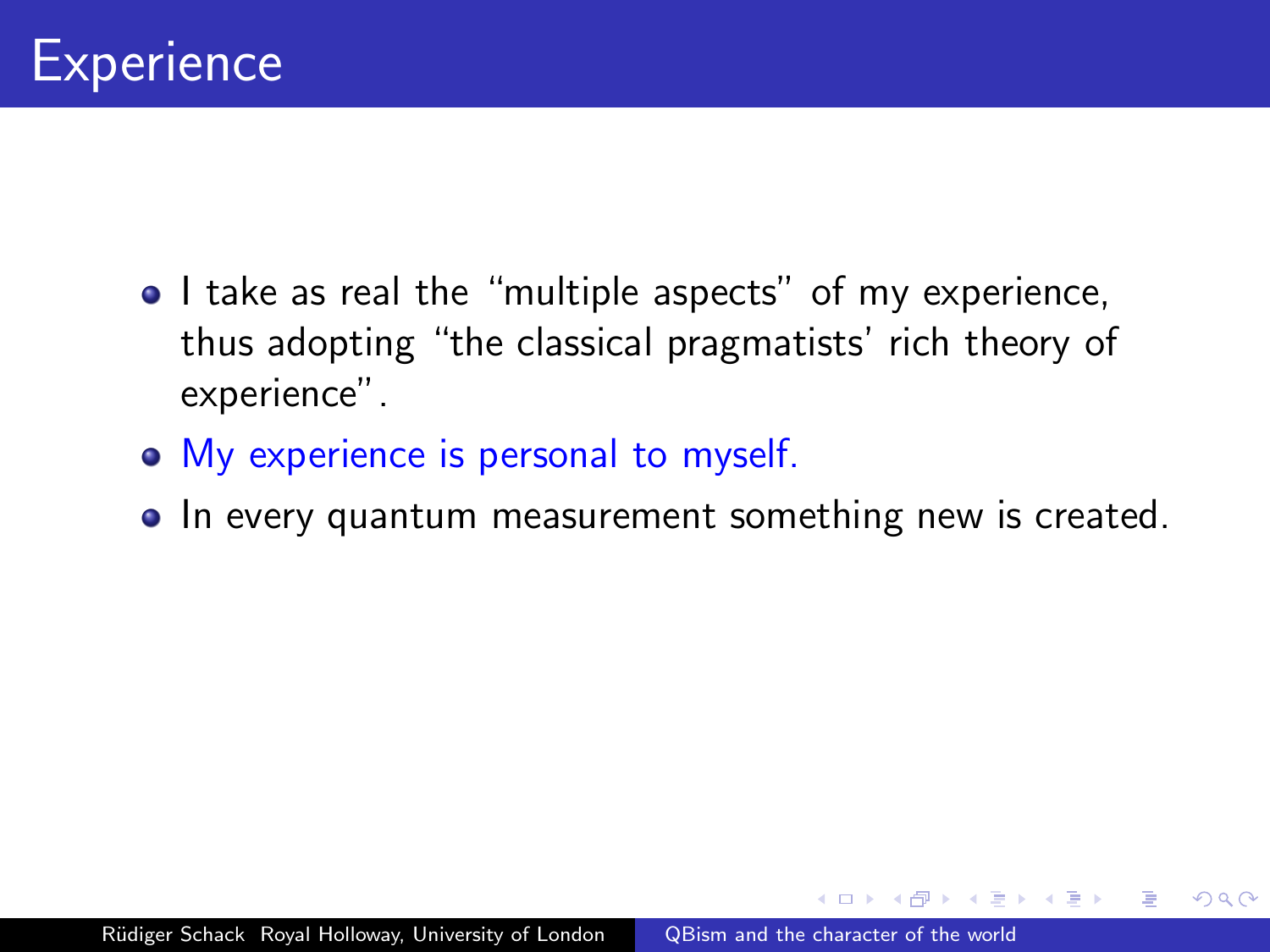

- I take as real the "multiple aspects" of my experience, thus adopting "the classical pragmatists' rich theory of experience".
- My experience is personal to myself.
- In every quantum measurement something new is created.

 $\Omega$ 

Every experience is an addition to the world.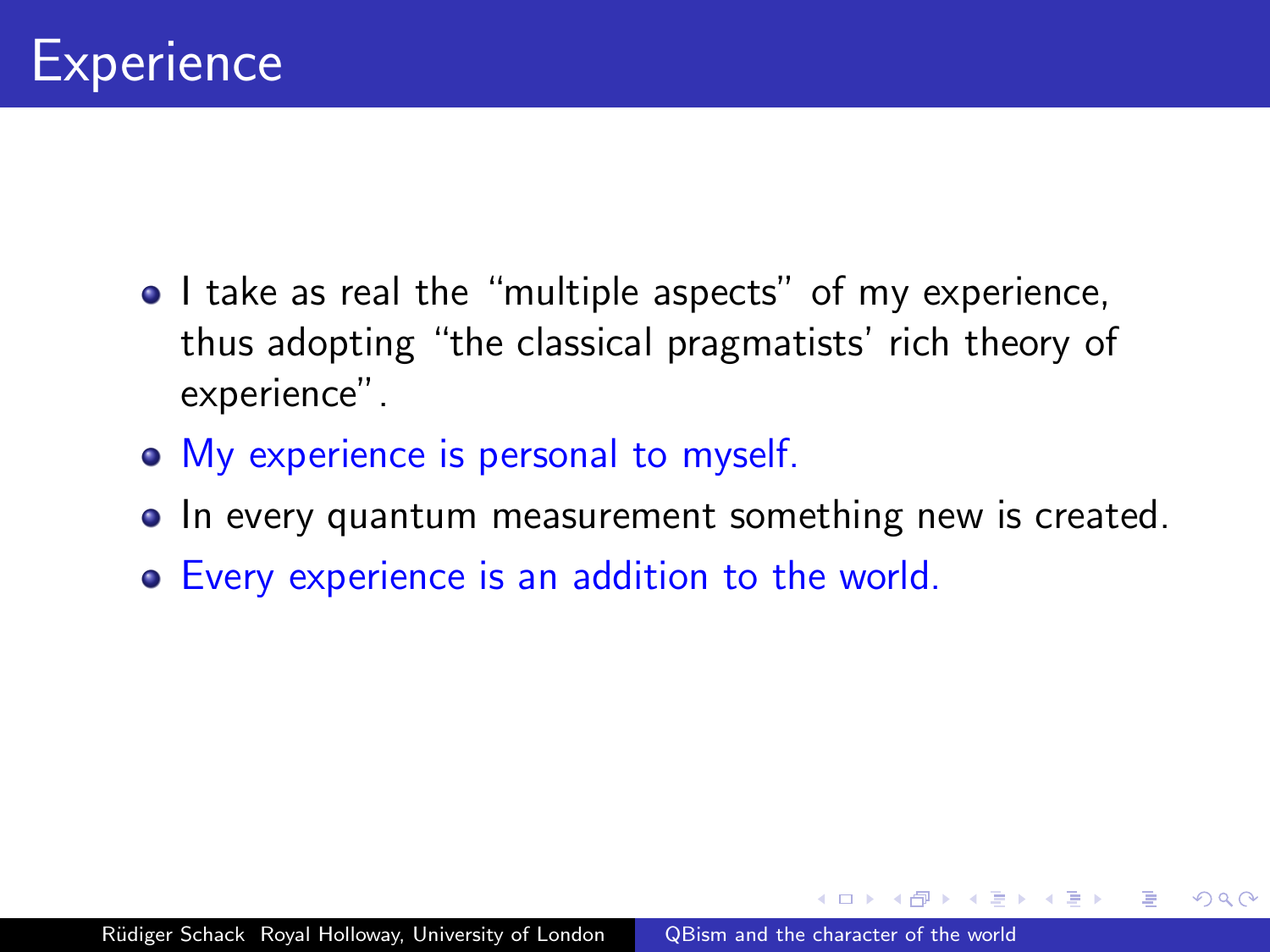

- I take as real the "multiple aspects" of my experience, thus adopting "the classical pragmatists' rich theory of experience".
- My experience is personal to myself.
- In every quantum measurement something new is created.
- Every experience is an addition to the world.
- Quantum mechanics allows me to organize my experience with spectacular success.

ഹൈ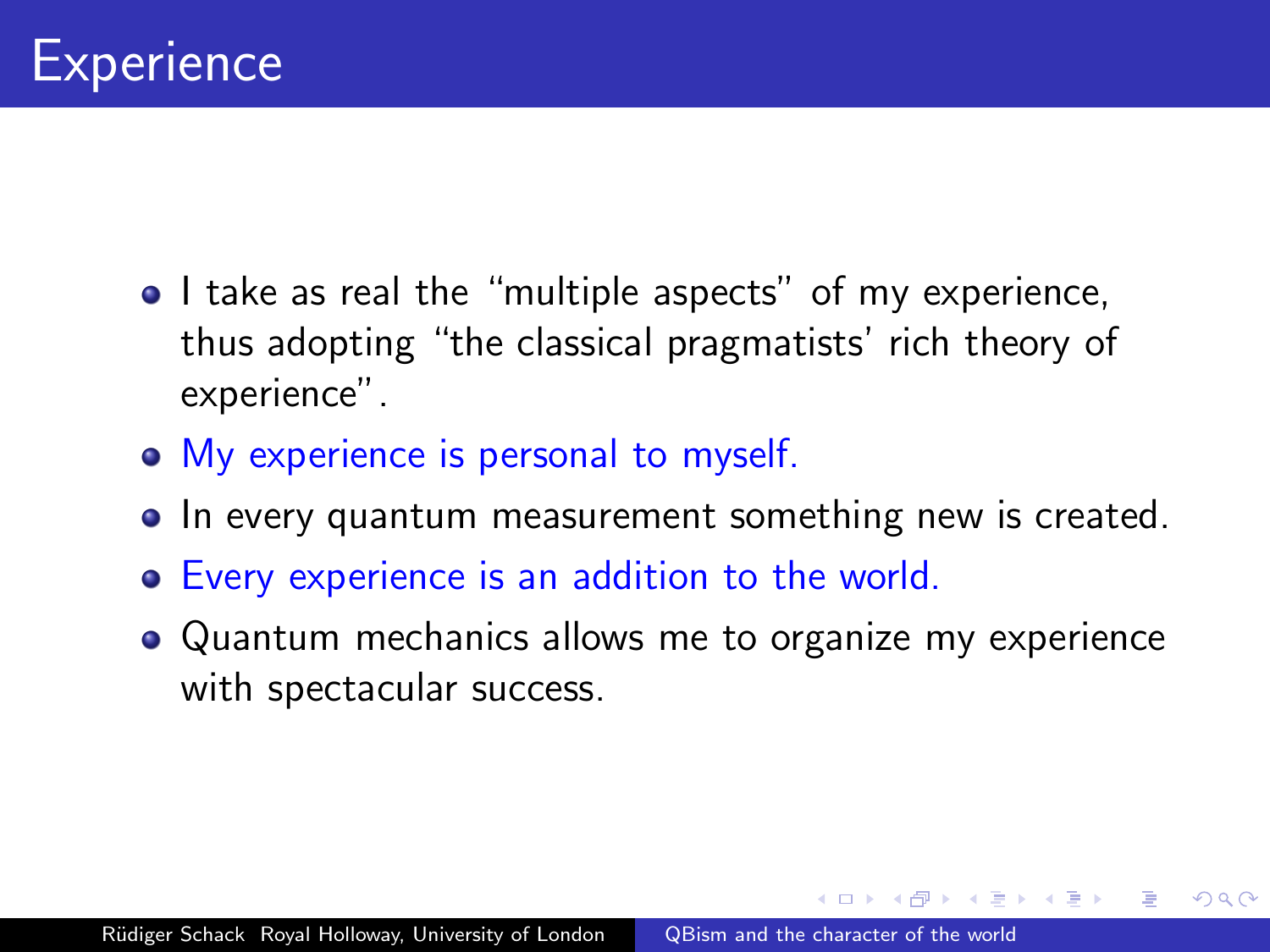#### A Copernican principle:

By one category of thought we are agents, but by another category of thought we are physical systems. And when we take actions upon each other, the category distinctions are symmetrical.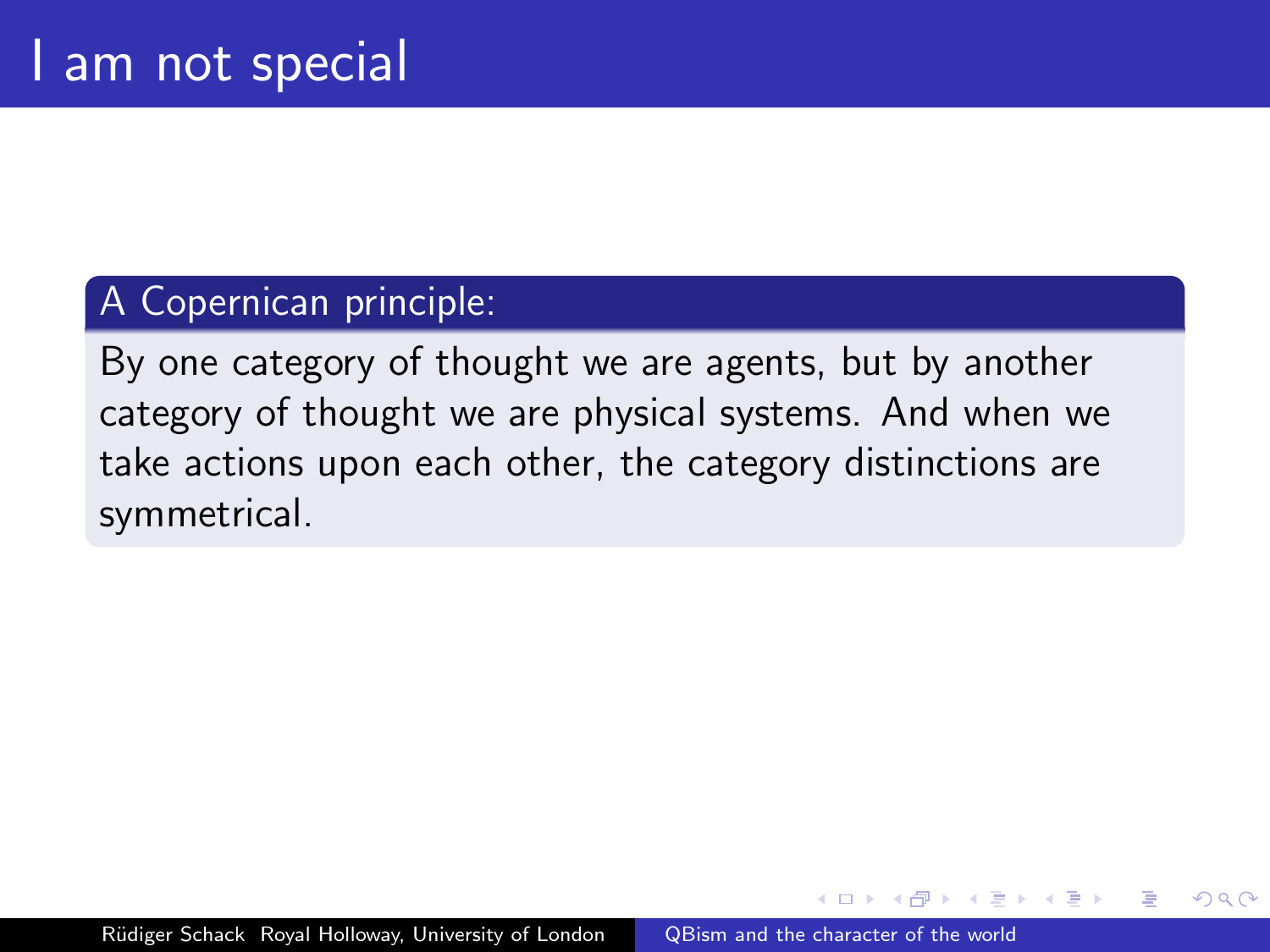#### A Copernican principle:

By one category of thought we are agents, but by another category of thought we are physical systems. And when we take actions upon each other, the category distinctions are symmetrical.

#### This leads to the idea of a "pluriverse"

in which each agent's private experience is as real as mine.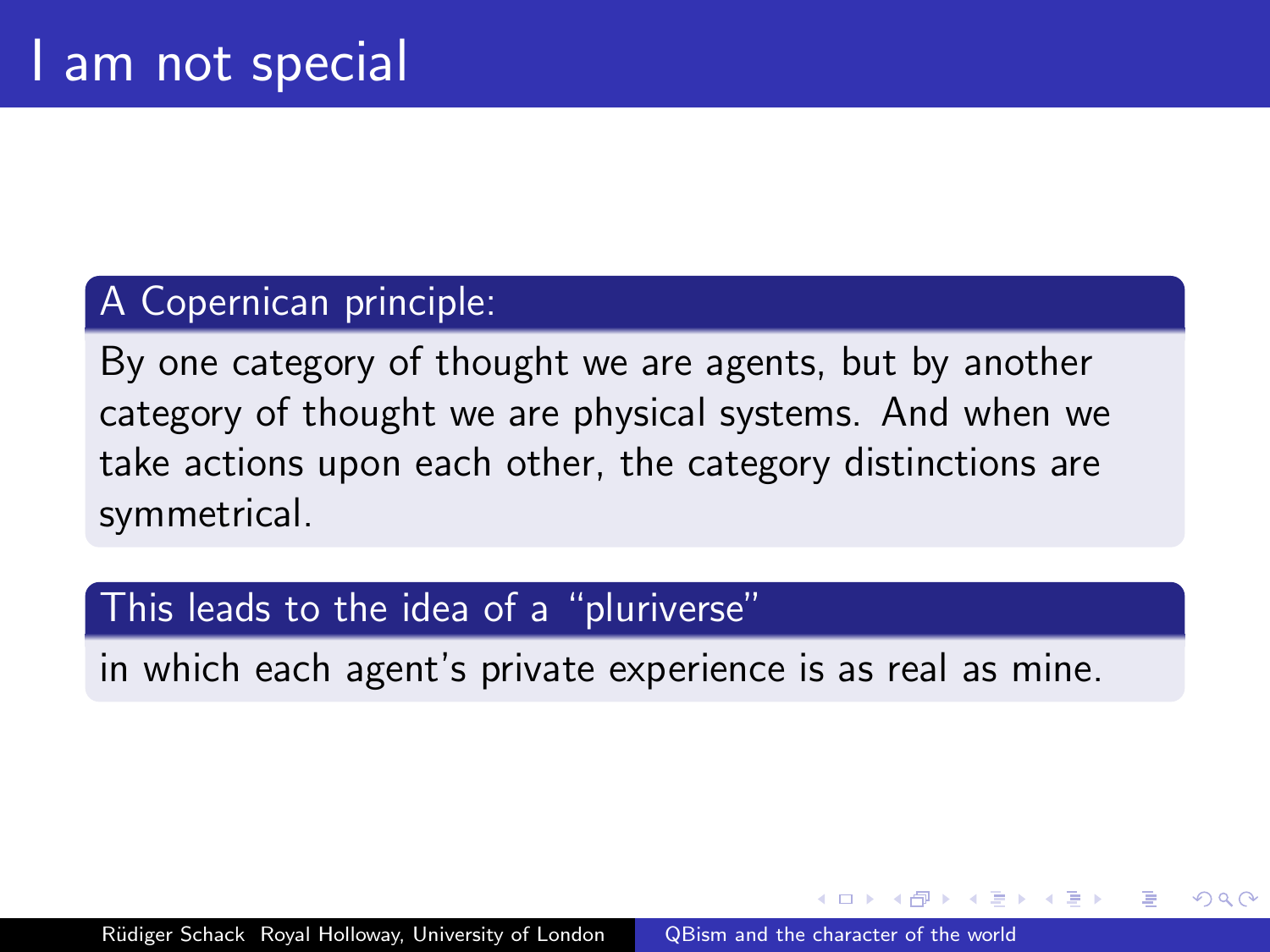# The glue that holds the pluriverse together



Assuming that SICs exist in all  $d$ , there exists a fiducial measurement such that, in general,  $q(j) = \sum_i r(j|i)$  $((d+1)p(i) - \frac{1}{d})$ 

 $\frac{1}{d}$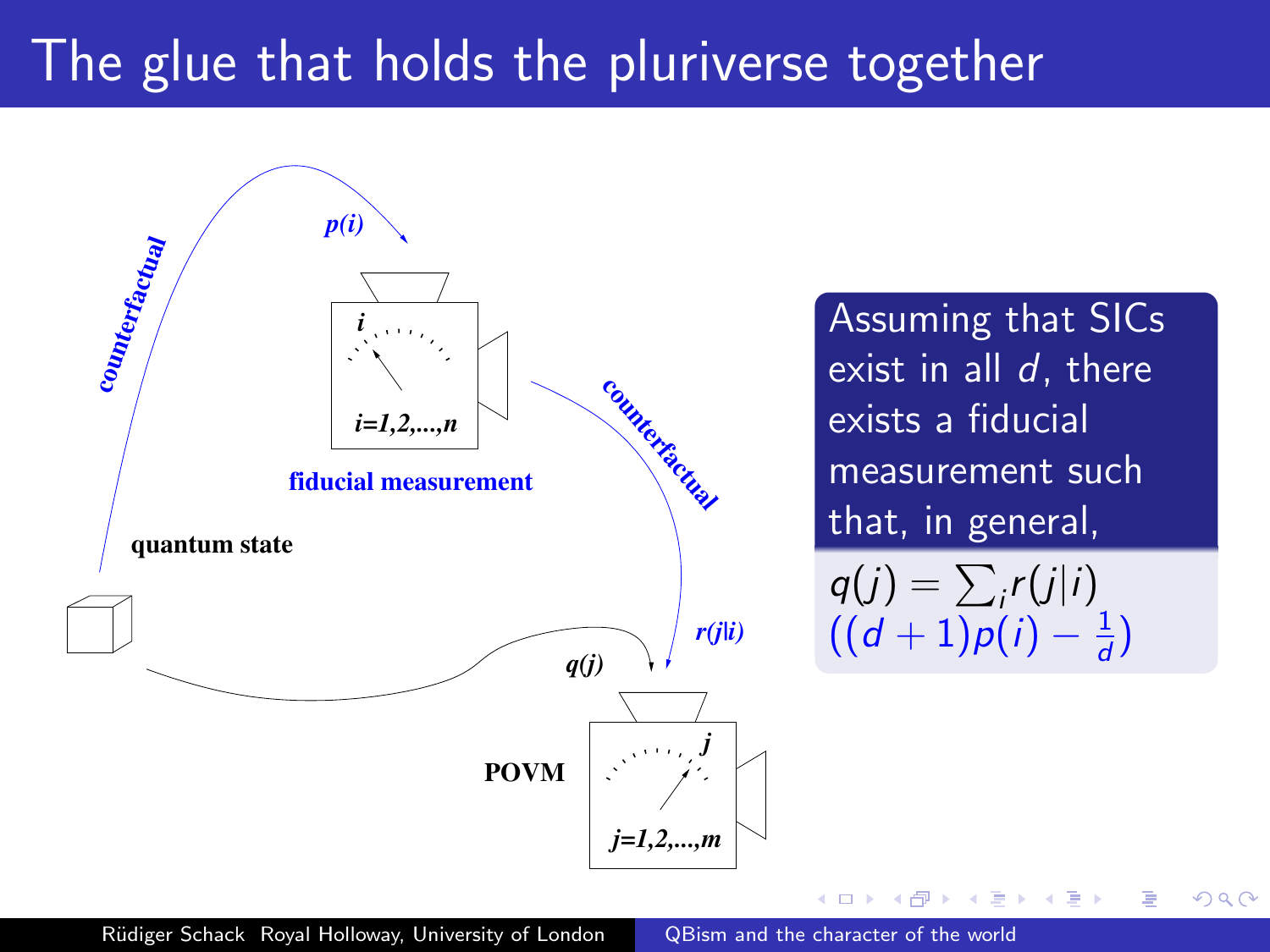#### A quantum postulate:

For every quantum system, there exists a fiducial measurement such that, for all measurements,  $q(j) = \sum_i r(j|i) ( \alpha p(i) - \beta)$ 

See C. A. Fuchs and RS, Found. Phys. (2011) and Rev. Mod. Phys. (2013).

 $\Omega$